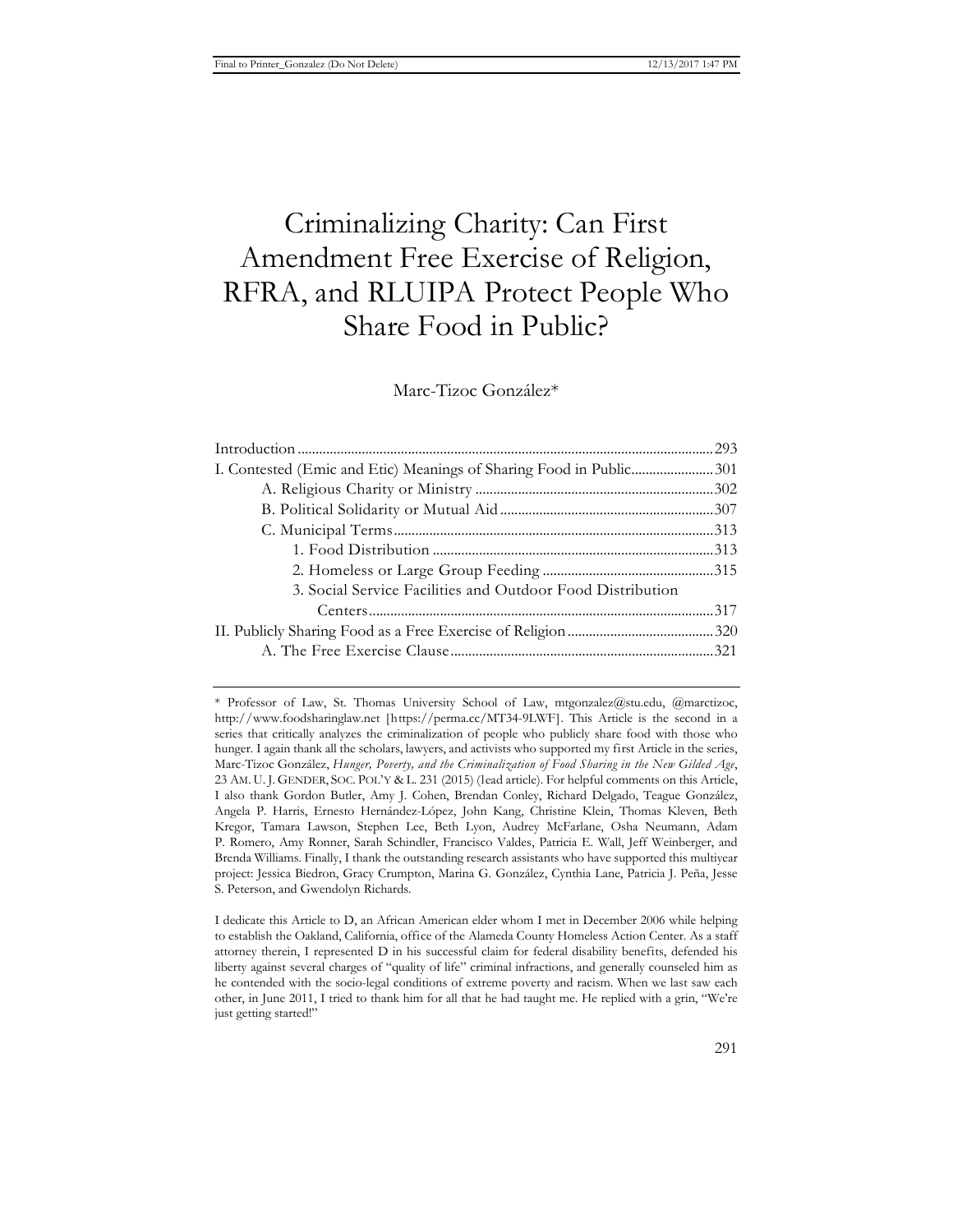| B. The Religious Freedom Restoration Act (RFRA) 323         |  |
|-------------------------------------------------------------|--|
|                                                             |  |
|                                                             |  |
|                                                             |  |
| C. The Religious Land Use and Institutionalized Persons Act |  |
|                                                             |  |
|                                                             |  |
|                                                             |  |

The law, in its majestic equality, forbids the rich as well as the poor to sleep under *bridges, to beg in the streets, and to steal bread.*

– Anatole France (April 16, 1844, to October 12, 1924)1

On the morning of Saturday, August, 24 [2013], Love Wins [Ministries] showed up at Moore Square [in Raleigh, North Carolina] at 9:00 a.m., just like we have done virtually every Saturday and Sunday for the last six years. We provide, without cost or obligation, hot coffee and a breakfast sandwich to anyone who wants one. We keep this promise to our community in cooperation with five different, large suburban churches that help us with manpower and funding.

On that morning three officers from Raleigh Police Department prevented us from doing our work, for the first time ever. An officer said, quite bluntly, that if we attempted to distribute food, we would be arrested. . . .

When I asked the officer why, he said that he was not going to debate me. "I am just telling you what is. Now you pass out that food, you will go to jail."2

<sup>1.</sup> Justice Frankfurter preferred this English translation. *See* Griffin v. Ill., 351 U.S. 12, 23 (1956) (Frankfurter, J., concurring) (citation omitted); s*ee also* ANATOLE FRANCE, LE LYS ROUGE 117 (4th ed. 1894) [hereinafter FRANCE, LE LYS ROUGE], https://fr.wikisource.org/wiki/Le\_Lys\_rouge/VII [https://perma.cc/29ST-ZTAW] (In the original French: "Ils y doivent travailler devant la majestueuse égalité des lois, qui interdit au riche comme au pauvre de coucher sous les ponts, de mendier dans les rues et de voler du pain."); ANATOLE FRANCE, THE RED LILY 95 (Frederic Chapman ed., Winifred Stephens trans., 6th ed. 1921) [hereinafter FRANCE, THE RED LILY], https:// books.google.com/books?id=2-YLAAAAIAAJ [https://perma.cc/R2CT-3NZK] ("At this task they must labour in the face of the majestic equality of the laws, which forbid rich and poor alike to sleep under the bridges, to beg in the streets, and to steal their bread."); FRANCE, THE RED LILY, *supra*, at ch. VII (Project Gutenberg trans.), http://www.gutenberg.org/files/3922/3922-h/3922 h.htm#link2HCH0007 [https://perma.cc/WL8L-RY77] ("The poor must work for this, in presence of the majestic equality of the law which prohibits the wealthy as well as the poor from sleeping under the bridges, from begging in the streets, and from stealing bread."). I thank activist, artist, and attorney Osha Neumann for introducing me to this quote in 2007 while mentoring me in the legal defense of an elderly Black man whom police arrested for begging in Oakland, California, under former CAL. PENAL CODE section 647(b)(6), which prohibited "[w]illfully disturbing others on or in any system facility or vehicle by engaging in boisterous or unruly behavior."

<sup>2.</sup> Hugh Hollowell, *Feeding Homeless Apparently Illegal in Raleigh, NC*, LOVE WINS MINISTRIES (Aug. 24, 2013), http://lovewins.info/2013/08/feeding-homeless-apparently-illegal-inraleigh-nc/ [https://perma.cc/LSP3-GA4L].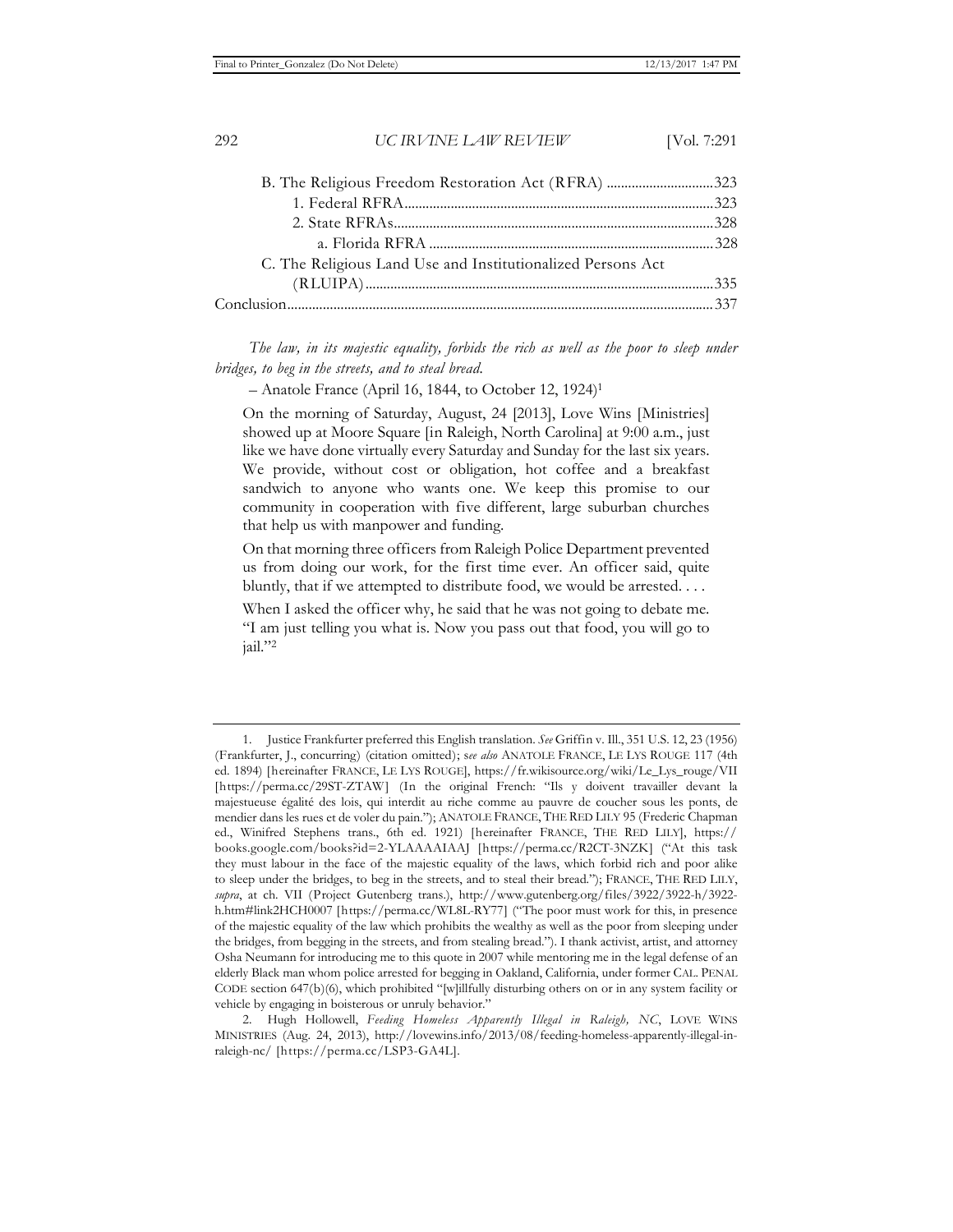#### INTRODUCTION

Food is necessary for human survival and fundamental to human flourishing.3 In the United States, however, over forty-eight million people (more than fifteen percent of the populace) suffered "food insecurity" in 2014.4 Despite these human realities and socio-legal conditions, over the past decade the National Coalition for the Homeless and the National Law Center on Homelessness and Poverty have documented fifty-seven U.S. cities across twenty-five states that have proscribed or otherwise regulated the unauthorized provision of food to hungry people in public.5

To criminalize people for publicly sharing food with those who hunger may seem absurd, cruel, or unusual,<sup>6</sup> and indeed, numerous people have challenged these

6*. Cf.* Statement of Interest of the United States at 3–4, Bell v. City of Boise, No. 1:09 cv-540-REB (D. Idaho Aug. 6, 2015), https://www.justice.gov/crt/file/761211/download [https://perma.cc/GWS5-28KF] (arguing that if insufficient shelter space makes it impossible for some homeless individuals to comply with city ordinances that prohibit camping, lodging, or sleeping in public, then enforcement of such ordinances would amount to the criminalization of homelessness in violation of the Eighth Amendment).

<sup>3</sup>*. Accord* Dylan Clark, *The Raw and the Rotten: Punk Cuisine*, 43 ETHNOLOGY 19, 19 (2004) ("Levi-Strauss (1964) saw the process of cooking food as the quintessential means through which humans differentiate themselves from animals, through which we manufacture culture and 'civilization.'"); Michael Gurven & Adrian V. Jaeggi, *Food Sharing*, *in* EMERGING TRENDS IN THE SOC. AND BEHAV. SCI. 1, 4 (Robert Scott & Stephen Kosslyn eds., 2015) ("Among humans, the necessity for sharing [food] in order to provision infants, juveniles, and adolescents—and abundant inter-household sharing among adults—has led to a relatively high intrinsic propensity to share with others, and a high degree of sensitivity to cues of recipient need.") (citation omitted).

<sup>4.</sup> ALISHA COLEMAN-JENSEN, MATTHEW P. RABBITT, CHRISTIAN A. GREGORY & ANITA SINGH, ECON. RES. SERV., U.S. DEP'T OF AGRIC., ERR-194, HOUSEHOLD FOOD SECURITY IN THE UNITED STATES IN 2014, at 6, 10 (2015) [hereinafter HOUSEHOLD FOOD SECURITY IN THE UNITED STATES].

<sup>5.</sup> NAT'L COAL. FOR THE HOMELESS, SHARE NO MORE: THE CRIMINALIZATION OF EFFORTS TO FEED PEOPLE IN NEED 4–5, 25 (2014) [hereinafter SHARE NO MORE], http:// nationalhomeless.org/wp-content/uploads/2014/10/Food-Sharing2014.pdf [https://perma.cc/ WCJ7-V496] (reporting that twenty-one cities established restrictions on sharing food publicly from January 2013 to October 2014 and that ten other cities were considering such legislation, and also depicting a map of fifty-seven cities, across twenty-five states, that have attempted to ban, relocate, or otherwise restrict such activity); *see also* NAT'L COAL. FOR THE HOMELESS & NAT'L LAW CTR. ON HOMELESSNESS & POVERTY, A PLACE AT THE TABLE: PROHIBITIONS ON SHARING FOOD WITH PEOPLE EXPERIENCING HOMELESSNESS 10–14 (2010) [hereinafter A PLACE AT THE TABLE], http://www.nationalhomeless.org/publications/foodsharing/Food\_Sharing\_2010.pdf [https://perma.cc/QPH5-VAZ3] (discussing municipal laws in twelve U.S. cities that "at some point limited the use of public parks for sharing food with homeless people"); NAT'L LAW CTR. ON HOMELESSNESS & POVERTY, NO SAFE PLACE: THE CRIMINALIZATION OF HOMELESSNESS IN U.S. CITIES 8, 24–25 (2014) [hereinafter NO SAFE PLACE], http://nlchp.org/documents/ No\_Safe\_Place [https://perma.cc/P5VJ-Z2MQ] (discussing restrictions on food sharing in seventeen cities); NAT'L LAW CTR. ON HOMELESSNESS & POVERTY & NAT'L COAL. FOR THE HOMELESS, FEEDING INTOLERANCE: PROHIBITIONS ON SHARING FOOD WITH PEOPLE EXPERIENCING HOMELESSNESS vi, 2–3, 7–8, 10–18, 20 (2007) [hereinafter FEEDING INTOLERANCE], http:// www.nationalhomeless.org/publications/foodsharing/Food\_Sharing.pdf [https://perma.cc/ B47S-XQ8A] (listing and summarizing food-sharing restrictions in twenty-two U.S. cities). *See generally infra* App. 2 U.S. Cities with Anti-Food-Sharing Laws (grouping the cities by state).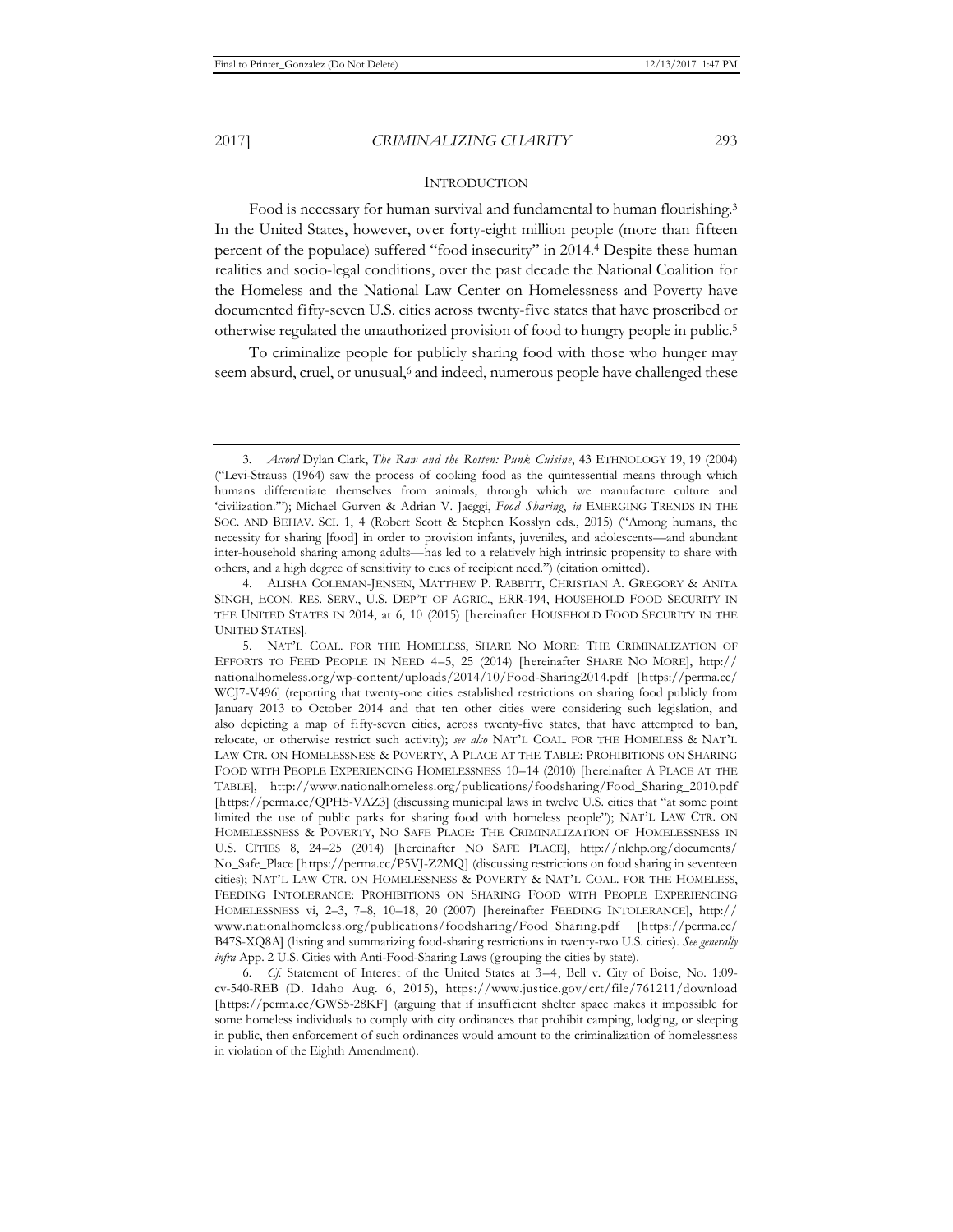laws.7 Adapting the usage preferred by some of the people who publicly share food with those who hunger, I use the phrase, "the food-sharing cases" to describe when people challenge their criminalization under "anti-food-sharing laws,"8 and I use the phrase "those who hunger" to evoke the Biblical Beatitudes of the Sermon on the Mount: (viz., "Blessed are they who hunger and thirst for righteousness, for they will be satisfied").<sup>9</sup> Since 1993, legal challenges to these laws have predominantly sounded in federal courts, which have produced over a dozen published and unpublished judicial opinions, including several from the U.S. Courts of Appeals for the Ninth and Eleventh Circuits.10 Only a few challenges have sounded in state courts,11 and several recent food-sharing cases have resolved entirely in the court of public opinion.12

9. *Matthew* 5:6.

10. *See* CRIMINALIZING CRISIS, *supra* note 7, at 132–42 (summarizing twelve published federal judicial opinions regarding food-sharing laws from 1993 until 2011); *see also infra* App. 1. The Litigated Food-Sharing Cases (listing the cases chronologically).

11. *See*, *e.g.*, Armory Park Neighborhood Ass'n v. Episcopal Cmty. Servs., 712 P.2d 914, 921 (Ariz. 1985) (affirming the trial court's preliminary injunction against a church program that provided one free meal a day to indigent persons and holding that conduct which unreasonably and significantly interferes with the public health, safety, peace, comfort, or convenience constitutes a public nuisance, notwithstanding no violation of criminal or zoning laws); Abbott v. City of Fort Lauderdale (*Abbott II*), 783 So. 2d 1213, 1214 (Fla. Dist. Ct. App. 2001) (affirming the trial court's final judgment that Fort Lauderdale's anti-food-sharing law violated the plaintiffs' rights under the Florida Religious Freedom Restoration Act of 1998, FLA. STAT. ANN. § 761.03 *et seq.* (West 2016)); Wilkinson v. Lafranz, 574 So. 2d 400 (La. Ct. App. 1991) (dismissing plaintiffs' appeal of the denial of its motion for a preliminary injunction against a church's soup kitchen as untimely filed, but finding that plaintiffs' claim for a permanent injunction remained pending).

12*. See, e.g.*, Colin Campbell, *Emails: Legal Advice Sought to "Clean Up" Moore Square*, NEWS & OBSERVER (Sept. 13, 2013), http://www.newsobserver.com/news/local/community/midtownraleigh-news/article10279163.html [https://perma.cc/MQB6-VBUX] (reporting that the City Council of Raleigh, North Carolina, ordered police to temporarily stop enforcing rules prohibiting food sharing after social media and traditional media uncovered city employees' emails regarding "how to push out charities and suspected criminals to 'clean up' Moore Square").

<sup>7</sup>*. See* NAT'L LAW CTR. ON HOMELESSNESS & POVERTY,CRIMINALIZING CRISIS:ADVOCACY MANUAL 132–41 (2011), [hereinafter CRIMINALIZING CRISIS], https://www.nlchp.org/documents/ Criminalizing\_Crisis\_Advocacy\_Manual [https://perma.cc/P37C-PSW4] (summarizing twelve published federal judicial opinions regarding such laws); *see also infra* App. 1. The Litigated Food-Sharing Cases (listing the cases chronologically).

<sup>8</sup>*. Accord* KEITH MCHENRY, HUNGRY FOR PEACE: HOW YOU CAN HELP END POVERTY AND WAR WITH FOOD NOT BOMBS 11, 14, 19–20, 153 (2015), https://www.foodnotbombs.net/ hungry\_for\_peace\_book.pdf [https://perma.cc/AF6C-ENKY] (discussing how one of the eight cofounders of the international Food Not Bombs movement understands the ethics of sharing food); SHARE NO MORE, *supra* note 5, at 2, 4 (discussing restrictions on food sharing); Nathan Pim, *Food Sharings Shut Down 11.2.2014, Hunger Strike Declared*, RESIST FT. LAUDERDALE HOMELESS HATE LAWS (Nov. 2, 2014), http://homelesshatelaws.blogspot.com/2014/11/food-sharings-shut-down-1122014-hunger.html [https://perma.cc/QN8K-5YWH] (discussing the initial enforcement of a 2014 City of Fort Lauderdale law against people who publicly share food on the sidewalk by a city park); *see*  González, *supra* note \*, at 233.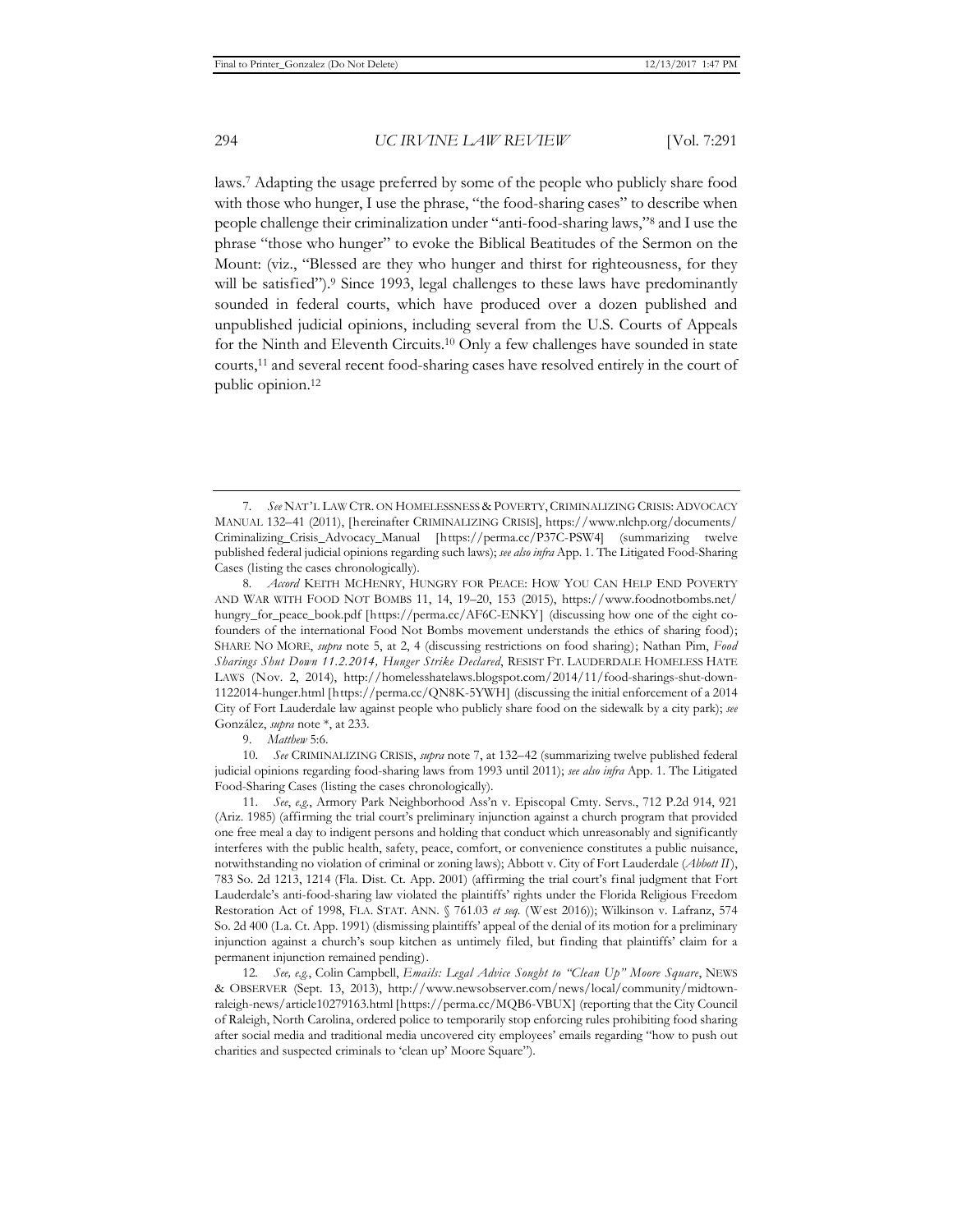While the human practice of sharing food is literally prehistoric,<sup>13</sup> and myriad relevant historical antecedents exist,14 the first wave of modern anti-food-sharing laws in the United States emerged in the 1980s and spread throughout the 1990s. In this period, some cities used their police power to proscribe food sharing on publicly and *privately* owned properties as a regulation of health, parks, nuisance, or zoning.15 Since the 2000s, however, the second wave of modern anti-food-sharing laws has featured a surge of laws that typically threaten a misdemeanor crime against people who share food with those who hunger while on public (city-owned) properties—such as parks, sidewalks, and streets—without first obtaining the

<sup>13.</sup> Gurven & Jaeggi, *supra* note 3, at 1 ("Among hunter-gatherers, whose lifeways most closely resemble those of ancestral humans, the direct transfer of food items among individuals (hereafter 'food sharing') is an important and ubiquitous form of cooperative behavior.").

<sup>14</sup>*. See*, *e.g.*, Shamhart v. Morrison Cafeteria Co., 32 So. 2d 727, 728 (Fla. 1947) (enjoining the appellee cafeteria owner from creating a public nuisance when his customers' queue on the sidewalk routinely blocked the entrance to appellant's drug store, where the appellee used the entire space of his premises for cooking food and seating customers); HARRY KALVEN, JR., THE NEGRO AND THE FIRST AMENDMENT 123–72 (1965) (discussing First Amendment jurisprudence that the Court created as the National Association for the Advancement of Colored People Legal Defense and Educational Fund (NAACP LDF) defended students and others who protested racial segregation through protest marches and lunch counter sit-ins); EDUARDO MOISÉS PEÑALVER & SONIA K. KATYAL, PROPERTY OUTLAWS: HOW SQUATTERS, PIRATES, AND PROTESTERS IMPROVE THE LAW OF OWNERSHIP 1–3, 64–70 (2010) (interpreting the civil rights lunch counter sit-in protests of the 1960s under the theory of property outlaws and altlaws); THE DR. HUEY P. NEWTON FOUND., THE BLACK PANTHER PARTY: SERVICE TO THE PEOPLE PROGRAMS 30–39 (David Hilliard ed., 2008) (discussing the Free Breakfast for Schoolchildren Program and Free Food Program); William N. Eskridge, *Some Effects of Identity-Based Social Movements on Constitutional Law in the Twentieth Century*, 100 MICH. L. REV. 2062, 2334–40 (2002) (discussing how civil rights litigation spurred the Court to evolve First Amendment jurisprudence to protect expressive association and expressive conduct); González, *supra* note \*, at 235 n.4 (referencing gendered and racialized socio-legal conflicts concerning the preparing and providing of food to striking California cotton pickers in 1933) (I thank John Kang for encouraging me to read Kalven's classic book and Thomas Kleven for encouraging me to consider relevant public nuisance cases, which led me to *Shamhart*.).

<sup>15</sup>*. See, e.g.*, McHenry v. Agnos (*McHenry I*), 983 F.2d 1076 (9th Cir. 1993) (unpublished table decision) (affirming the district court's summary judgment in favor of municipal defendants, where the plaintiff sued under 42 U.S.C. § 1983 (2012), alleging that a San Francisco superior court injunction against his distribution of food violated his civil rights); W. Presbyterian Church v. Bd. of Zoning Adjustment of D.C. (*W. Presbyterian Church II*), 862 F. Supp. 538, 547 (D.D.C. 1994) (granting summary judgment for plaintiff church, which argued that its "program to feed the homeless . . . constitutes religious activity protected by the First Amendment of the constitution and the Religious Freedom Restoration Act of 1993 and that application of the District of Columbia's zoning regulations to the feeding program impermissibly infringes upon plaintiffs' right to free exercise of their religion" and enjoining the District of Columbia from interfering with the plaintiffs' program, "so long as the feeding program is conducted in an orderly manner and does not constitute a nuisance."); *Armory Park Neighborhood Ass'n*, 712 P.2d at 921 (affirming the trial court's preliminary injunction against a church program that provided one free meal a day to indigent persons and holding that conduct which unreasonably and significantly interferes with the public health, safety, peace, comfort, or convenience constitutes a public nuisance, notwithstanding no violation of criminal or zoning laws); *Wilkinson*, 574 So. 2d 403 (dismissing plaintiffs' appeal of the denial of its motion for a preliminary injunction against a church's soup kitchen as untimely filed but finding that plaintiffs' claim for a permanent injunction remained pending).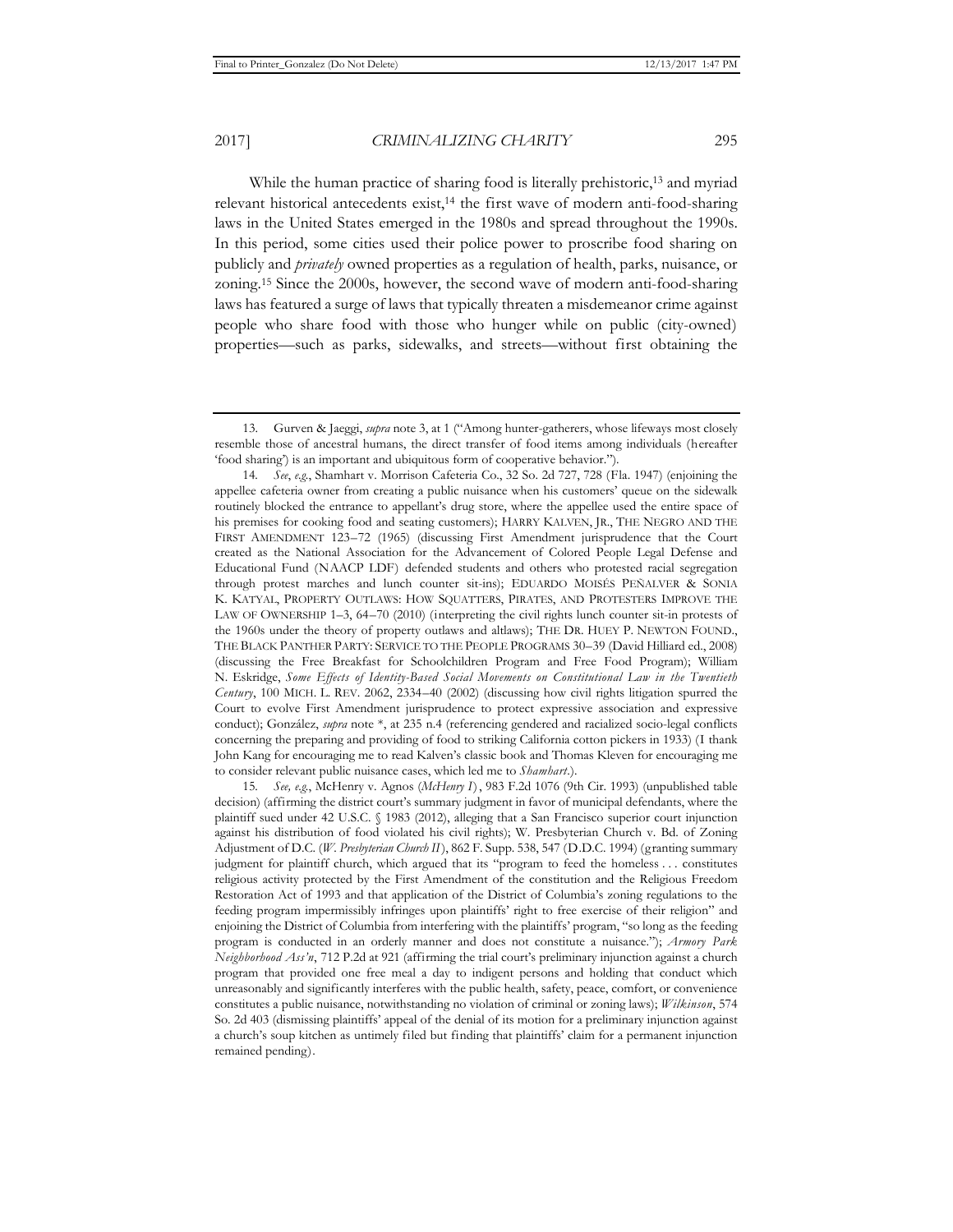proper permit.16 Some municipal legislatures promulgated these criminalization efforts in the years preceding the Great Recession of December 2007 to June 2009;17 others enacted such laws during the Great Recession,<sup>18</sup> and despite the uneven economic recovery,19 this trend has yet to stop.20

The food-sharing cases implicate a number of constitutional doctrines and statutory rights and thus merit scholarly attention on the basis of their legal complexity alone. For example, in 2011, the Eleventh Circuit of the U.S. Court of Appeals created an inter-circuit split in authority when it upheld the City of Orlando's anti-food-sharing law.21 Where the Eleventh Circuit affirmed Orlando's law "as a reasonable time, place, or manner restriction and as a reasonable regulation of expressive conduct,"22 in 2006 the Ninth Circuit found that a community events ordinance that regulated diverse uses of public property, including food sharing,

<sup>16</sup>*. Accord* SHARE NO MORE, *supra* note 5, at 20–21; A PLACE AT THE TABLE, *supra* note 5; CRIMINALIZING CRISIS, *supra* note 7, at 132–41; NO SAFE PLACE, *supra* note 5, at 26; FEEDING INTOLERANCE, *supra* note 5, at 7; *see*, *e.g.*, First Vagabonds Church of God v. City of Orlando (*First Vagabonds Church of God IV* ), 610 F.3d 1274, 1280 n.4 (11th Cir. 2010), *vacated & rev'd en banc*, 616 F.3d 1229, 1230 (11th Cir. 2010) ("Violations of the Ordinance are punishable by a fine of up to \$500 or 60 days of imprisonment."); Santa Monica Food Not Bombs v. City of Santa Monica, 450 F.3d 1022, 1029 (9th Cir. 2006) (quoting SANTA MONICA, CA., MUNICIPAL CODE § 5.06.020 (2017), adopted October 22, 2002, which provides, "Any person violating this Section shall be guilty of a misdemeanor which shall be punishable by a fine not exceeding One Thousand Dollars per violation, or by imprisonment in the County Jail for a period not exceeding six months, or by both such fine and imprisonment.").

<sup>17</sup>*. See* CARMEN DENAVAS-WALT & BERNADETTE D. PROCTOR, U.S. CENSUS BUREAU, INCOME AND POVERTY IN THE UNITED STATES: 2014, CURRENT POPULATION REPORTS P60-252, at 21 (2015) (discussing the recession concept and showing that the eighteen-month Great Recession was the longest of the eleven recessions on record since 1948); FEEDING INTOLERANCE, *supra* note 5, at 2 ("In the past few years, many cities have adopted a new tactic—one that targets not only homeless persons but also individual citizens and groups who attempt to share food with them.").

<sup>18</sup>*. See* A PLACE AT THE TABLE, *supra* note 5, at 2–3, 10–17 (discussing anti-food sharing laws in twenty-one cities).

<sup>19</sup>*. See* Emmanuel Saez, *U.S. Top One Percent of Income Earners Hit New High in 2015 Amid Strong Economic Growth*, WASH. CTR. FOR EQUITABLE GROWTH ( July 1, 2016), http:// equitablegrowth.org/research-analysis/u-s-top-one-percent-of-income-earners-hit-new-high-in-2015 amid-strong-economic-growth/ [https://perma.cc/N39E-DRFS] (reporting that U.S. families in the bottom ninety-nine percent of income earners have recovered only about sixty percent of their income losses due to the Great Recession).

<sup>20</sup>*. See* SHARE NO MORE, *supra* note 5, at 4–5 (stating that seven cities were still in the process of trying to pass anti-food-sharing laws at the time of the report).

<sup>21.</sup> González, *supra* note \*, at 233–34, 260–77 (discussing the split in authority between the Ninth and Eleventh Circuits of the U.S. Courts of Appeals regarding the food-sharing cases).

<sup>22.</sup> First Vagabonds Church of God v. City of Orlando (*First Vagabonds Church of God V* ), 638 F.3d 756, 758–59 (11th Cir. 2011) (en banc), *rev'g* 578 F. Supp. 2d 1353 (M.D. Fla. 2008) (upholding an anti-food-sharing law "as a reasonable time, place, or manner restriction and as a reasonable regulation of expressive conduct," which required a permit to conduct a "large group feeding," within public parks located in a two-mile radius of city hall, with no more than two permits available per year to a permittee for any particular park, and where "large group feeding" was defined as, "an event intended to attract, attracting, or likely to attract twenty-five (25) or more people . . . for the delivery or service of food.") (citation omitted).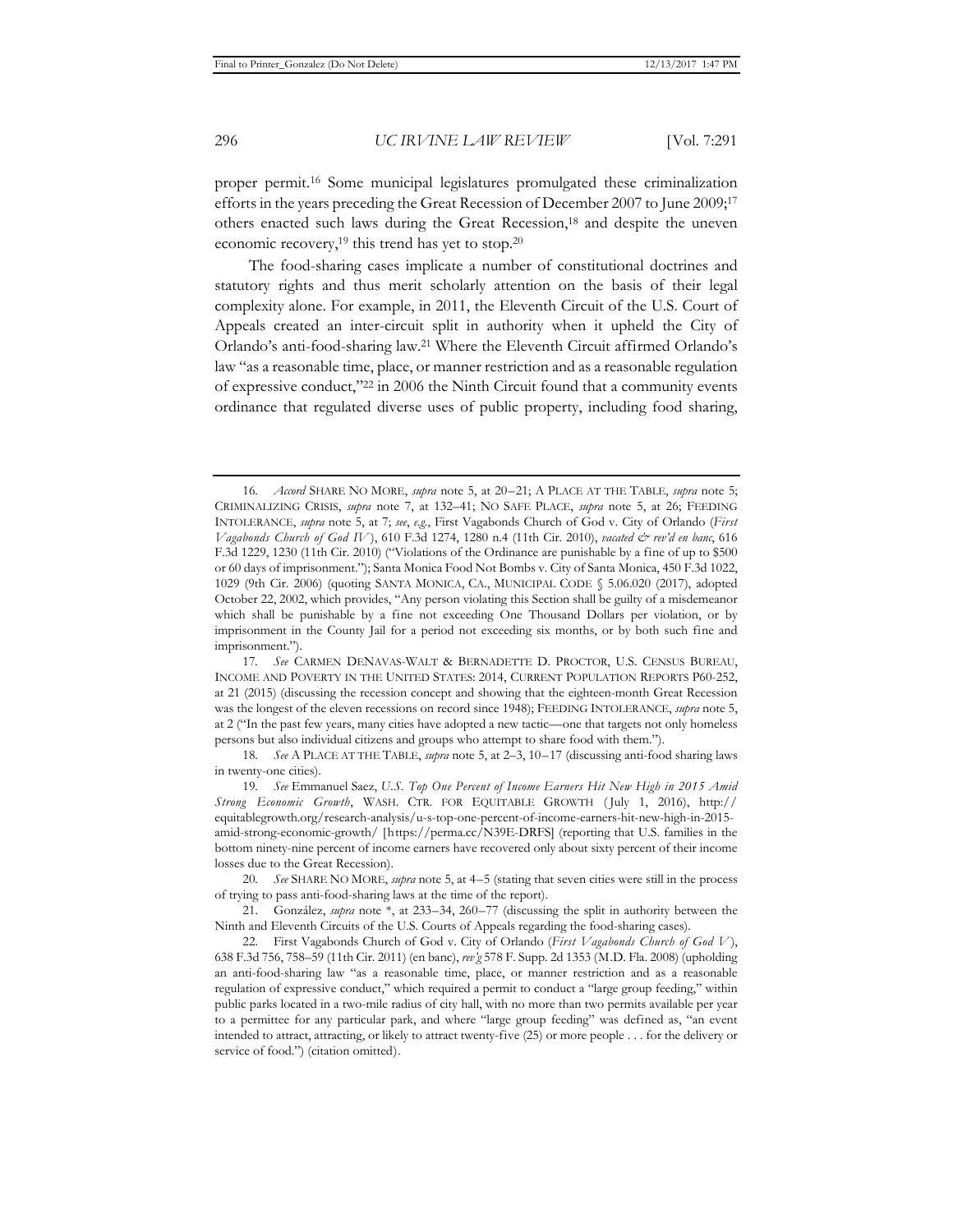was unconstitutional for not being narrowly tailored under the First Amendment.23 In district courts, other food-sharing cases have featured diverse arguments over the free exercise of religion, peaceable assembly, expressive association, and equal protection.24 Also, some food-sharing cases have implicated federal or state Religious Freedom Restoration Acts,25 and one has featured the Religious Land Use and Institutionalized Persons Act of 2000.26 Finally, several of the earliest foodsharing cases featured nuisance law.27

Beyond legal doctrines, the food-sharing cases merit scholarly attention because socio-legal conflicts over sharing food in public implicate numerous important jurisprudential principles and socio-legal theories. For example, antifood-sharing laws might be cognized as one of the new set of laws, regulations, policies, and practices that cities have recently deployed to effect the banishment, exclusion, or exile of socially marginal classes of people (e.g., people who "aggressively beg" or "the homeless").28 Alternatively, the food-sharing cases might

26. Pac. Beach United Methodist Church v. City of San Diego, No. 07-CV-2305-LAB-PCL, 2008 WL 7257244 (S.D. Cal. Apr. 18, 2008) (Order of Dismissal).

27*. See*, *e.g.*, *W. Presbyterian Church II*, 862 F. Supp. at 547; *Armory Park Neighborhood Ass'n*, 712 P.2d at 921; *Wilkinson*, 574 So. 2d 403; Greentree at Murray Hill Condo. v. Good Shepherd Episcopal Church, 550 N.Y.S.2d 981 (N.Y. 1989).

28*. See*, *e.g.*, KATHERINE BECKETT & STEVE HERBERT, BANISHED: THE NEW SOCIAL CONTROL IN URBAN AMERICA 10 (2010) ("[T]he new legal tools we analyze here entail banishment: the legal compulsion to leave specified geographic areas for extended periods of time."); Randall Amster, *Patterns of Exclusion: Sanitizing Space, Criminalizing Homelessness*, 30 SOC. JUST. 195, 195 (2003) ("[P]atterns of spatial exclusion and marginalization of the impoverished that have existed throughout modern history have reemerged."); Robert C. Ellickson, *Controlling Chronic Misconduct in City Spaces: Of Panhandlers, Skid Rows, and Public-Space Zoning*, 105 YALE L.J. 1165 (1996);

<sup>23</sup>*. Santa Monica Food Not Bombs*, 450 F.3d at 1040, 1043 ("[A] narrowly tailored permit requirement must maintain a close relationship between the size of the event and its likelihood of implicating government interests," and finding that a city department's instruction undermined an ordinance's narrow tailoring where it mandated, "that 'any activity or event which the applicant intends to advertise in advance via radio, television, and/or widely-distributed print media shall be deemed to be an activity or event of 150 or more persons.'") (citation omitted).

<sup>24</sup>*. See* González, *supra* note \*, at 233–34, 260–77.

<sup>25</sup>*. See, e.g.*, Chosen 300 Ministries, Inc. v. City of Phila., No. 12-3159, 2012 WL 3235317, at \*26–27 (E.D. Penn. Aug. 9, 2012) (applying the Pennsylvania Religious Freedom Protection Act (PRFPA), 71 PA. STAT. AND CONS. STAT. ANN. §§ 2401 *et seq.* (West 2012), and issuing a preliminary injunction against the defendant city); Big Hart Ministries Ass'n, Inc. v. City of Dall., No. 3:07-CV-0216-P, 2011 WL 5346109, at \*5 (N.D. Tex. Nov. 4, 2011) (deciding that the plaintiffs had presented enough evidence to withstand summary judgment on their claim under the Texas Religious Freedom Restoration Act (TRFRA), TEX. CIV. PRAC. & REM. CODE ANN. § 110.003 (West 2017)); First Vagabonds Church of God v. City of Orlando (*First Vagabonds Church of God II*), 2008 WL 2646603 (M.D. Fla. June 26, 2008) (finding no violation of the Florida Religious Freedom Restoration Act (FRFRA), FLA. STAT. ANN. § 761.01 *et seq.* (West 2016)), *rev'd on other grounds* 638 F.3d 756, 758–59 (11th Cir. 2011) (en banc); Stuart Circle Par. v. Bd. of Zoning Appeals of Richmond, 946 F. Supp. 1225 (E.D. Va. 1996) (applying the least restrictive means test of the Religious Freedom Restoration Act (RFRA), 42 U.S.C. § 2000bb *et seq.* (2012), and issuing a temporary restraining order against the defendant); Daytona Rescue Mission v. City of Daytona Beach, 885 F. Supp. 1554 (M.D. Fla. 1995) (finding no violation of RFRA); *W. Presbyterian Church II*, 862 F. Supp. at 547 (granting summary judgment for plaintiff church, which claimed that defendants' enforcement of zoning laws violated the RFRA); *Abbott II*, 783 So. 2d 1213 (enjoining the defendant from enforcing its park rule because it violated FRFRA).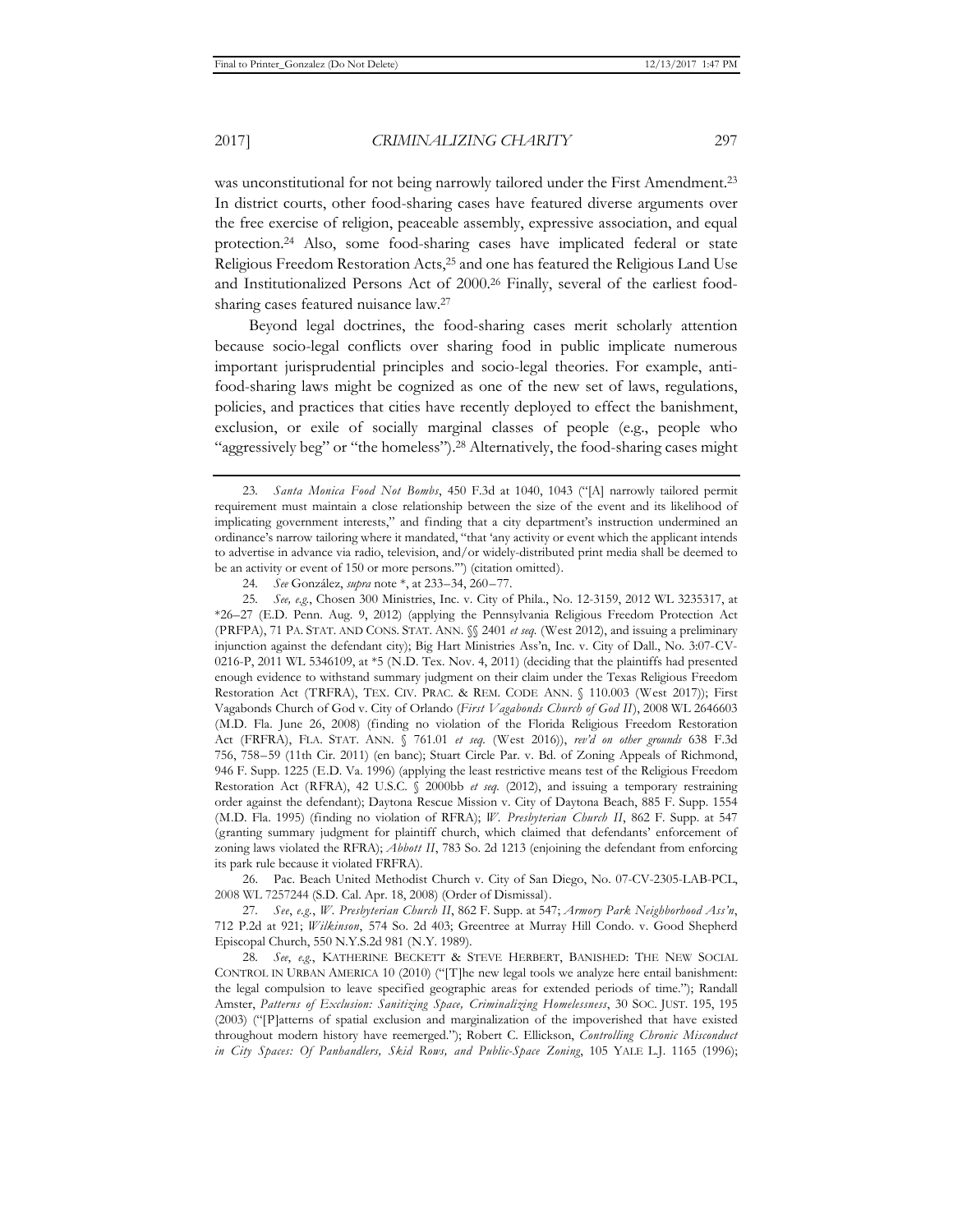be understood to resurface old yet ongoing debates, and socio-legal struggles, over homelessness and liberty.<sup>29</sup> Similarly, evaluating the food-sharing cases might help to nuance new theories of "pedestrianism," "property outlaws," the "right to the city," and the "urban commons."30 Alternatively, they might recapitulate past and present contests over the definitions and limits of police power, private and public property, and public space.31 Further, some anti-food-sharing laws seem to have responded to recent mass urban protests and social movements like Occupy Wall

30*. See*, *e.g.*, NICHOLAS BLOMLEY, RIGHTS OF PASSAGE: SIDEWALKS AND THE REGULATION OF PUBLIC FLOW (2011); DAVID HARVEY, REBEL CITIES: FROM THE RIGHT TO THE CITY TO THE URBAN REVOLUTION (2012); ANASTASIA LOUKAITOU-SIDERIS & RENIA EHRENFEUCHT, SIDEWALKS: CONFLICT AND NEGOTIATION OVER PUBLIC SPACE (2009); DON MITCHELL, THE RIGHT TO THE CITY: SOCIAL JUSTICE AND THE FIGHT FOR PUBLIC SPACE (2003); PEÑALVER & KATYAL, *supra* note 14, at 12–18 (theorizing acquisitive and expressive disobedience to property laws under a theory of "property outlaws and altlaws," social actors who play an important role in the evolution and transfer of property entitlements between owners and nonowners); Sheila R. Foster, *Collective Action and the Urban Commons*, 87 NOTRE DAME L. REV. 57 (2011); David Harvey, *The Right to the City*, 53 NEW LEFT REV. 23 (2008); Ngai Pindell, *Finding a Right to the City: Exploring Property and Community in Brazil and in the United States*, 39 VAND. J. TRANSNAT'L L. 435 (2006).

31*. See*, *e.g.*, STEPHEN CARR, MARK FRANCIS, LEANNE G. RIVLIN & ANDREW M. STONE, PUBLIC SPACE (1992); MIKE DAVIS, CITY OF QUARTZ: EXCAVATING THE FUTURE OF LOS ANGELES (1990); MARGARET KOHN, BRAVE NEW NEIGHBORHOODS: THE PRIVATIZATION OF PUBLIC SPACE 3 (2004) ("[T]he privatization of public space undermines the opportunities for free speech . . . the dependence of free speech upon spatial practices is not always clear."); MITCHELL, *supra* note 30; THE POLITICS OF PUBLIC SPACE (Setha Low & Neil Smith eds., 2006); Ellickson, *supra* note 28; Ernesto Hernández-López, *LA's Taco Truck War: How Law Cooks Food Culture Contests*, 43 U. MIAMI INTER– AM. L. REV. 233, 237–39 (2011) (arguing that debates over the legality and illegality of food truck vendors in Los Angeles "reflect larger cultural contests about local and neighborhood identity, local economics, and public space . . . . These arguments focus on how neighborhoods view themselves and the image they project, whether it's in perceived property values, excluding businesses or outside customers, or prejudices concerning the working class and immigrants.") (citations omitted); *see also* Hernández-López*, supra*, at pt. III.c, 262–66 ("Food Trucks Raise Old Questions about Public Space"); Audrey G. McFarlane, *Preserving Community in the City: Special Improvement Districts and the Privatization of Urban Racialized Space*, 4 STAN. AGORA 1 (2003); Carol Rose, *The Comedy of the Commons: Custom, Commerce, and Inherently Public Property*, 53 U. CHI. L. REV. 711 (1986); Lawrence J. Vale, *Securing Public Space*, 17 PLACES 38, 38 (2005), http://escholarship.org/uc/item/7203x7dk [https://perma.cc/DR99-7WCK] (theorizing "the securescape—the uneasy confluence of security, landscape, and escape from public contact").

Stephen R. Munzer, *Ellickson on "Chronic Misconduct" in Urban Spaces: Of Panhandlers, Bench Squatters, and Day Laborers*, 32 HARV. C.R.–C.L. L. REV. 1 (1997); Sara K. Rankin, *The Influence of Exile*, 76 MD. L. REV. 4 (2016); Harry Simon, *Towns Without Pity: A Constitutional and Historical Analysis of Official Efforts to Drive Homeless Persons from American Cities*, 66 TULANE L. REV. 631 (1994).

<sup>29</sup>*. See*, *e.g.*, Maria Foscarinis, *Downward Spiral: Homelessness and Its Criminalization*, 14 YALE L. & POL'Y REV. 1, 5-6 (1996); Maria Foscarinis, Kelly Cunningham-Bowers & Kristen E. Brown, *Out of Sight—Out of Mind?: The Continuing Trend Toward the Criminalization of Homelessness*, 6 GEO. J. POVERTY L. & POL'Y 145 (1999); Nate Vogel, *The Fundraisers, the Beggars, and the Hungry: The First Amendment Rights to Solicit Donations, to Beg for Money, and to Share Food*, 15 U. PA. J.L. & SOC. CHANGE 537 (2012); Jeremy Waldron, *Homelessness and the Issue of Freedom*, 39 UCLA L. REV. 295 (1991); David M. Smith, Note, *A Theoretical and Legal Challenge to Homeless Criminalization as Public Policy*, 12 YALE L. & POL'Y REV. 487 (1994).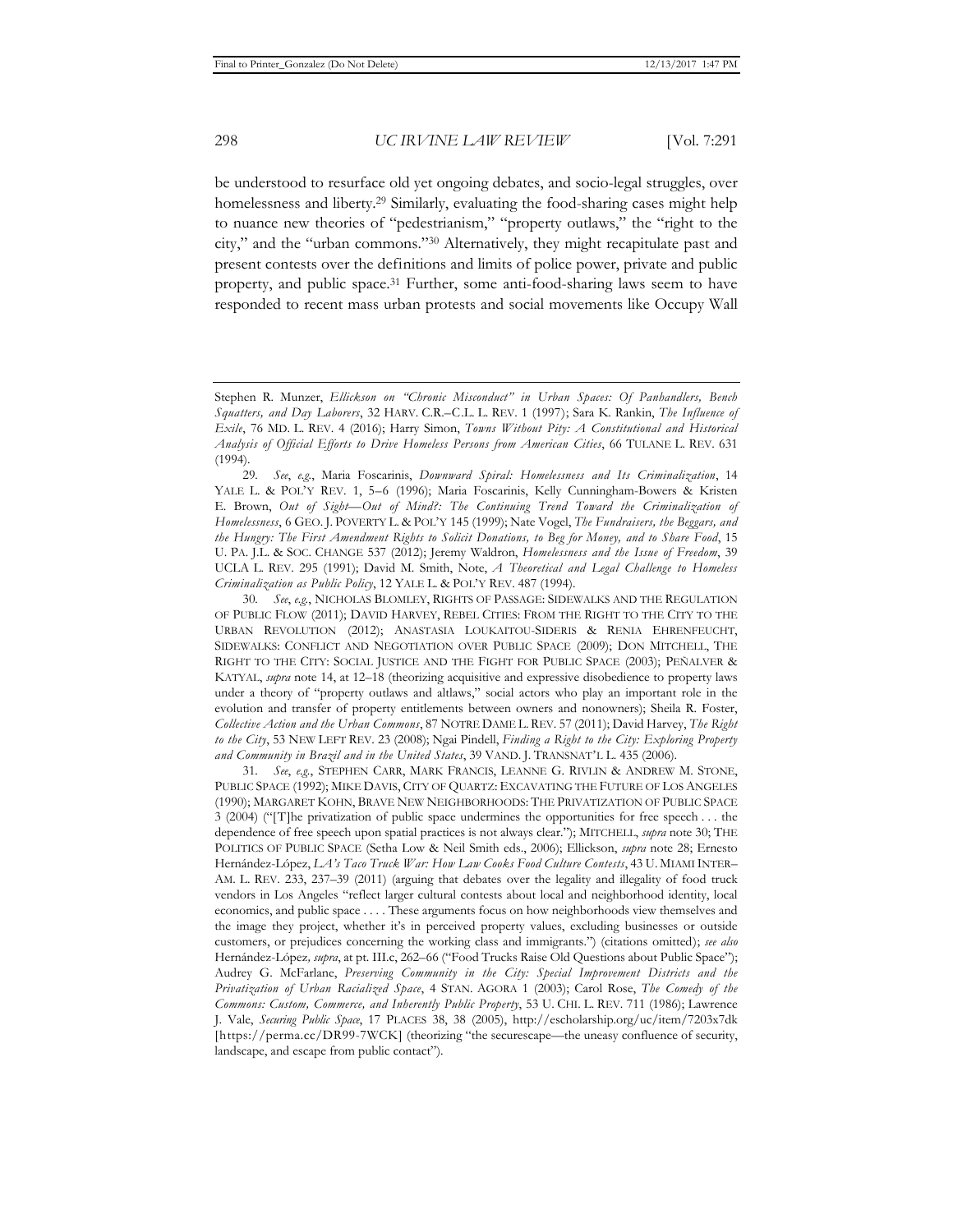Street,<sup>32</sup> and they bear resemblance to the "ugly laws" of an earlier era.<sup>33</sup> Finally, the food-sharing cases implicate the international human right to food and related notions of food justice, food oppression, and food sovereignty.34 Engaging with such theories promises great enjoyment and illumination.<sup>35</sup> This Article, however, focuses on existing First Amendment jurisprudence, in particular the Free Exercise Clause and related statutes, to explore what limits might (and should) exist on the power of local government to prohibit, permit, or otherwise regulate people's diverse uses of publicly and privately owned properties that are generally accessible to the public.

The Article proceeds in two major Parts. Guided by anthropological concepts of the "emic" and the "etic,"36 Part I describes how two different classes of people describe their practices of sharing food in public as well as how cities cognize such activities when they set out to criminalize, or otherwise regulate, them. I distinguish between people who publicly share food for religious, versus political (in the social,

<sup>32</sup>*. See, e.g.*, Trina Jones, *Occupying America: Dr. Martin Luther King, Jr., the American Dream, and the Challenge of Socio-Economic Inequality*, 57 VILL. L. REV. 339 (2012); Sarah Kunstler, *The Right to Occupy: Occupy Wall Street and the First Amendment*, 39 FORDHAM URB. L.J. 989 (2012); Udi Ofer, *Occupy the Parks: Restoring the Right to Overnight Protest in Public Parks*, 39 FORDHAM URB. L.J. 1155 (2012); *see also About the Black Lives Matter Network*, BLACK LIVES MATTER, http://blacklivesmatter.com/about/ [https://perma.cc/573C-CJJ4] (last updated 2017).

<sup>33</sup>*. See* SUSAN SCHWEIK, THE UGLY LAWS: DISABILITY IN PUBLIC (2009); Susan Schweik, *Kicked to the Curb: Ugly Law Then and Now*, 46 HARV. C.R.–C.–L. L. REV. AMICUS \*1 (2011).

<sup>34</sup>*. See*, *e.g.*, CULTIVATING FOOD JUSTICE (Alison Hope Alkon & Julian Agyeman eds., 2011); ROBERT GOTTLIEB & ANUPAMA JOSHI, FOOD JUSTICE (2010); ERIC HOLT-GIMÉNEZ & RAJ PATEL, FOOD REBELLIONS!: CRISIS AND THE HUNGER FOR JUSTICE (2009); KIM KESSLER & EMILY CHEN, FOOD EQUITY, SOCIAL JUSTICE, AND THE ROLE OF LAW SCHOOLS: A CALL TO ACTION (2015), https://law.ucla.edu/centers/social-policy/resnick-program-for-food-law-and-policy/publications/ food-equity-social-justice-and-the-role-of-law-schools/ [https://perma.cc/4EXL-PTLT]; Ahmed Aoued, *The Right to Food: The Significance of the United Nations Special Rapporteur*, *in* INTERNATIONAL POVERTY LAW: AN EMERGING DISCOURSE, at 87 (Lucy A. Williams ed., 2006); Christopher J. Curran & Marc-Tizoc González, *Food Justice as Interracial Justice: Urban Farmers, Community Organizations and the Role of Government in Oakland, California*, 43 U. MIAMI INTER–AM. L. REV. 207 (2011); Andrea Freeman, *Fast Food: Oppression through Poor Nutrition*, 95 CAL. L. REV. 2221 (2007); Carmen G. Gonzalez, *The Global Politics of Food: Introduction to the Theoretical Perspectives Cluster*, 43 U. MIAMI INTER–AM. L. REV. 75 (2011).

<sup>35.</sup> Constrained in numerous ways (e.g*.*, time, ongoing analysis, the law review format), this Article does not delve deeply into how socio-legal theories illuminate the food-sharing cases. Rather, this Article focuses on applying First Amendment Free Exercise of Religion jurisprudence to the foodsharing cases. I plan to elaborate the historical, jurisprudential, and theoretical importance of the foodsharing cases in a book on the subject, tentatively titled: *The Food Sharing Cases: Criminalizing Charity and Deterring Organic Solidarity in the United States*.

<sup>36.</sup> My understanding of these terms derives from graduate study under visual anthropologist Peter Biella, in particular his lecture of May 10, 2000 at San Francisco State University. In the discipline of anthropology, the "emic" concept may be understood to regard people's "native" usage of language and other cultural practices. In contrast, the "etic" concept regards the outsider specialist's interpretation of such practices. The concepts derive from the linguistic conceptualization of the phonemic and phonetic aspects of language. *See, e.g.*, Alan Dundes, *From Etic to Emic Units in the Structural Study of Folktales*, 75 J. AMER. FOLKLORE 95, 96, 101–03 (1962) (adapting the emic and etic concepts, innovated by KENNETH L. PIKE, LANGUAGE IN RELATION TO A UNIFIED THEORY OF THE STRUCTURE OF HUMAN BEHAVIOR (1954), to the study of folklore).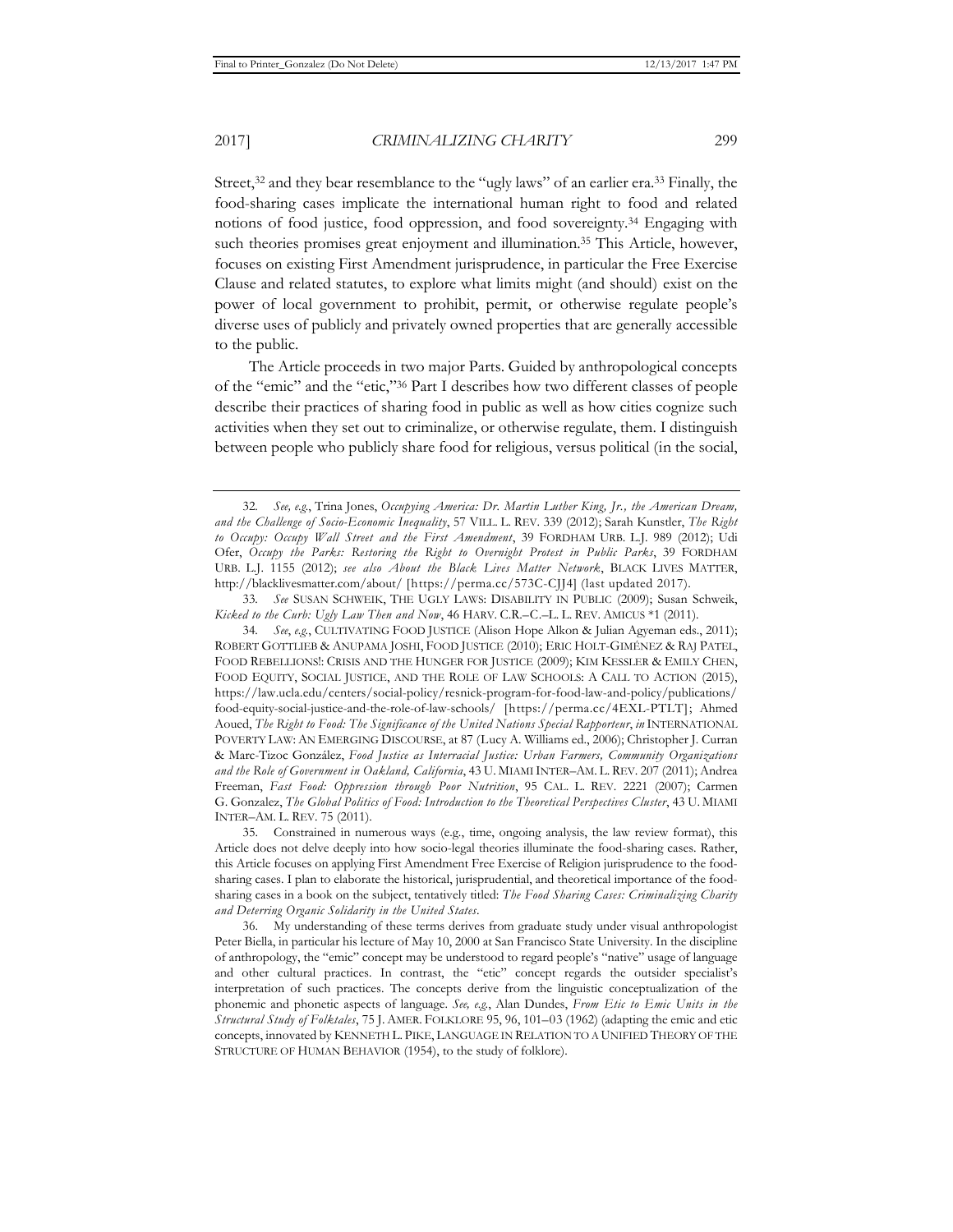not electoral, sense) reasons, and elucidate the distinctive meanings that they impute to the public sharing of food. Drawing on published judicial opinions, as well as popular media reportage of select food-sharing cases, Part I also presents a partial history of food sharing in the United States from the late 1980s, after which the Ninth Circuit issued an unpublished opinion regarding a food-sharing case in San Francisco, California, through the most recent food-sharing controversy to be litigated in federal court, which emerged at the end of 2014 in Fort Lauderdale, Florida.37 I detail salient features of food-sharing practices and anti-food-sharing laws to provide readers with a strong foundation to understand the contemporary practice of sharing food with hungry people in public and how different U.S. cities have proscribed this activity over the past several decades. In turn, this basis should enable readers to better evaluate how courts should apply First Amendment jurisprudence to the food-sharing cases.

Part II then explores how various courts have adjudicated the food-sharing cases under the Free Exercise Clause and related statutes. In other work,38 I have discussed the split in authority between the Ninth Circuit and Eleventh Circuit of the U.S. Courts of Appeals regarding how to apply several free speech doctrines, including the regulation of expressive conduct and putatively content neutral time, place, and manner restrictions, to the food-sharing cases.39 Differences regarding how courts have applied free speech doctrines are critically important for pending and future food-sharing cases, but many courts have resolved food-sharing cases under the Free Exercise Clause and related statutes like the federal Religious Freedom Restoration Act of 1993 (RFRA) and the Religious Land Use and Institutionalized Persons Act of 2000 (RLUIPA).40 Also, state Religious Freedom Restoration Acts (state RFRAs) have provided the most consistent way by which courts have disposed of anti-food-sharing laws.41 Therefore, Part II discusses how courts have adjudicated various food-sharing cases under the Free Exercise Clause, RFRA, state RFRAs, and RLUIPA. I then conclude the Article by arguing for U.S. cities to stop criminalizing the charitable sharing of food in public.

<sup>37</sup>*. See McHenry I*, 983 F.2d 1076 (unpublished table decision); Complaint for Declaratory and Injunctive Relief and Damages: Preliminary Statement, Fort Lauderdale Food Not Bombs v. City of Fort Lauderdale (*Fort Lauderdale Food Not Bombs I*), No. 0:15-CV-60185 (S.D. Fla. Jan. 29, 2015) [hereinafter Complaint: Preliminary Statement, *Fort Lauderdale Food Not Bombs I*]. On the concept of "partial history," see ROBERT F. BERKHOFER, BEYOND THE GREAT STORY: HISTORY AS TEXT AND DISCOURSE 38–39 (1995) (theorizing how the paradigm of normal history understands partial histories as contextualized within a "Great Story" about the past).

<sup>38</sup>*. See* González, *supra* note \*, at 233–34, 260–77 (discussing the inter-circuit split).

<sup>39</sup>*. Compare First Vagabonds Church of God V*, 638 F.3d at 758–59 (en banc), *rev'g* 578 F. Supp. 2d 1353 (M.D. Fla. 2008), *with Santa Monica Food Not Bombs*, 450 F.3d 1022.

<sup>40.</sup> Religious Land Use and Institutionalized Persons Act of 2000 (RLUIPA), Pub. L. No. 106- 274, 114 Stat. 803 (Sept. 22, 2000), *codified at* 42 U.S.C. § 2000cc *et seq.*; Religious Freedom Restoration Act of 1993 (RFRA), Pub. L. No. 103-141, 107 Stat. 1488 (Nov. 16, 1993), *codified at* 42 U.S.C. § 2000bb *et seq*.

<sup>41</sup>*. See, e.g.*, *W. Presbyterian Church II*, 862 F. Supp. 538; *Stuart Circle Par.*, 946 F. Supp. 1225. *But see Daytona Rescue Mission*, 885 F. Supp. 1554 (applying RFRA but finding that the city code did not substantially burden the petitioners' free exercise of religion).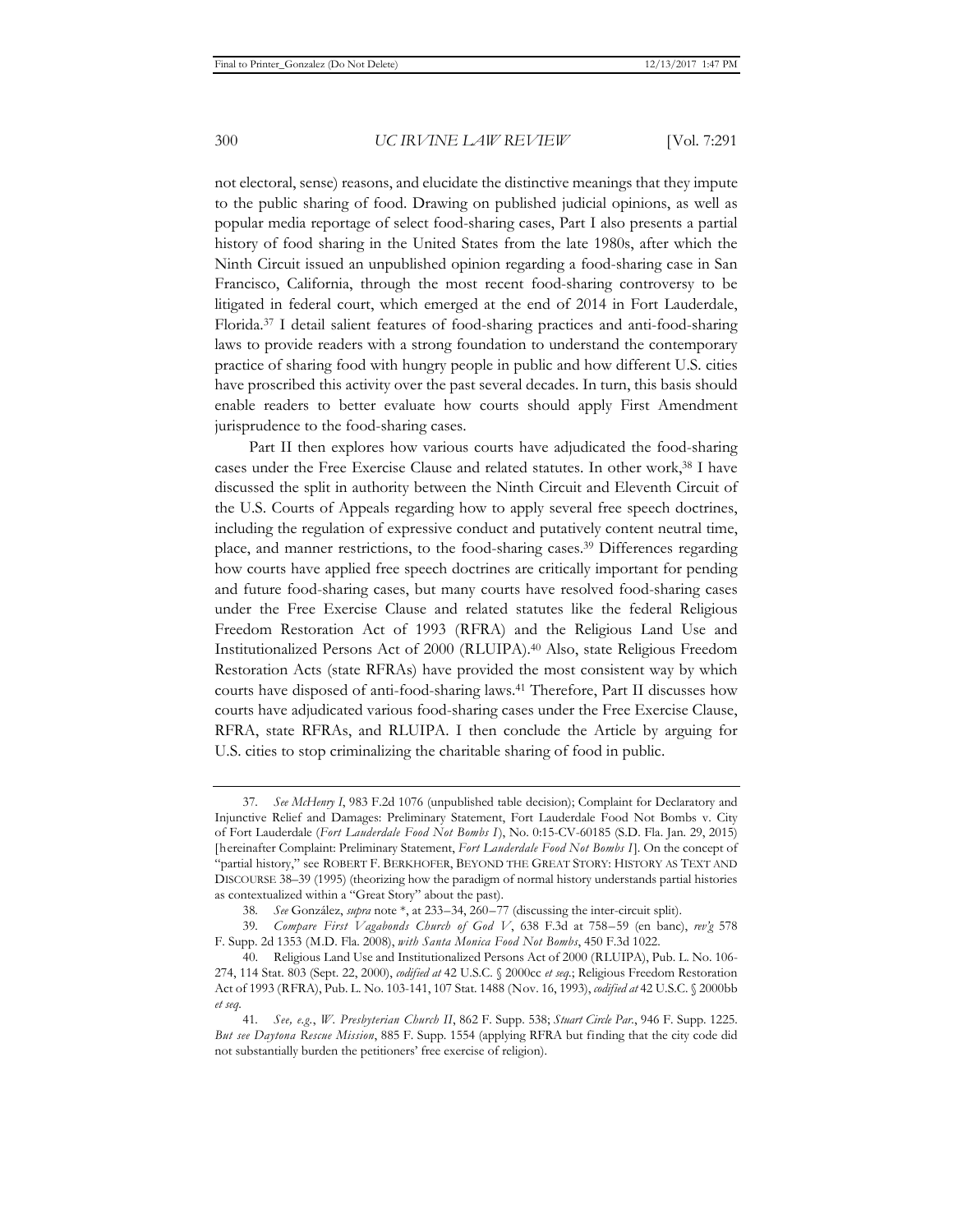### I. CONTESTED (EMIC AND ETIC) MEANINGS OF SHARING FOOD IN PUBLIC

Before discussing how courts have applied First Amendment jurisprudence to food-sharing cases, it is important to establish a baseline understanding of the practice of publicly sharing food with hungry people. Therefore, here I discuss how people who share food publicly explain what they do. For example, religious foodsharing activists (i.e., people who publicly share food with those who hunger because of their religious beliefs) often discuss their conduct in terms of "charity" and "ministry."42 In contrast, political food-sharing activists (i.e., people who share food because of their political beliefs) often expressly disavow the label of charity and instead describe their conduct in terms of "solidarity" and "mutual aid."43 Theories and practices of charity, mutual aid, and solidarity have long and distinctive histories that are beyond the scope of this Article. Nevertheless, the emic meanings ascribed by people who publicly share food with those who hunger merit serious consideration, especially by municipal legislators who consider promulgating an anti-food-sharing law and judges who consider the validity of such a law. Indeed, as discussed below in Part II, the food-sharing cases almost always feature a conflict not only about the conduct of publicly sharing food with those who hunger, but also about the meaning of that conduct. Therefore, in addition to discussing how religious and political food-sharing activists explain themselves, this Part also details how various cities cognize food sharing in terms of "food distribution," "homeless feeding," "large group feeding," "outdoor public serving of food," and/or as a "social service, social service facility, or outdoor food distribution center."44

Understanding the emic meanings of food sharing is important in at least three ways. First, from a legal perspective, the self-understandings of people who publicly share food may clarify how courts that consider food-sharing cases should apply First Amendment jurisprudence. Understanding the reasons proffered by religious and political food-sharing activists for what they do is essential to a meaningful adjudication of the constitutionality of any particular anti-food-sharing law, especially under First Amendment free speech doctrines like content discrimination, expressive conduct, and viewpoint discrimination, but also including the free exercise of religion and whether a law constitutes a "substantial burden" on the exercise of religion. Second, from a practical perspective, not understanding the emic meanings ascribed by people who practice religious charity or political solidarity around the public sharing of food makes it more likely than not that antifood-sharing laws will fail to deter public food sharing because food-sharing

<sup>42</sup>*. See infra* Section I.A.

<sup>43</sup>*. See infra* Section I.B.

<sup>44</sup>*. See*, *e.g.*, *First Vagabonds Church of God V*, 638 F.3d at 759 (large group feeding); *Santa Monica Food Not Bombs*, 450 F.3d at 1030 (food distribution); *Chosen 300 Ministries, Inc.*, 2012 WL 3235317, at \*1 (outdoor public serving of food); Complaint: Preliminary Statement, *Fort Lauderdale Food Not Bombs I*, *supra* note 37 (social service, social service facility, and outdoor food distribution center); Findings of Fact and Conclusions of Law at 32, *Big Hart Ministries Ass'n*, No. 3:07-CV-0216- P (N.D. Tex. Mar. 25, 2013) [hereinafter Findings of Fact and Conclusions of Law, *Big Hart Ministries Ass'n*] (homeless feeding).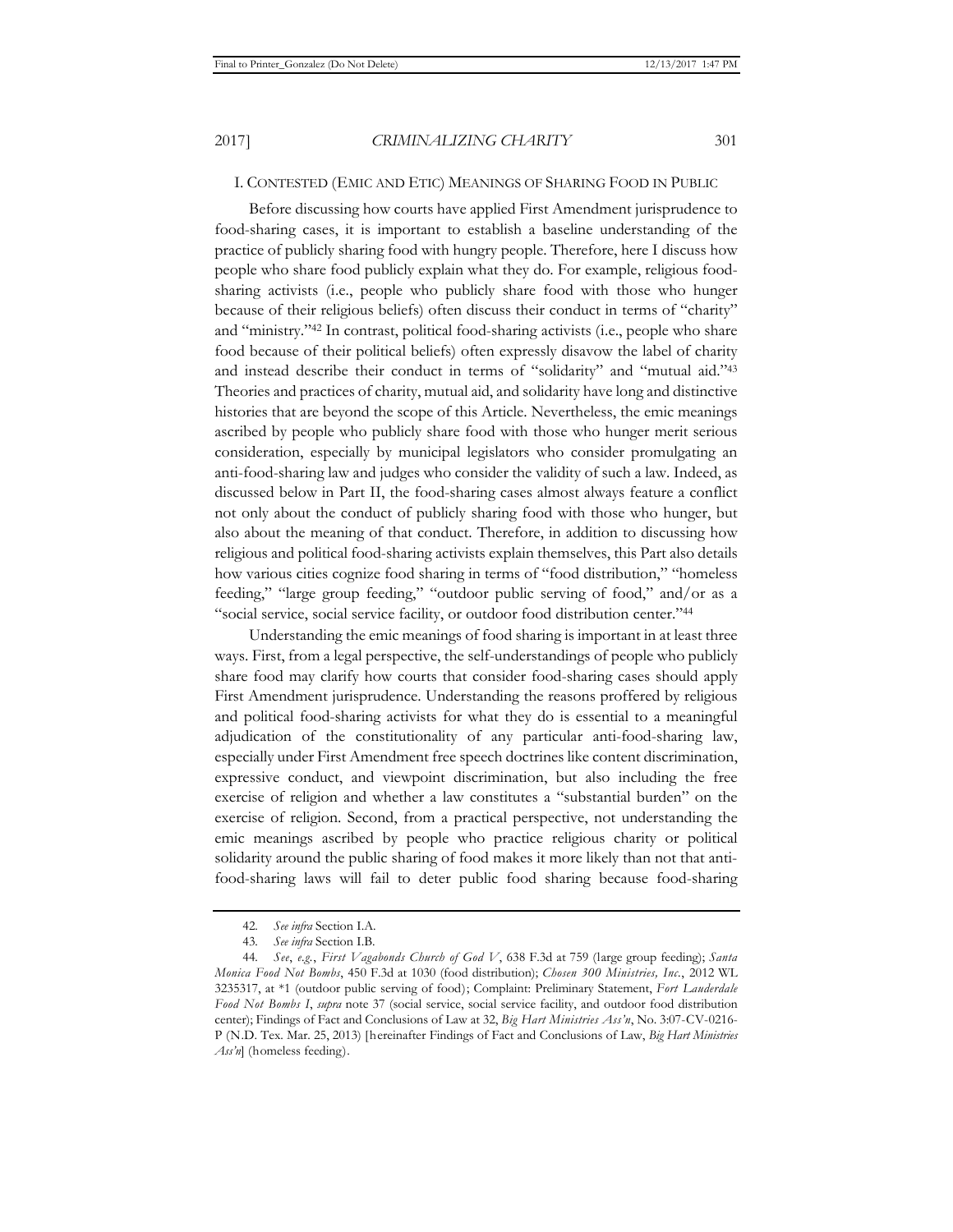activists' underlying motivations will remain. Thus, understanding the terms under which different food-sharing activists understand their actions would benefit legislators considering the amendment, enactment, or repeal of an anti-food-sharing law. Finally, from a theoretical perspective, critically apprehending food-sharing activists' emic understandings provides insights into their "legal consciousness" and practices of "popular constitutionalism."45

# *A. Religious Charity or Ministry*

Selecting from several of the food-sharing cases that featured religiously motivated activists, this Section represents how they typically discussed their activity under terms of charity and ministry.46 In one of the first food-sharing cases litigated in federal court, *Western Presbyterian Church v. Board of Zoning Adjustment of the District of Columbia*, the plaintiffs argued that their program of providing food on church premises for people who were homeless was "an integral part of their religious beliefs."47 Collaborating with the then-new nonprofit corporation, Miriam's Kitchen, Inc., the church began its program to feed homeless people in 1984, "in response to the dramatic upsurge in homelessness experienced by [the people of Washington, D.C.] in the early 1980s."48 Originally, the program provided bag lunches; later it served breakfast in the church basement.49 Five years later, the church decided to relocate from 1906 H Street, N.W. to 2401 Virginia Avenue, N.W. in the Foggy Bottom neighborhood, and in December 1990 the church applied for city permission to build its new building.<sup>50</sup>

The District of Columbia Zoning Administrator issued the building permit, but the permit application "made no specific reference to the operation of a feeding program at the site."51 Construction on the new church began in June 1992, but in

<sup>45</sup>*. See, e.g.*, Austin Sarat, *". . . The Law Is All Over": Power, Resistance and the Legal Consciousness of the Welfare Poor*, 2 YALE J.L. & HUMAN. 343, 343–44 (1990) ("I suggest that the legal consciousness of the welfare poor is a consciousness of power and domination, in which the keynote is enclosure and dependency, and a consciousness of resistance, in which welfare recipients assert themselves and demand recognition of their personal identities and their human needs."); Kendall Thomas, Rouge et Noir *Reread: A Popular Constitutional History of the Angelo Herndon Case*, 65 S. CAL. L. REV. 2599, 2609 (1992) ("The perspective of popular historical method permits us to see the extent to which the history of constitutionalism in America, viewed from its underside, can be plotted as a story of a body of law born of sustained struggle, the outcome of painful, passionate political and ideological contests between subordinate groups and dominant institutions.") (citation omitted).

<sup>46</sup>*. E.g.*, *Big Hart Ministries Ass'n*, 2011 WL 5346109, at \*3-4; *Chosen 300 Ministries, Inc.*, 2012 WL 3235317, at \*19; *First Vagabonds Church of God V*, 638 F.3d at 758, *rev'd en banc*, *rev'g* 578 F. Supp. 2d 1353 (M.D. Fla. 2008); *Daytona Rescue Mission*, 885 F. Supp. at 1556; *W. Presbyterian Church II*, 862 F. Supp. at 540; *Stuart Circle Par.*, 946 F. Supp. at 1228.

<sup>47</sup>*.* W. Presbyterian Church v. Bd. of Zoning Adjustment of D.C. (*W. Presbyterian Church I*), 849 F. Supp. 77, 79 (D.D.C. 1994) (granting the plaintiffs' motion for preliminary injunction).

<sup>48</sup>*. W. Presbyterian Church II*, 862 F. Supp. at 540 (granting the plaintiffs' motion for summary judgment).

<sup>49</sup>*. Id.*

<sup>50</sup>*. Id.*

<sup>51</sup>*. Id.*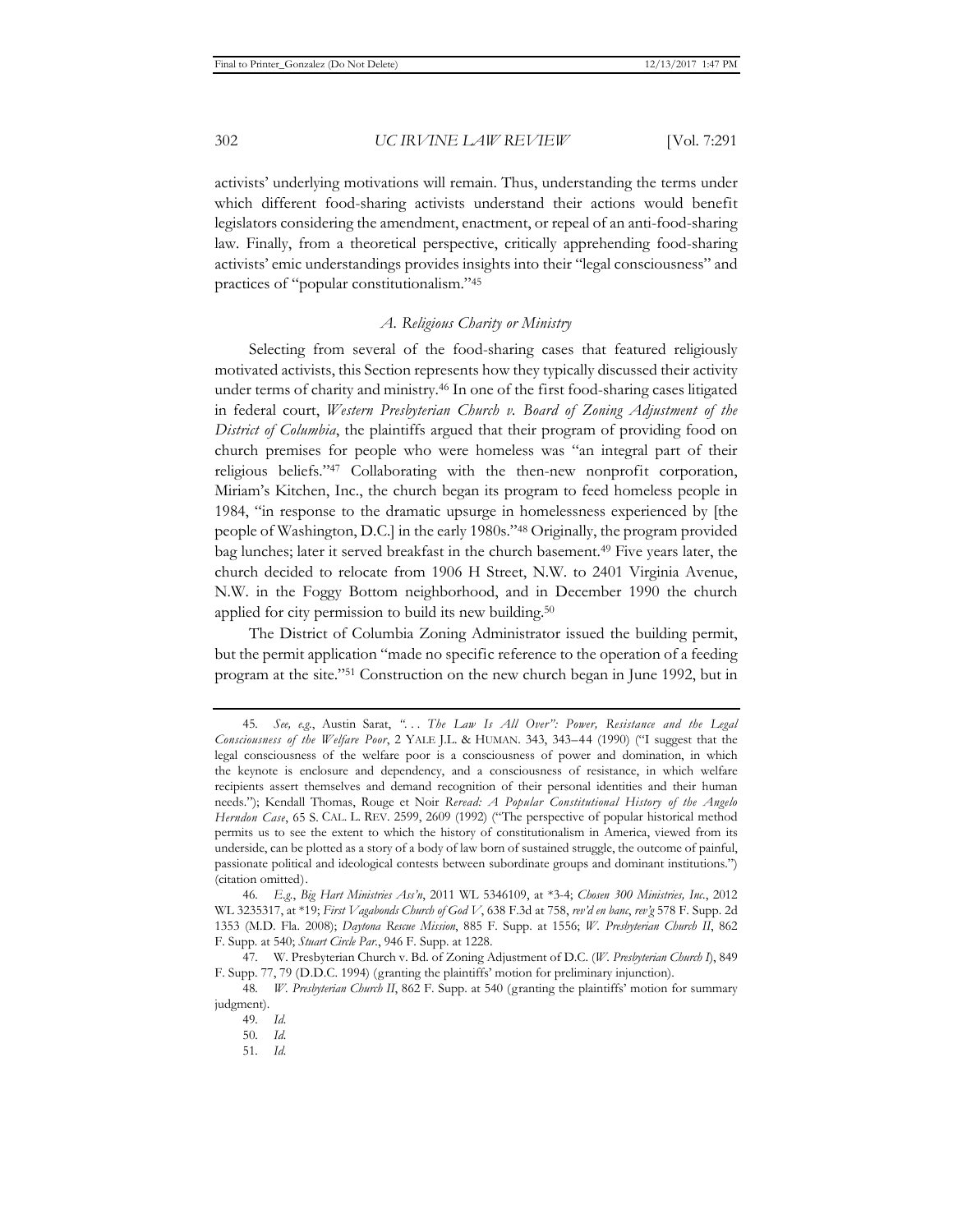August 1993 the zoning administrator received complaints from a local neighborhood commission and association regarding the church's "plans to provide food for the needy,"52 and in September 1993, the zoning administrator notified the church in writing "that its feeding program was not a use permitted as a matter of right in a residential zone and was a prohibited use in the special purpose zone."53 The following month, the plaintiffs appealed to the Board of Zoning Adjustment, but after holding two public hearings, the board voted in March 1994 to uphold the zoning administrator's decision.<sup>54</sup> The plaintiffs thus litigated the matter, filing suit in April 1994 and obtaining a preliminary injunction later that month.<sup>55</sup>

Five months later, in analyzing the plaintiffs' motion for summary judgment, District Judge Stanley Sporkin noted, "The plaintiffs maintain that ministering to the needy is a religious function rooted in the Bible, the constitution of the Presbyterian Church (USA) and the Church's bylaws."56 Judge Sporkin's opinion also quoted several Biblical passages, which supported "the view that the Church's ministry is not merely a matter of personal choice but is a requirement for spiritual redemption."57 For example, "For I was an hungred [sic], and ye gave me meat; I was thirsty, and ye gave me drink; I was a stranger, and ye took me in."58 Similarly, "If a person is righteous and does what is lawful and right . . . and gives his bread to the hungry and covers the naked with a garment . . . he is righteous, he shall surely live, says the Lord God."59 Finally:

What does it profit, my brethren, if a man says he has faith, but has not works? Can his faith save him? If a brother or sister is ill-clad and in lack of daily food, and one of you says to them, "Go in peace, be warmed and filled," without giving them the things needed for the body, what does it profit? So faith by itself, if it has no works, is dead.<sup>60</sup>

Judge Sporkin's opinion also referenced Islam, Hinduism, and Judaism as similarly promoting "the concept of acts of charity as an essential part of religious worship."61 Reserving discussion of the legal issues at play in the case for Part II.B.1, *infra*, here it should suffice to say that Judge Sporkin concluded that:

The plaintiffs here seek protection for a form of worship their religion mandates. It is a form of worship akin to prayer. . . . The Church may use its building for prayer and other religious services as a matter of right and

<sup>52</sup>*. Id.*

<sup>53</sup>*. Id.* (citation omitted).

<sup>54</sup>*. Id.* at 541–42.

<sup>55</sup>*. Id.* at 540; *see also W. Presbyterian Church I*, 849 F. Supp. at 79 (granting the plaintiffs' motion for preliminary injunction).

<sup>56</sup>*. W. Presbyterian Church II*, 862 F. Supp. at 544.

<sup>57</sup>*. Id.* at 544 n.3.

<sup>58</sup>*. Id.* at 544 n.3 (quoting *Matthew* 25:35).

<sup>59</sup>*. Id.* (quoting *Ezekiel* 18:5–9).

<sup>60</sup>*. Id.* (quoting *James* 2:14–17).

<sup>61</sup>*. Id.* at 544.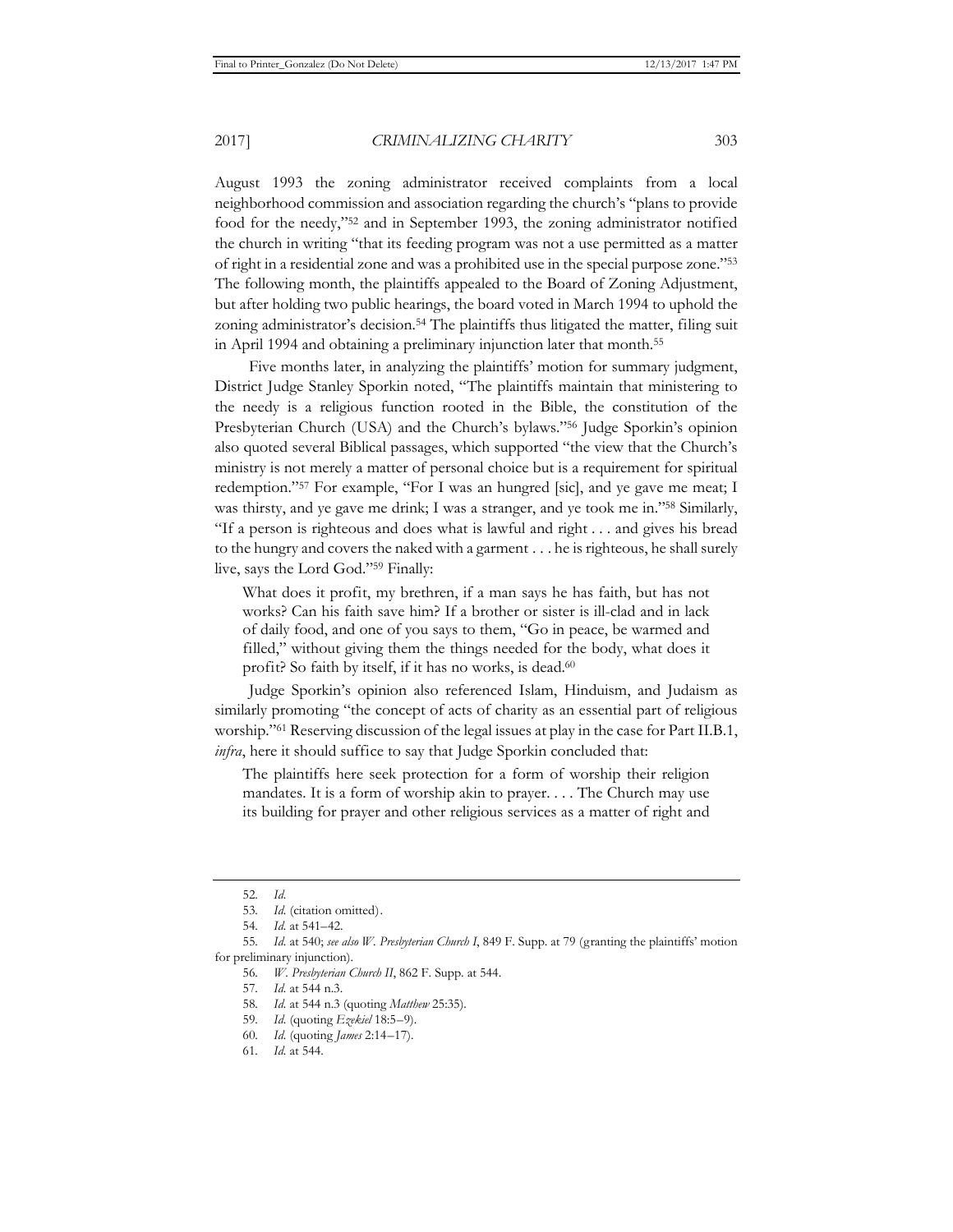should be able, as a matter of right, to use the building to minister to the needy.62

Using terms of religious charity, ministry, spiritual redemption, works of faith, and worship, one of the first modern food-sharing cases, *Western Presbyterian Church*, thus represented the emic meanings ascribed by the plaintiffs to their provision of food to hungry people. As we shall see, religious food-sharing activists have often used such terms to describe what they believe they are doing when they publicly share food.

A hundred miles away, another of the early food-sharing cases featuring religious activists raised similar socio-legal issues and surfaced similar emic meanings. In *Stuart Circle Parish v. Board of Zoning Appeals of the City of Richmond, Virginia*, the plaintiffs were "a partnership comprised of six churches of different denominations located within about five blocks of each other in the Stuart Circle area of the City of Richmond."63 Some fifteen years prior to the litigation, the Stuart Circle Parish started "a Meal Ministry, which offers worship, hospitality, pastoral care, and a healthful meal to the urban poor of Richmond on Sunday afternoons."64 First located in the Pace Memorial Methodist Church, the Meal Ministry eventually outgrew that location and came to attract about "one hundred people, some homeless, some not, but nonetheless needy."<sup>65</sup> Therefore, the plaintiffs shifted the Meal Ministry about half a mile west to the First English Evangelical Lutheran Church.66 Shortly thereafter, the City of Richmond Zoning Administrator received complaints "about unruly behavior, public urination and noise in the area" and, in a pattern that is typical of the first wave of modern food-sharing cases, the administrator quickly determined that the Meal Ministry violated the city zoning ordinance.67 In early November 1996, the Board of Zoning Appeals upheld the administrator's determination, and the plaintiffs quickly sued for injunctive relief.<sup>68</sup>

Later that month, when analyzing the plaintiffs' motion for a temporary restraining order, District Judge Robert E. Payne noted, "Plaintiffs view the Meal Ministry as the physical embodiment of a central tenet of the Christian faith, ministering to the poor, the hungry and the homeless in the community."<sup>69</sup> Referencing witness testimony, Judge Payne noted "that the feeding of the urban poor in Richmond is an extension of their morning worship . . . . Indeed, caring for the poor has been central to the Methodist faith, and was a formal teaching of John

<sup>62</sup>*. Id.* at 547.

<sup>63.</sup> *Stuart Circle Par.*, 946 F. Supp. at 1228.

<sup>64</sup>*. Id.*

<sup>65</sup>*. Id.*

<sup>66</sup>*. Id.* According to Google Maps, the Pace Memorial Methodist Church is located at 700 West Franklin Street, Richmond, Virginia 23320, and the First English Evangelical Lutheran Church is at 1603 Monument Avenue, Richmond, Virginia 23220. The distance between them is 0.6 miles.

<sup>67</sup>*. Id.*

<sup>68</sup>*. Id.*

<sup>69</sup>*. Id.* at 1228–29.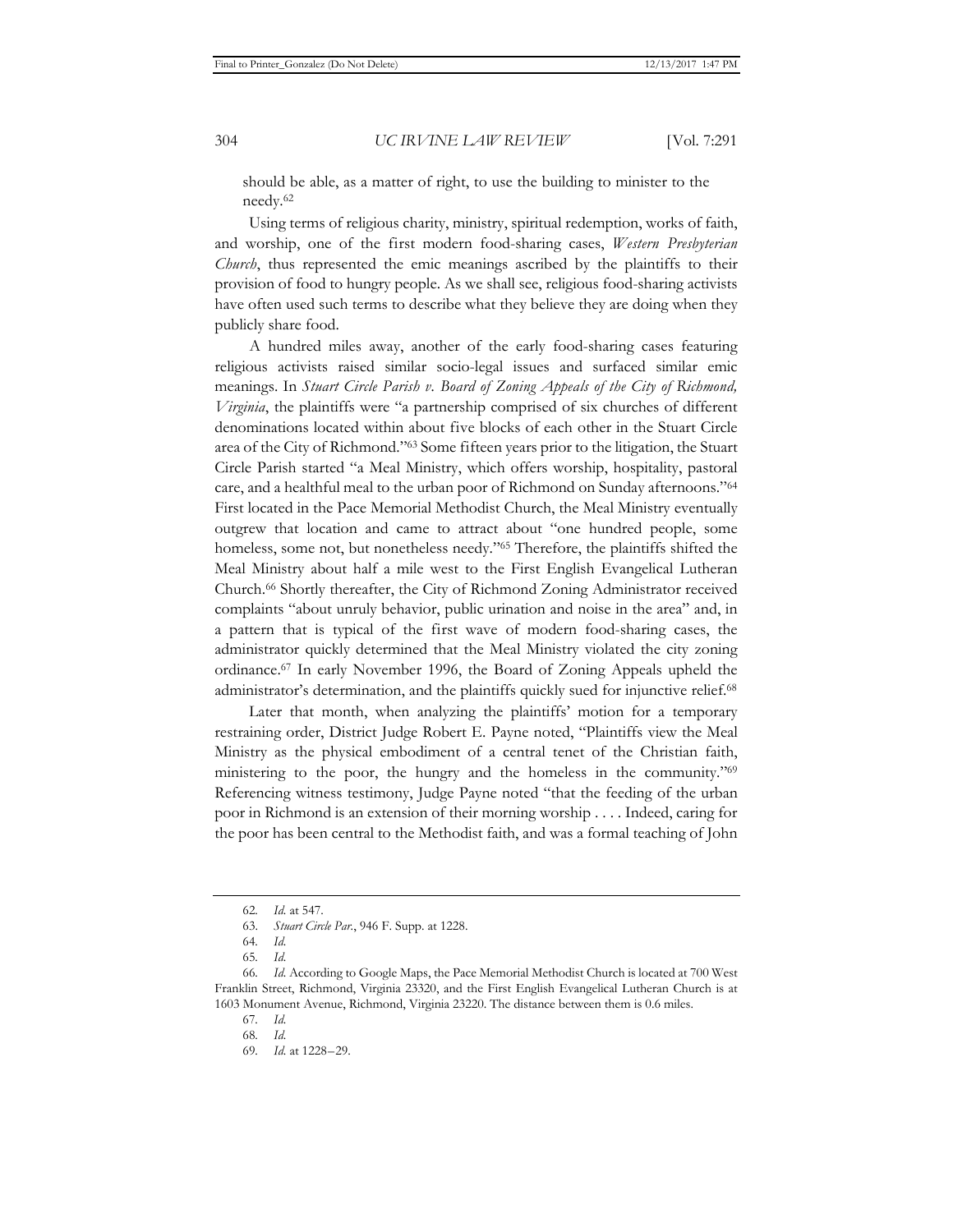Wesley, the founder of Methodism."70 He referenced another witness who "testified that one of the most important facets of her [Catholic] religion is sharing in the Eucharist, which is the equivalent of sharing in a meal with God and the congregation."71 He continued, "Sharing a meal with the homeless is a natural extension of this practice."72 Finally, Judge Payne referenced an expert witness in Christian theology, who "pointed to passages in the Bible in both the Old and New Testament, including the Sermon on the Mount and the sharing of the loaves and fishes."73 Judge Payne thus concluded "that, for the plaintiffs, the feeding of those less fortunate constitutes methods of obtaining a blessing and the means to redemption."74 He explicated:

[T]he plaintiffs showed that it was central to their faith to invite the homeless into the church in order to establish a climate of worship.... Moreover . . . it is the gathering together as a community to share in the meal that constitutes the essence of their faith.75

In the context of the food-sharing cases, therefore, *Stuart Circle Parish* adds to and extends the emic meanings expressed by the plaintiffs in *Western Presbyterian Church*. For the *Stuart Circle Parish* plaintiffs, ministry to "the poor, the hungry, and the homeless in the community" within the largest of the Stuart Circle Parish churches was not merely about fulfilling the alimentary needs of people who were hungry but was also a religious way to "obtaining a blessing and the means to redemption."76 Indeed, it was "the gathering together as a community to share in the meal that constitute[d] the essence of their faith."77 *Stuart Circle Parish* thus surfaces an important, yet often underappreciated, insight that I herein elaborate: too often commentators reduce the people who benefit from public food sharing to "the homeless."78 As noted in *Stuart Circle Parish* and *Western Presbyterian Church*, however, the religious food-sharing activists believed that they benefited greatly from sharing food with hungry people. Obtaining a blessing or redemption may not amount to pecuniary consideration, but it is a profound benefit to those who profess their religion as they share food in communion.

74*. Id.* Judge Payne then quoted *Matthew* 25:35, 40–43, 46, which begins, "I was hungered and ye gave me meat; I was thirsty, and ye gave me drink; I was a stranger and ye took me in."

77*. Id.* at 1239.

78*. See, e.g.*, Adam Nagourney, *As Homeless Line Up for Food, Los Angeles Weighs Restrictions*, N.Y. TIMES (Nov. 25, 2013), http://www.nytimes.com/2013/11/26/us/as-homeless-line-upfor-food-los-angeles-weighs-restrictions.html [https://web.archive.org/web/20170323135126/ http://www.nytimes.com/2013/11/26/us/as-homeless-line-up-for-food-los-angeles-weighsrestrictions.html] (focusing on homeless people while reporting on an emerging controversy around food sharing in Los Angeles, California).

<sup>70</sup>*. Id.* at 1236.

<sup>71</sup>*. Id.*

<sup>72</sup>*. Id.*

<sup>73</sup>*. Id.*

<sup>75</sup>*. Id.* at 1239.

<sup>76</sup>*. Cf. id.* at 1228–29; *id.* at 1236.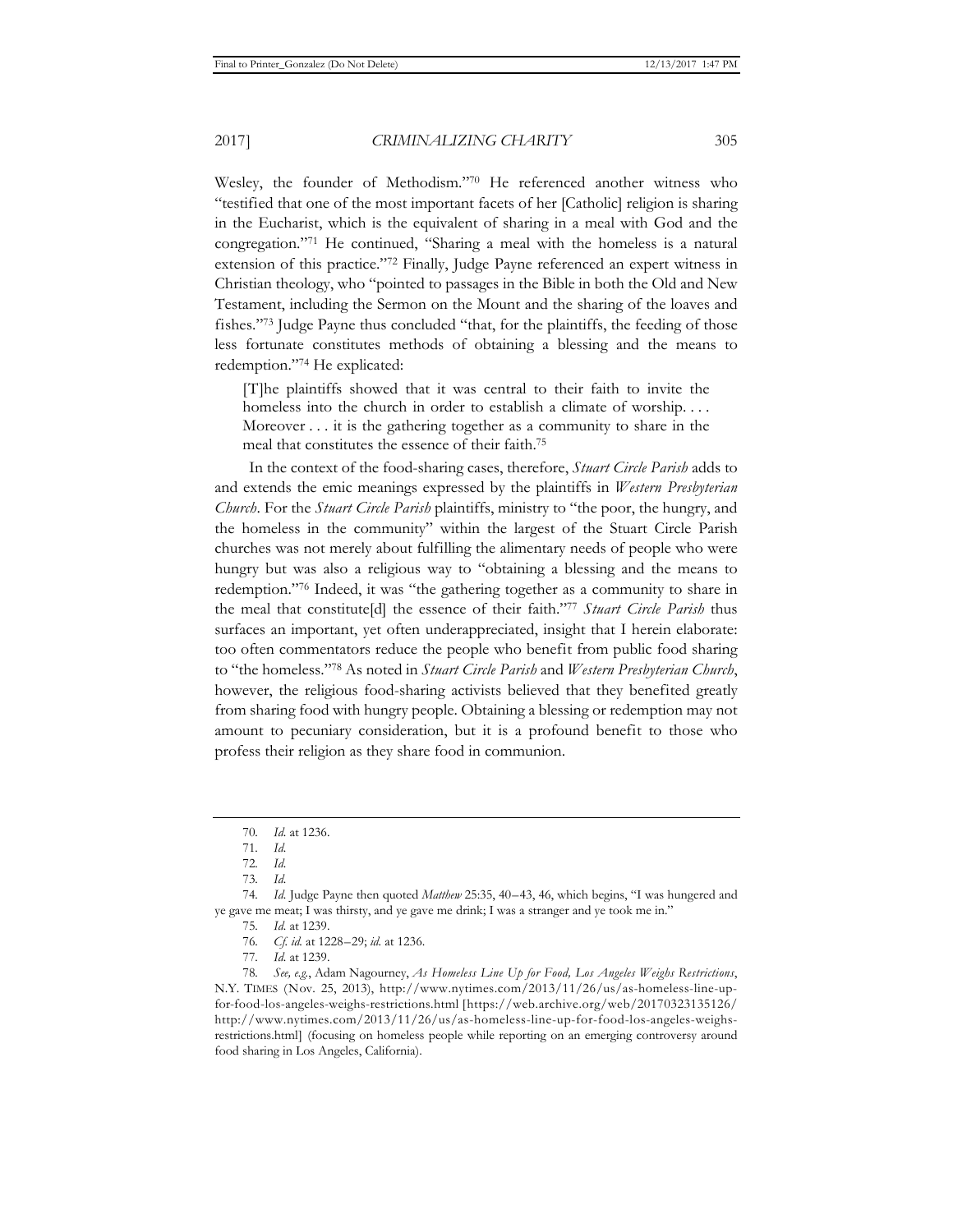Additionally, as Judge Payne noted, the *Stuart Circle Parish* plaintiffs shared food with approximately "one hundred people, some homeless, some not, but nonetheless needy."79 Naming the multiple classes of people who benefited from the Meals Ministry is important because the people who ate a weekly Sunday afternoon meal in the First English Evangelical Lutheran Church were not exclusively homeless. As I have elsewhere argued, the number of people who are homeless in the United States is a very small proportion of the massive numbers of people who are poor and/or hungry.80 Depending on the estimate, homeless people number from "3.5% to 7.5% of the population of poor people in the United States."81 I highlight this fact not to argue that homeless people are less important because of smaller numbers but rather to underscore that food sharing implicates a substantially larger number of people—namely the approximately fifteen percent of the U.S. population that is food insecure.82

Religious food-sharing activists feature in several other food-sharing cases, 83 but brevity militates against representing here all of the religious food-sharing cases. Instead, I discuss other religious food-sharing cases *infra* at Part II, detailing how courts have applied First Amendment free exercise of religion, and related statutory, jurisprudence. In the next section, I discuss the food-sharing cases that feature politically motivated activists. The case law often features a particular group, Food Not Bombs, but other politically motivated food-sharing activist groups exist.84

81. González, *supra* note \*, at 239–40 (citations omitted). In 2014, the population of poor people was 14.8%. DENAVAS-WALT & PROCTOR, *supra* note 17, at 12. Multiplying that percentage by the 3.5% and 7.5% estimates shows that homeless people constitute from one-half a percent to a little over one percent of the U.S. population, which was 319,849,022 on Dec. 31, 2014. *U.S. and World Population Clock*, U.S. CENSUS, http://www.census.gov/popclock/ [https://perma.cc/JU98-6JYS] (last updated Oct. 28, 2017).

82*. See* COLEMAN-JENSEN ET AL., *supra* note 4, at 6, 10 (regarding food insecurity in the United States); *see also* MCHENRY, *supra* note 8, at 15 ("People that had been living average middle class suburban lives were showing up to eat, having moved in with their families or friends after foreclosing on their homes. Some people reported that they were camping at the state park or told us they ate at Food Not Bombs so they would have enough money to pay their mortgage.").

83*. E.g.*, *Chosen 300 Ministries, Inc.*, 2012 WL 3235317, at 1–2; *First Vagabonds Church of God V*, 638 F.3d at 758; Layman Lessons, Inc. v. City of Millersville, 636 F. Supp. 2d 620, 626 (M.D. Tenn. 2008); *Abbott II*, 783 So. 2d 1213; Findings of Fact and Conclusions of Law, *Big Hart Ministries Ass'n*, *supra* note 44, at 2.

84*. See, e.g.*, Nagourney, *supra* note 78 (reporting on the introduction of a Los Angeles city council resolution to move "food lines" indoors, in response to complaints organized by the Melrose Action Neighborhood Watch, against the West Hollywood Food Coalition, which was established twenty-seven years earlier and provides free nightly meals to up to 200 people from a large truck). For commentary on the legal and cultural contests over earlier restrictions on commercial food trucks (i.e., trucks which people use to sell meals) in Los Angeles, see Hernández-López, *supra* note 31, *passim*,

<sup>79</sup>*. Stuart Circle Par.*, 946 F. Supp. at 1228.

<sup>80.</sup> González, *supra* note \*, at 239 (arguing that poverty should not be conflated with homelessness and noting that the U.S. Census counted almost 46.5 million poor people in 2012 in comparison to the 649,917 people whom the U.S. Interagency Council on Homelessness estimated in 2012 as "without a place to call home on any given night and more than 1.59 million [people who] spent at least one night in emergency shelter or transitional housing over the past year") (citation omitted). As noted earlier, in 2014 over forty-eight million people in the United States were food insecure. *See*  COLEMAN-JENSEN ET AL., *supra* note 4, at 6, 10, and accompanying text.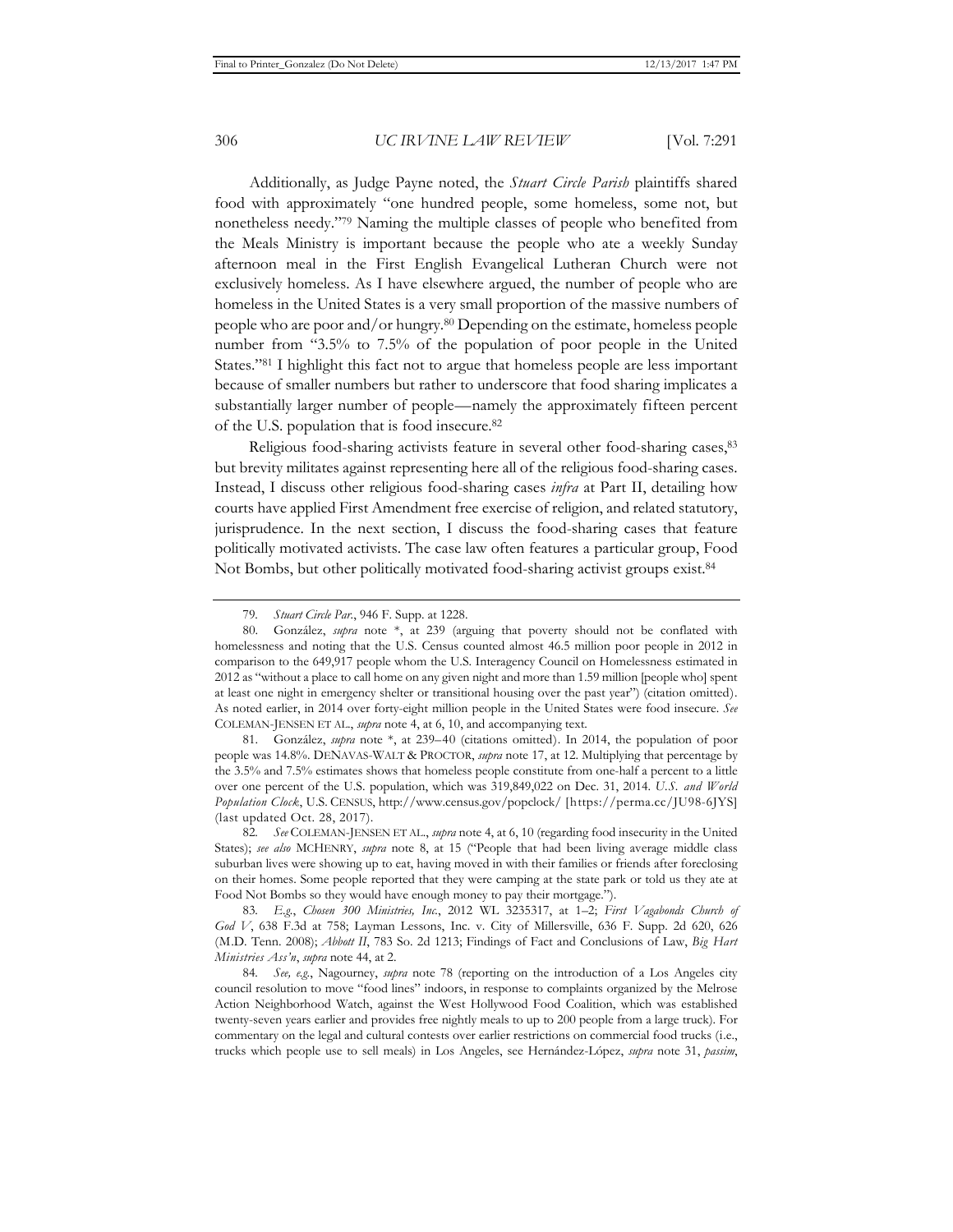It bears highlighting that the categories of "religious" and "political" foodsharing activists are themselves etic (i.e., those of an outsider specialist): they find purchase in the configuration of the First Amendment, which U.S. courts have interpreted to provide substantially different protection for claims cognized under the free exercise of religion versus the freedom of speech or the right of the people peaceably to assemble. While I believe the distinction between religious and political food-sharing activists is useful, I understand people who publicly share food as momentarily occupying changing positions in society (e.g., shaped by, *inter alia*, ability, age, education, gender, health, income, poverty, profession, race, wealth, etc.), and I believe that they likely have mixed motives that change during the time in which they share food in public.

## *B. Political Solidarity or Mutual Aid*

The 1993 unpublished Ninth Circuit memorandum opinion, *McHenry v. Agnos*, is an example of how politically motivated activists challenged the first modern wave of anti-food-sharing laws.85 The plaintiff-appellant, Keith McHenry, was a "co-founder and member of Food Not Bombs (FNB), an organization which distributes free food to San Francisco citizens and advocates increased public assistance for the homeless and hungry of that city."86 In the 1996 unpublished Ninth Circuit memorandum opinion, *McHenry v. Jordan*, the court noted, in understated tones, "Since he organized FNB in San Francisco in 1987, McHenry has had a rather acrimonious relationship with San Francisco City authorities."87 For people familiar with the international Food Not Bombs movement, or with the history of San Francisco, California, in the 1980s and 1990s, these case citations speak volumes. Since its 1980 origin, the Food Not Bombs movement has grown rhizomatically, across and beyond the United States, so that its banner, showing a fist holding a carrot, has become a familiar sight near the foldout tables where Food Not Bombs volunteers serve vegan or vegetarian meals at public protests and public food sharings, which take place in over a thousand cities worldwide.88 In the same

and Ingrid V. Eagly, *Criminal Clinics in the Pursuit of Immigrant Rights: Lessons from the Loncheros*, 2 U.C. IRVINE L. REV. 91 *passim* (2012).

<sup>85.</sup> *McHenry I*, 983 F.2d 1076 (unpublished table decision). The panel consisted of Circuit Judges Proctor Hug, Jr., Harry Pregerson, and Charles E. Wiggins. *Id.*

<sup>86</sup>*. Id.* at \*1; *see also* MCHENRY, *supra* note 8, at 14, 17, 20–21, 28, 33, 99–114, 150–51, 153, 155–60 (describing the history of the Food Not Bombs organization from its 1980 origin in organizing legal defense for an activist arrested following a direct action protest against the construction of the Seabrook Nuclear Power Generating Station, to its 1981 first meals in and around Boston, Massachusetts, to the 1988 founding of the San Francisco chapter, and through the ensuing decades as the Food Not Bombs movement grew across and beyond the United States).

<sup>87.</sup> McHenry v. Jordan (*McHenry II*), 81 F.3d 169 (9th Cir. 1996) (unpublished table decision). The panel consisted of Circuit Judges Herber Y. C. Choy (senior), Robert R. Beezer, and Michael Daly Hawkins. *Id.*

<sup>88</sup>*. See* MCHENRY, *supra* note 8, at 116 ("Food Not Bombs is active in over 1,000 cities around the world and often the most visible project accessible to the mainstream."); *see also id.* at 99–114, 155– 60 (describing the history and growth of Food Not Bombs). On the notion of rhizomatic growth, see Kristin Lindgren, Amanda Cachia, & Kelly C. George, *Growing Rhizomatically: Disabilities, the Art*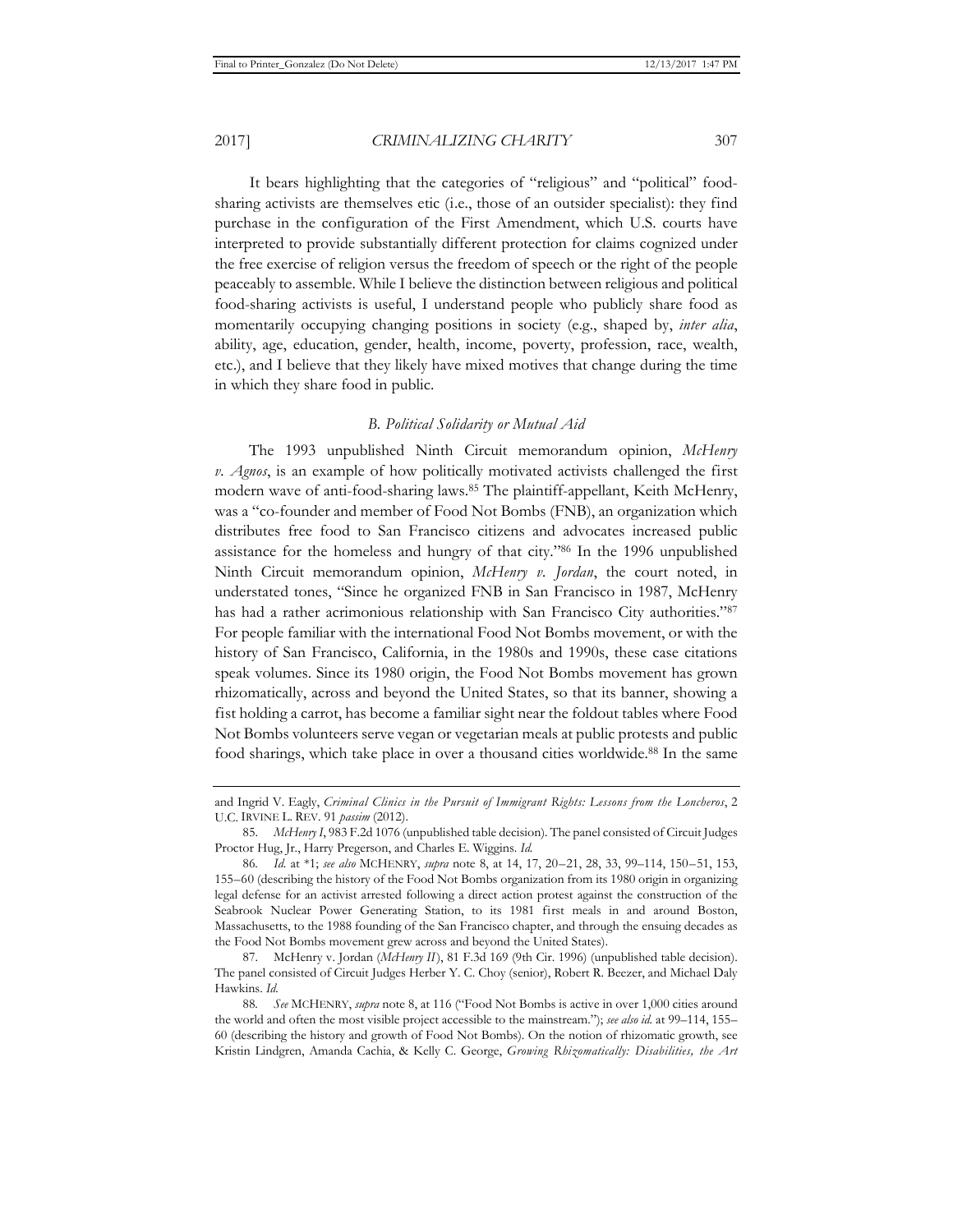period, San Francisco featured events ranging from the development of its high-rise financial district and the growth of homelessness under the mayoralty of Dianne Feinstein (1978 to 1988), to the catastrophic Loma Prieto earthquake of 1989 during the mayoralty of Art Agnos (1988 to 1992), to the expressly antihomeless "Matrix Quality of Life Program" of the mayoralty of Frank Jordan (1992 to 1996), to the dot-com boom during the mayoralty of former Speaker of the California Assembly, Willie Brown, the first African American mayor of San Francisco (1996 to 2004).89 The Food Not Bombs movement grew in the same decades when the "City by the Bay" concentrated the wealth generated by myriad technology companies.

For readers who are unfamiliar with Food Not Bombs, *Hungry for Peace*, written by Keith McHenry, is one of the best textual sources to express the emic meanings that some politically motivated people ascribe to food sharing.90 Other useful textual sources for these meanings are the pleadings and judicial opinions regarding the food-sharing cases in which Food Not Bombs volunteers were plaintiffs.91 As shown below, the terms under which Food Not Bombs volunteers typically express their emic understandings of publicly sharing food include solidarity and mutual aid. To elaborate the social history of Food Not Bombs and the intellectual history of solidarity and mutual aid is beyond the scope of this Article, but quoting McHenry at length is merited to represent the emic terms under which Food Not Bombs groups publicly share food.

Under a section titled, "Solidarity, Not Charity," McHenry names the three principles of Food Not Bombs:

1. The food is always vegan or vegetarian and free to everyone, without restriction, rich or poor, stoned or sober.

*Gallery, and the Consortium*, 34 DISABILITY STUD. Q. (2014), http://dsq-sds.org/article/view/4250/ 3590 [https://perma.cc/CCR7-3KHU] ("What does it mean to develop rhizomatically? Botanically speaking, a rhizome is an underground plant stem that grows horizontally, producing roots and shoots from its nodes. Ginger, bamboo, and irises are rhizomes. Deleuze and Guattari contrast rhizomatic growth with arborescent growth: a model based on roots, trees, branches, linear and vertical development. Their philosophical concept of the rhizome, both distinct from and linked to the biological one, has itself traveled in non-linear ways, finding alliance with varied disciplines, modes of thought, and artistic practices."). *See generally* GILLES DELEUZE & FÉLIX GUATTARI, A THOUSAND PLATEAUS: CAPITALISM AND SCHIZOPHRENIA *passim* (Brian Massumi trans., 1987) (theorizing the rhizome).

<sup>89</sup>*. See* MCHENRY, *supra* note 8, at 14, 19–22, 33, 41, 53–54, 58–59, 63, 65, 88, 91–95, 103–09, 115, 153, 155–60 (discussing the history of Food Not Bombs in San Francisco, including the Matrix program); Foscarinis, *supra* note 29, at 37–38, 55–56, 60 (discussing the Matrix program and its litigation, Joyce v. City of San Francisco, 846 F. Supp. 843 (N.D. Cal. 1994)).

<sup>90</sup>*. See* MCHENRY, *supra* note 8, at 153 ("The eight founders of Food Not Bombs are Mira Brown, C. T. Lawrence Butler, Jessie Constable, Susan Eaton, Brian Feigenbaum, Keith McHenry, Amy Rothstien, and Jo Swanson.").

<sup>91</sup>*. E.g.*, *First Vagabonds Church of God V*, 638 F.3d at 758–59; *Santa Monica Food Not Bombs*, 450 F.3d at 1030; *Jordan*, 81 F.3d 169 (unpublished table decision); *Agnos*, 983 F.2d 1076 (unpublished table decision); Sacco v. City of Las Vegas, Nos. 2:06-CV-0714-RCJ-LRL, 2:06-CV-0941-RCJ-LRL, 2007 WL 2429151, at 3 (D. Nev. Aug. 20, 2007) (enjoining permanently the defendants from enforcing a law that barred the feeding of the indigent in city parks); Complaint: Preliminary Statement, *Fort Lauderdale Food Not Bombs I*, *supra* note 37.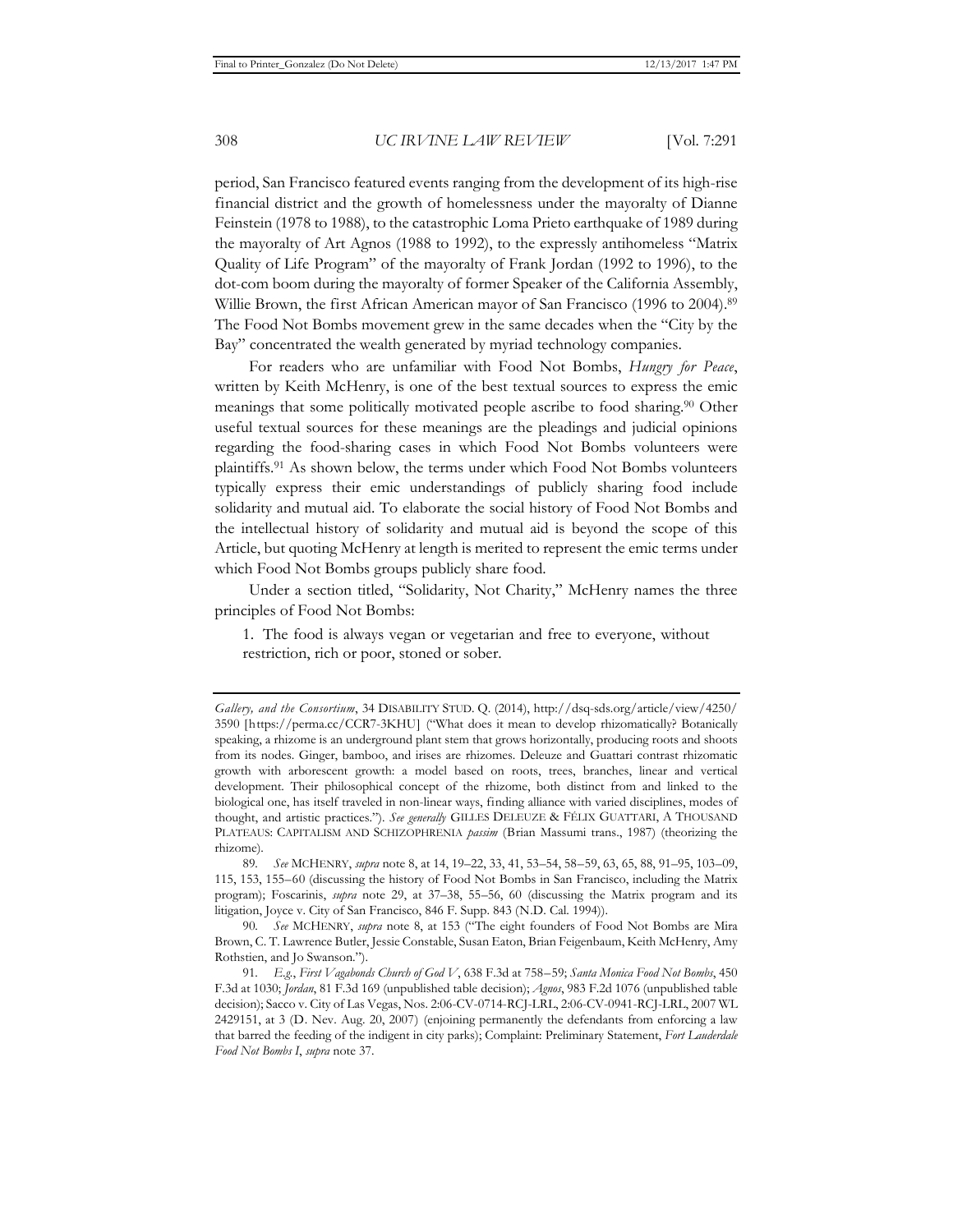2. Food Not Bombs has no formal leaders or headquarters, and every group is autonomous and makes decisions using the consensus process.

3. Food Not Bombs is dedicated to nonviolent direct action and works for nonviolent social change.<sup>92</sup>

According to McHenry, these principles "were first formally suggested and adopted at the 1992 Food Not Bombs International Gathering in San Francisco."93 For McHenry, "It cannot be stressed enough that Food Not Bombs is not a charity and is working to inspire a dramatic change in society. Sharing food for free without restriction is a revolutionary act in a culture devoted to profit."94 As he explains:

[W]e invite people who receive the food to become involved in participating in the collection, cooking or sharing of the food. Food Not Bombs volunteers work in solidarity with many members of their community and encourage everyone's participation in all aspects of our local chapters, including help with decision making. People eating with Food Not Bombs should never feel that they are in any way inferior to those who are sharing the food. We are all equal. This isn't charity. This provides an opportunity for people to regain their power and recognize their ability to contribute and make a change. This could be one of the most important ways Food Not Bombs contributes to social change.95

He continues:

We build solidarity by sharing food and literature at events and actions organized by other groups. We also distribute literature at our meals that is provided by the organizations we support, promoting solidarity and the building of coalitions. Offering food and logistical support is a great way to create lasting relationships with activists working on issues related to the goals of Food Not Bombs. We are working against the perception of scarcity, which causes many people to fear cooperation among groups.<sup>96</sup>

McHenry also discusses Food Not Bombs in terms of mutual aid. For example, he notes:

The founders of Food Not Bombs thought that there might be a way to encourage the public to seek an end to war and poverty, with a living theater and mutual aid on the streets. No lengthy theories and long winded speeches to bore the public. We also made sure there would never be any charismatic leaders for the authorities to discredit or leadership for them to replace. Food Not Bombs is about action, reliability, respect, trust and relationships in the community. We are about making sure everyone is free to express their best self and has the food, clothing, healthcare and housing they deserve. In short, we were searching for a way to reach a public

<sup>92.</sup> MCHENRY, *supra* note 8, at 19.

<sup>93</sup>*. Id.* at 21.

<sup>94</sup>*. Id.* at 20.

<sup>95</sup>*. Id.*

<sup>96</sup>*. Id.* at 32.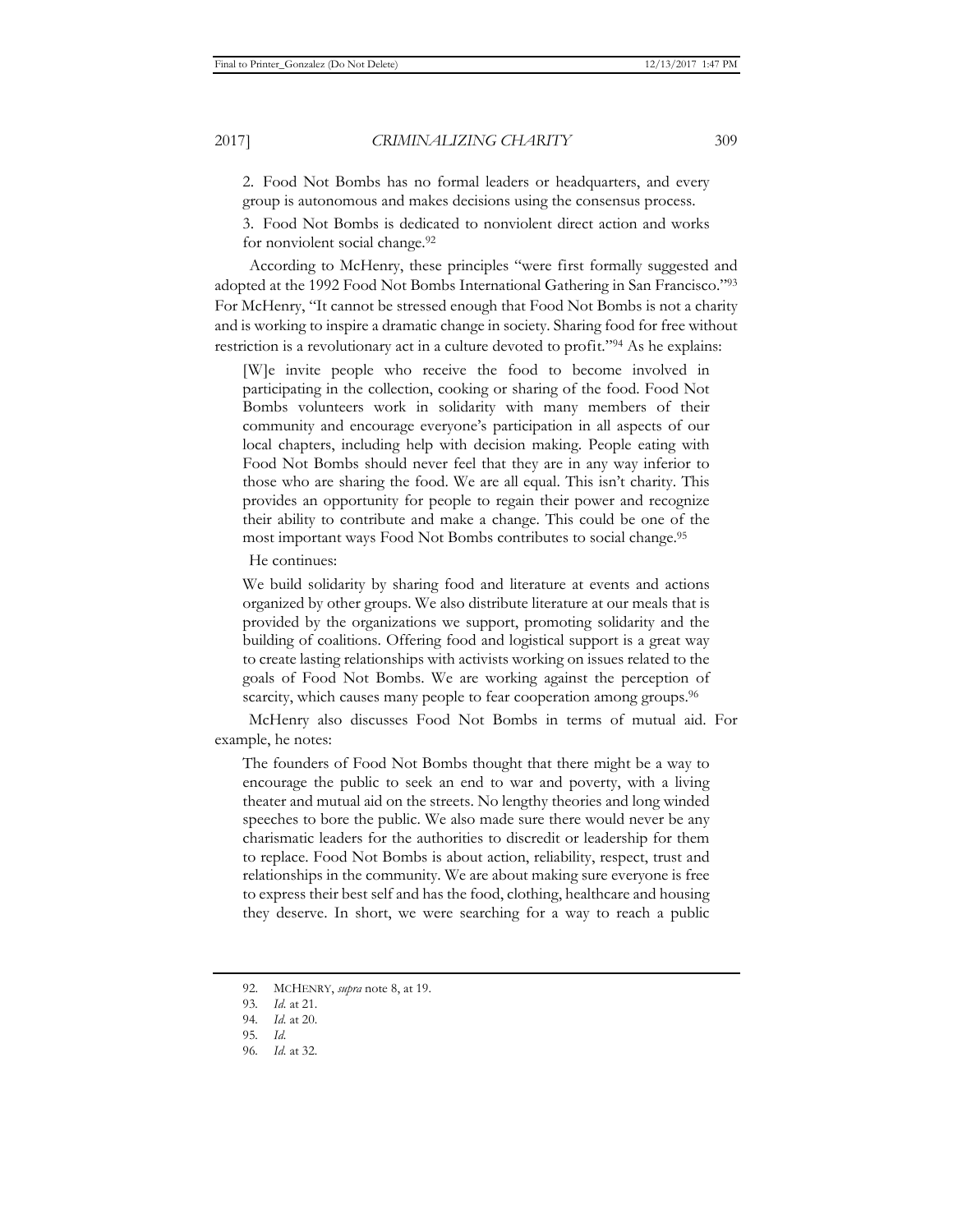unfamiliar with alternative ways of organizing society and of relating to our fellow animal and human beings.<sup>97</sup>

McHenry's representations of solidarity and mutual aid resonate throughout four twenty-first century food-sharing cases in which Food Not Bombs volunteers were plaintiffs.98 Courts, however, do not often adopt these emic meanings but instead impose their etic understandings. Consider, for example, *Santa Monica Food Not Bombs v. City of Santa Monica*, in which the plaintiffs' opening brief to the Ninth Circuit, appealing the lower court's grant of the defendants' motion for summary judgment, explained:

Plaintiff Santa Monica Food Not Bombs . . . is an unincorporated association devoted to drawing attention to the connection between the lack of food for the poor and the war preparation activities of the federal government . . . . Some of its members are homeless residents of the City [of Santa Monica], who not only help provide meals but also join their fellow homeless in eating the meals.99

In the panel's opinion, Ninth Circuit Judge Marsha S. Berzon recognized this plaintiff's self-identification (viz*.*, "Plaintiff Santa Monica Food Not Bombs is an unincorporated association that seeks to highlight a 'connection between the lack of food for the poor and war-preparation activities of the United States government'").100

In contrast, consider the difference between the plaintiffs' amended complaint in *First Vagabonds Church of God v. City of Orlando*, and how various courts represented these plaintiffs. The complaint explained that:

Plaintiff Orlando Food Not Bombs is an unincorporated association affiliated with the grassroots international Food Not Bombs movement, which is organized according to principles of egalitarianism, consensus, cooperation, autonomy, and decentralization. The group shares food with homeless and hungry people in Orlando to call attention to society's failure to provide food and housing to each of its members and to reclaim public space. The name Food Not Bombs states the group's most fundamental principle: society needs to promote life, not death.101

Reviewing the various judicial opinions in *First Vagabonds Church of God* suggests the existence of a struggle over emic versus etic meanings. For example,

<sup>97</sup>*. Id.* at 15.

<sup>98.</sup> *First Vagabonds Church of God V*, 638 F.3d at 758–59 (en banc); *Santa Monica Food Not Bombs*, 450 F.3d at 1030; *Sacco*, 2007 WL 2429151 (permanently enjoining the defendants from enforcing a law that barred the feeding of the indigent in Las Vegas parks); Complaint: Preliminary Statement, *Fort Lauderdale Food Not Bombs I*, *supra* note 37.

<sup>99.</sup> Plaintiff's Opening Brief on Appeal from the Order Granting Defendants' Motion for Summary Judgment at 15, *Santa Monica Food Not Bombs*, 450 F.3d 1022 (9th Cir. 2006) (No. 03-56623), 2004 WL 443395, at \*15.

<sup>100</sup>*. Santa Monica Food Not Bombs*, 450 F.3d at 1030.

<sup>101.</sup> Amended Complaint for Declaratory and Injunctive Relief and Damages at 4, First Vagabonds Church of God v. City of Orlando (*First Vagabonds Church of God III*), 578 F. Supp. 2d 1353 (M.D. Fla. 2008), 2006 WL 3916070 (M.D. Fla. Dec. 29, 2006).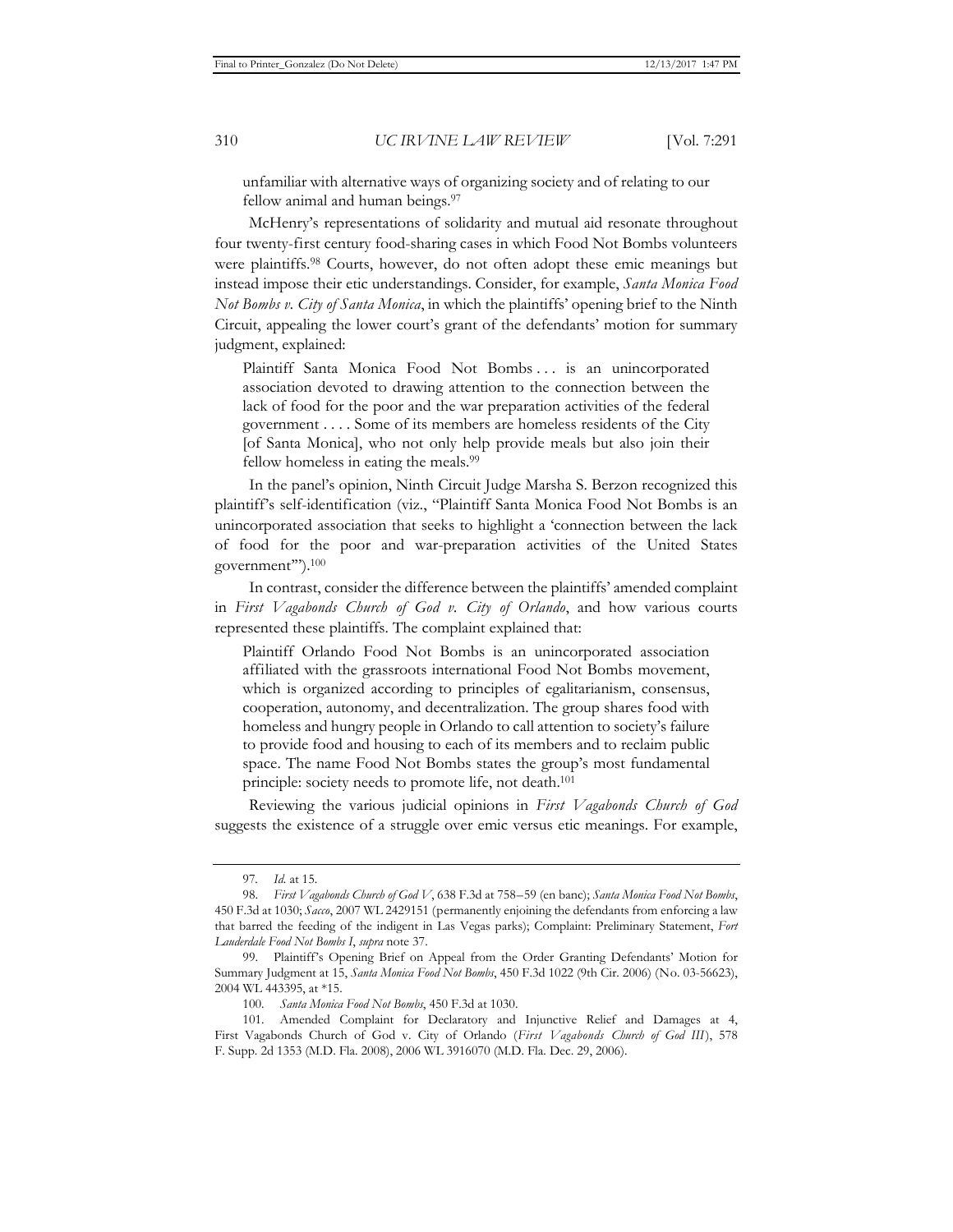District Court Judge Gregory A. Presnell initially accepted Orlando Food Not Bombs' self-description.102 After a bench trial and post-trial submissions, however, Judge Presnell characterized Orlando Food Not Bombs (OFNB) as:

[A] loosely structured organization of political activists, including anarchists, communists, vegans, and those generally opposed to war and violence. Notwithstanding their diffuse views, all OFNB members share in OFNB's core belief: that food is a right which society has a responsibility to provide to all of its members.103

By the time the case reached the Eleventh Circuit Court of Appeals, however, Circuit Judge James Larry Edmondson significantly truncated the plaintiff's selfdescription (viz., "Plaintiff Orlando Food Not Bombs is a loosely structured organization of political activists who share the view that society has a responsibility to provide food to all of its members").104 In contrast, dissenting Circuit Judge Rosemary Barkett cognized OFNB in the terms preferred by its members.105 Finally, in the en banc opinion, Circuit Judge William H. Pryor, reduced the plaintiff's selfidentification into, "a group of political activists dedicated to the idea that food is a fundamental human right."106

While some readers may find the different descriptions of the various Food Not Bombs plaintiffs unimportant, I find the changing descriptors of the OFNB plaintiffs in *First Vagabonds Church of God* significant and perhaps even predictive: they suggest a critical contest over the terms by which a court comes to understand public food sharing. The results of such contests seem to be that when a court adopts the emic terms of a plaintiff, as in the first two religious food-sharing cases discussed above in Part I.A., then the plaintiff prevails. In contrast, when courts disregard the emic terms of a plaintiff, as the majority opinions of the Eleventh Circuit Court of Appeals arguably did in *First Vagabonds Church of God*, then the court rules against the plaintiff. This hypothesis is certainly not novel. Socio-legal scholars have critiqued deconstruction, binary metaphors, and framing for

<sup>102.</sup> First Vagabonds Church of God v. City of Orlando (*First Vagabonds Church of God I*), No. 6:06-CV-1583-Orl-31KRS, 2008 WL 899029, at \*1 (M.D. Fla. Mar. 31, 2008) (granting in part and denying in part the defendants' motion for summary judgment) ("Plaintiff Orlando Food Not Bombs ('OFNB') is an unincorporated association with the international Food Not Bombs movement. This group shares food with homeless and hungry people at Lake Eola Park to draw attention to 'society's failure to provide food and housing to each of its members and to reclaim public space.'") (citation omitted).

<sup>103.</sup> *First Vagabonds Church of God III*, 578 F. Supp. 2d at 1356 (permanently enjoining defendants from enforcing their Large Group Feeding Ordinance), *rev'd*, 638 F.3d at 758–59 (en banc).

<sup>104.</sup> *First Vagabonds Church of God IV*, 610 F.3d at 1280 (affirming in part, reversing in part, and vacating the district court's permanent injunction), *rev'g*, 578 F. Supp. 2d 1353 (M.D. Fla. 2008), *vacated by* 616 F.3d 1230 (11th Cir. 2010), *reinstated in part en banc*, 638 F.3d 756 (11th Cir. 2011).

<sup>105</sup>*. Id.* at 1293 n.1 ("Orlando Food Not Bombs is an association of political activists affiliated with the international Food Not Bombs movement. It is undisputed that its members are opposed to war and violence and share the core belief that food is a right which society has a responsibility to provide to all.").

<sup>106</sup>*. First Vagabonds Church of God V*, 638 F.3d at 758.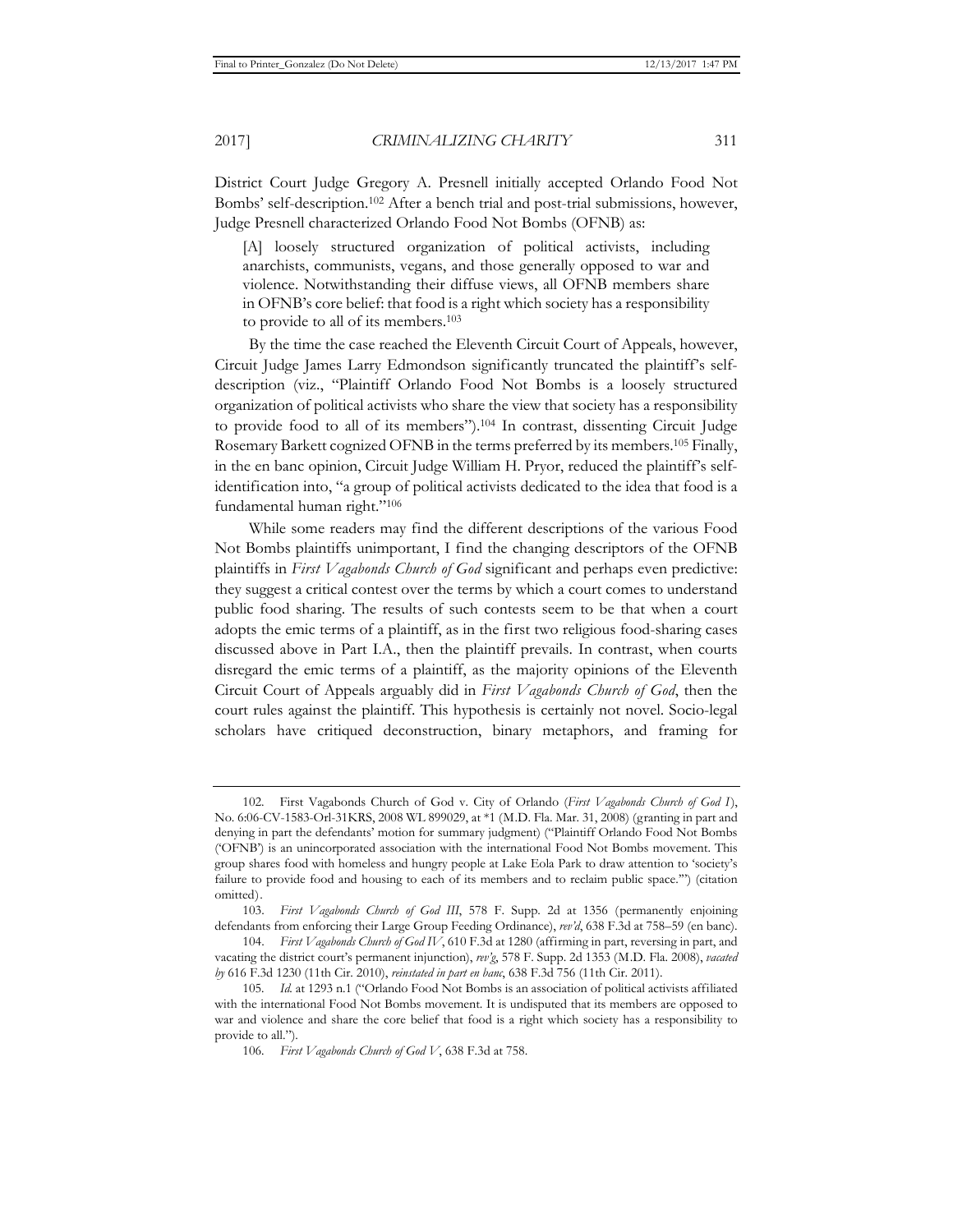decades.107 Because the food-sharing cases often sound in the First Amendment, however, how courts cognize public food sharing and whether they extend constitutional protection to its practitioners seem to depend on whether judges accept, or at least not reject as incomprehensible, the plaintiffs' emic explanations for sharing food in public. Perhaps the judges even come to identify with the plaintiffs' reasons for seeking protection under the First Amendment?

Possibly accounting for this phenomenon, in the latest food-sharing case to be litigated in federal court, *Fort Lauderdale Food Not Bombs v. City of Fort Lauderdale*, 108 it appears that the plaintiffs seek to make themselves cognizable to the court by mixing emic terms of solidarity with etic terms of First Amendment jurisprudence:

Plaintiffs share food during their Friday demonstrations at Stranahan Park as symbolic expression of the group's political beliefs that food is a human right and to communicate a message of social unity and solidarity with people who are hungry, which is a human condition shared by all.109

Time will tell how Southern District of Florida District Judge William J. Zloch comes to understand the plaintiffs, as well as the municipal defendant, which has its own distinctive view on sharing food in public.110

108. Complaint: Preliminary Statement, *Fort Lauderdale Food Not Bombs I*, *supra* note 37.

110. During the editing of this Article, Judge Zloch issued an order granting the City of Fort Lauderdale motion for summary judgment and denying the Plaintiffs' similar motion. Order, *Fort* 

<sup>107</sup>*. See, e.g.*, J. M. Balkin, *Deconstructive Practice and Legal Theory*, 96 YALE L.J. 743, 753 (1987) ("But we can read Derrida's work as challenging this commonsense conception. When we hold an idea in our minds, we hold both the idea and its opposite; we think not of speech but of 'speech as opposed to writing,' or speech with the traces of the idea of writing, from which speech differs and upon which it depends. The history of ideas, then, is not the history of individual conceptions, but of favored conceptions held in opposition to disfavored conceptions . . . . Our understanding of legal ideas may indeed involve, as Derrida says of speech and writing, the simultaneous privileging of ideas over their opposites.") (citations omitted); Angela P. Harris, *Race and Essentialism in Feminist Legal Theory*, 42 STAN. L. REV. 581, 607 n.123 (1990) (comparing Balkin's interpretation of Derrida, with George Lakoff and Mark Johnson's theorization of the concepts that underlie binary spatial metaphors, and Audre Lorde's critique of simplistic binary oppositions as applied to human differences); Mark L. Johnson, *Mind, Metaphor, Law*, 58 MERCER L. REV. 845, 867 (2007) ("As humans we understand things by framing them via what George Lakoff calls 'idealized cognitive models.' Much of ethical and legal reasoning is a matter of framing situations and problems relative to various cognitive models, and image schemas, radial categories, and metaphors play a central role in defining our models.") (citation omitted); *see also* Martha F. Davis, *Law, Issue Frames and Social Movements: Three Case Studies*, 14 U. PA. J.L. & SOC. CHANGE 363, 364–65 (2011) ("While there are many definitions of framing and specific types of frames, there is general agreement that frames are 'schema of interpretation' that 'give meaning to key features of some topic or problem.'") (citation omitted).

<sup>109</sup>*. Id.* at 10; *see also id.* at 4 ("Plaintiff Fort Lauderdale Food Not Bombs is an unincorporated association affiliated with the grassroots international Food Not Bombs movement that engages in peaceful political direct action to communicate its message that our society can end hunger and poverty if we redirect our collective resources from the military and war and that food is a human right, not a privilege, which society has a responsibility to provide to all. Food Not Bombs shares food with anyone, without restriction, to communicate this message and organize for positive social change. The group does not serve food as a charity, but instead as an expression of and to further their political message. Food Not Bombs serves vegan or vegetarian food to reflect its political dedication to nonviolence against all, including animals.").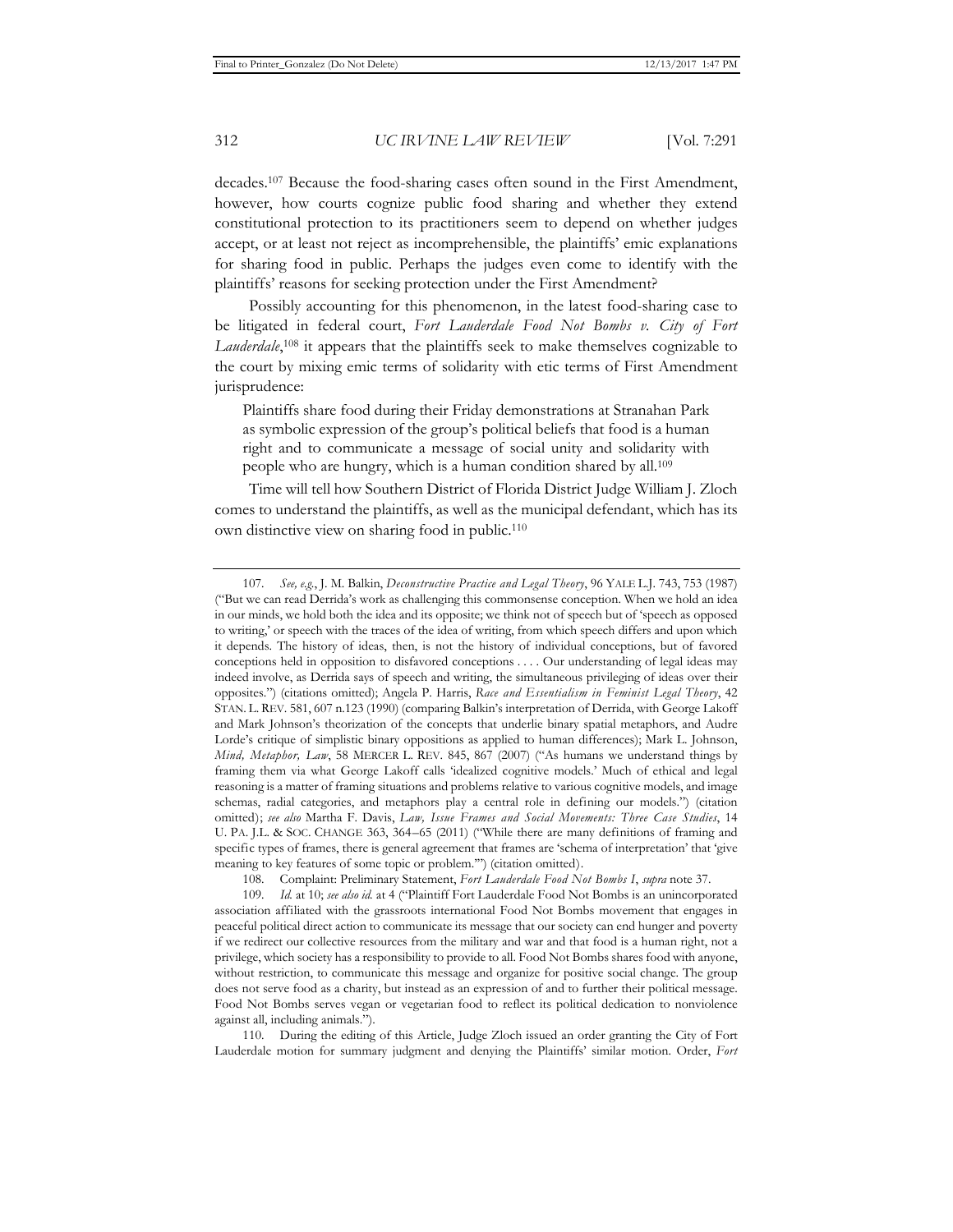# *C. Municipal Terms*

Cities that promulgate anti-food-sharing laws claim markedly different concerns than those expressed by religious and political food-sharing activists. In Part II *infra*, I discuss a few of the governmental interests that cities claim as compelling, important, or substantial justifications for their anti-food-sharing laws (e.g., competing uses, park aesthetics, public health, public safety, or zoning). Here, I overview four cities' labeling of public food sharing in terms of "food distribution" (Santa Monica, California) "homeless feeding" (Dallas, Texas), "large group feeding" (Orlando, Florida), and "social service facility" (Fort Lauderdale, Florida).111 To provide readers with a sense of how these laws have recently evolved, I discuss these cities' different anti-food-sharing laws in the chronological order in which the cities promulgated them. I end the Part by briefly contrasting these labels with the emic meanings expressed by religious and political food-sharing activists.

## *1. Food Distribution*

On October 22, 2002, the city council of Santa Monica, California, enacted an ordinance with two provisions to regulate the distribution of food in public parks, streets, and sidewalks.112 In a new chapter of the Santa Monica Municipal Code (SMMC), entitled "Food Distribution on Public Property," Section 5.06.010 regulated food distribution in city parks and on the city hall lawn, and SMMC Section 5.06.020 regulated food distribution on public streets and sidewalks.113 Section 5.06.010 required any person who would serve or distribute "food to the public" to comply with state health and safety standards, display a valid permit from the county Department of Health, obtain city approval as to location, and otherwise comply with Santa Monica's community events law, which the city had enacted the prior year.114 Section 5.06.020 banned food distribution without city authorization

*Lauderdale Food Not Bombs I*, No. 15-60185-CIV (S.D. Fla. Sept. 30, 2016), 2016 WL 5942528. Critiquing Judge Zloch's reasoning is not feasible here, but the Plaintiffs have appealed to the Eleventh Circuit. *See* Appellants' Initial Brief, Fort Lauderdale Food Not Bombs v. City of Fort Lauderdale (*Fort Lauderdale Food Not Bombs II*), No. 16-16808, (11th Cir. Jan. 18, 2017), 2017 WL 1076817; *see also* Oral Argument, *Fort Lauderdale Food Not Bombs II*, No. 16-16806 (11th Cir. Aug. 24, 2017), http://www.ca11.uscourts.gov/system/files\_force/oral\_argument\_recordings/16-16808.mp3? download=1 [https://perma.cc/BKR7-2ULT] (linking to the digital recording of the oral arguments).

<sup>111</sup>*. See, e.g.*, *First Vagabonds Church of God V*, 638 F.3d at 759 (en banc) (large group feeding); *Santa Monica Food Not Bombs*, 450 F.3d at 1030 (food distribution); *Chosen 300 Ministries, Inc.*, 2012 WL 3235317 (outdoor public serving of food; Complaint for Declaratory and Injunctive Relief and Damages, Ordinance C-14-42 at 1–7, *Fort Lauderdale Food Not Bombs I*, *supra* note 37 (social service, social service facility, and outdoor food distribution center); Findings of Fact and Conclusions of Law, *Big Hart Ministries Ass'n*, *supra* note 44 (homeless feeding).

<sup>112</sup>*. Santa Monica Food Not Bombs*, 450 F.3d at 1029 (discussing SANTA MONICA, CAL. MUNICIPAL ORDINANCE No. 2055 (adopted Oct. 22, 2002), codified at SANTA MONICA, CAL. MUN. CODE § 5.06 (amended Feb. 24, 2004)).

<sup>113</sup>*. Id.* at 1029.

<sup>114</sup>*. Compare id.* at 1026 (dating the enactment of the community events ordinance as May 8, 2001, and noting its subsequent amendments), *with id.* at 1029 (discussing the food distribution ordinance).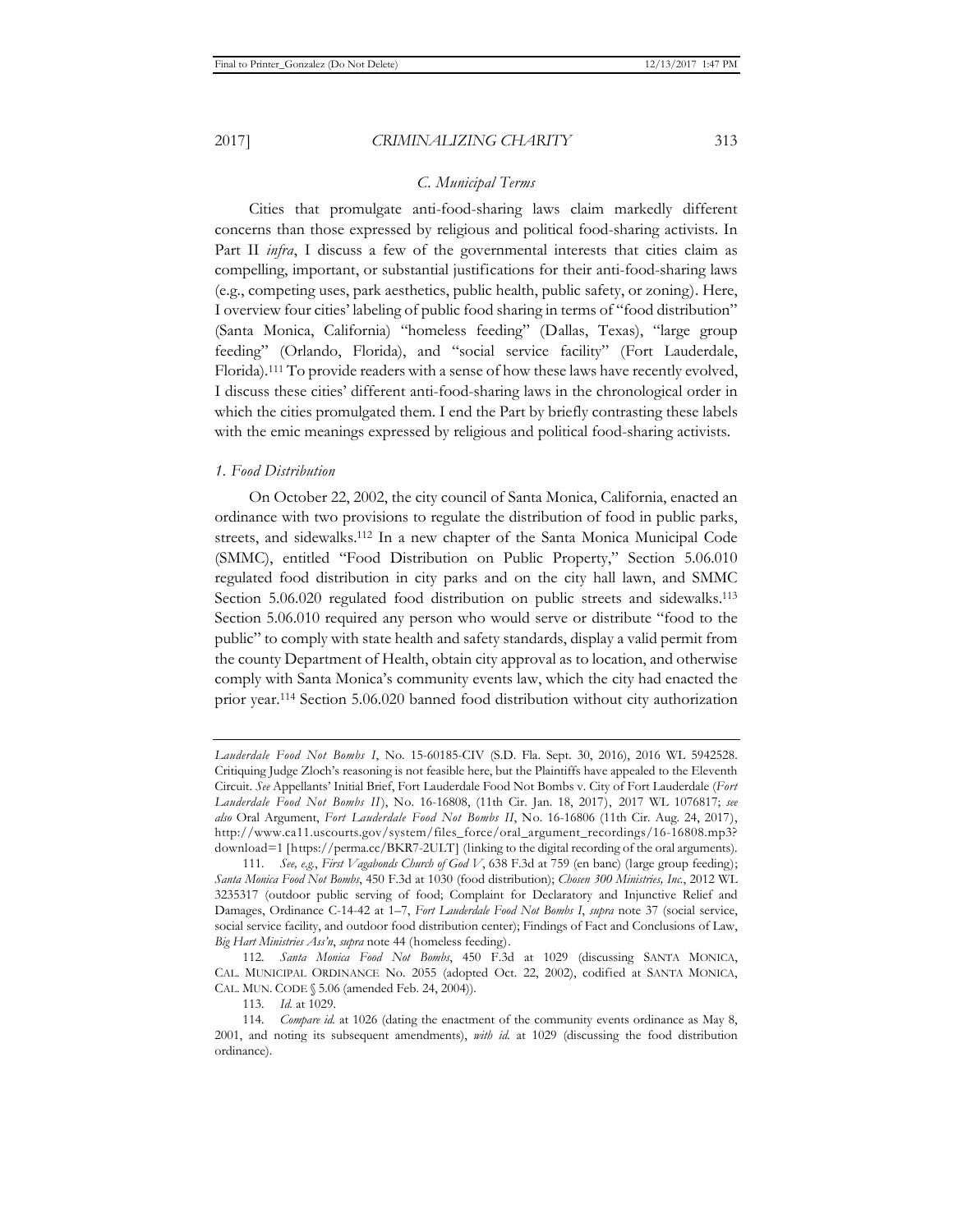under threat of a misdemeanor punishable by a fine not to exceed \$1000, imprisonment in the county jail not to exceed six months, or both.115

On January 3, 2003, the plaintiffs filed their complaint in federal court seeking declaratory and injunctive relief from several Santa Monica ordinances, which regulated community events, food distribution, and street banners. On August 11, 2003, District Court Judge Manuel L. Real granted the city defendants' motion for summary judgment.<sup>116</sup> The plaintiffs appealed, and during its pendency, on February 24, 2004, the city amended its food distribution ordinance.117 As to Section 5.06.010, Santa Monica clarified that city approval as to location would be controlled by state guidelines as administered by the County of Los Angeles, that the city would adopt new guidelines to administer the ordinance, and that compliance with the city's park maintenance code would be necessary.118 As to Section 5.06.020, the amendment clarified four kinds of city authorization (vending permit, use permit, outdoor dining license, or community event permit) and, in an important concession to the plaintiffs, provided that "no permit or license shall be required for a noncommercial food distribution that does not interfere with the free use of the sidewalk or street by pedestrian or vehicular traffic."119

*Santa Monica Food Not Bombs* thus established the first terms under which some cities in the second modern wave of anti-food-sharing laws have cognized people who share food in public. The City of Santa Monica paired its "food distribution on public property" ordinance with a community events ordinance that further regulated the use of city properties. When challenged in court, Santa Monica prevailed at the district court, and predominantly prevailed at the Ninth Circuit, but the city nevertheless amended the part of its food distribution ordinance that regulated the use of streets and sidewalks so not to require a permit or license for "noncommercial food distribution that does not interfere with the free use of the sidewalk or street."120 This clear exception for noncommercial food distribution is in marked contrast to other cities' approaches to regulating public food sharing. Moreover, after its amendment and litigation, Section 5.06.010 only required a permit for public food sharing in groups of 150 or more persons.121

<sup>115</sup>*. See id.* at 1029 (quoting SANTA MONICA, CAL. MUN. CODE § 5.06.020 (adopted Oct. 22, 2002)).

<sup>116</sup>*. Id.* at 1031.

<sup>117</sup>*. See id.* at 1029 (dating the amendment as Feb. 24, 2004); *see also* Plaintiff's Opening Brief, *Santa Monica Food Not Bombs*, 450 F.3d 1022 (No. CV-03-0032), 2004 WL 443395.

<sup>118</sup>*. Santa Monica Food Not Bombs*, 450 F.3d at 1029 (citing SANTA MONICA, CAL. MUN. CODE § 5.06.010 (adopted Oct. 22, 2002)).

<sup>119</sup>*. Id.* at 1030 (citing SANTA MONICA, CAL. MUN. CODE § 5.06.020 (adopted Oct. 22, 2004)) (emphasis removed).

<sup>120.</sup> SANTA MONICA, CAL. MUN. CODE § 5.06.020 (amended Feb. 24, 2004).

<sup>121</sup>*. See* González, *supra* note \*, at 270–74 (discussing *Santa Monica Food Not Bombs*, 450 F.3d at 1025, 1035–45, which determined that a mandatory administrative instruction, requiring a community events permit for groups below 150 persons, failed the narrow tailoring requirement of First Amendment free speech strict scrutiny because it detached the ordinance from the city's asserted governmental interest in allocating the use of public open space by large groups).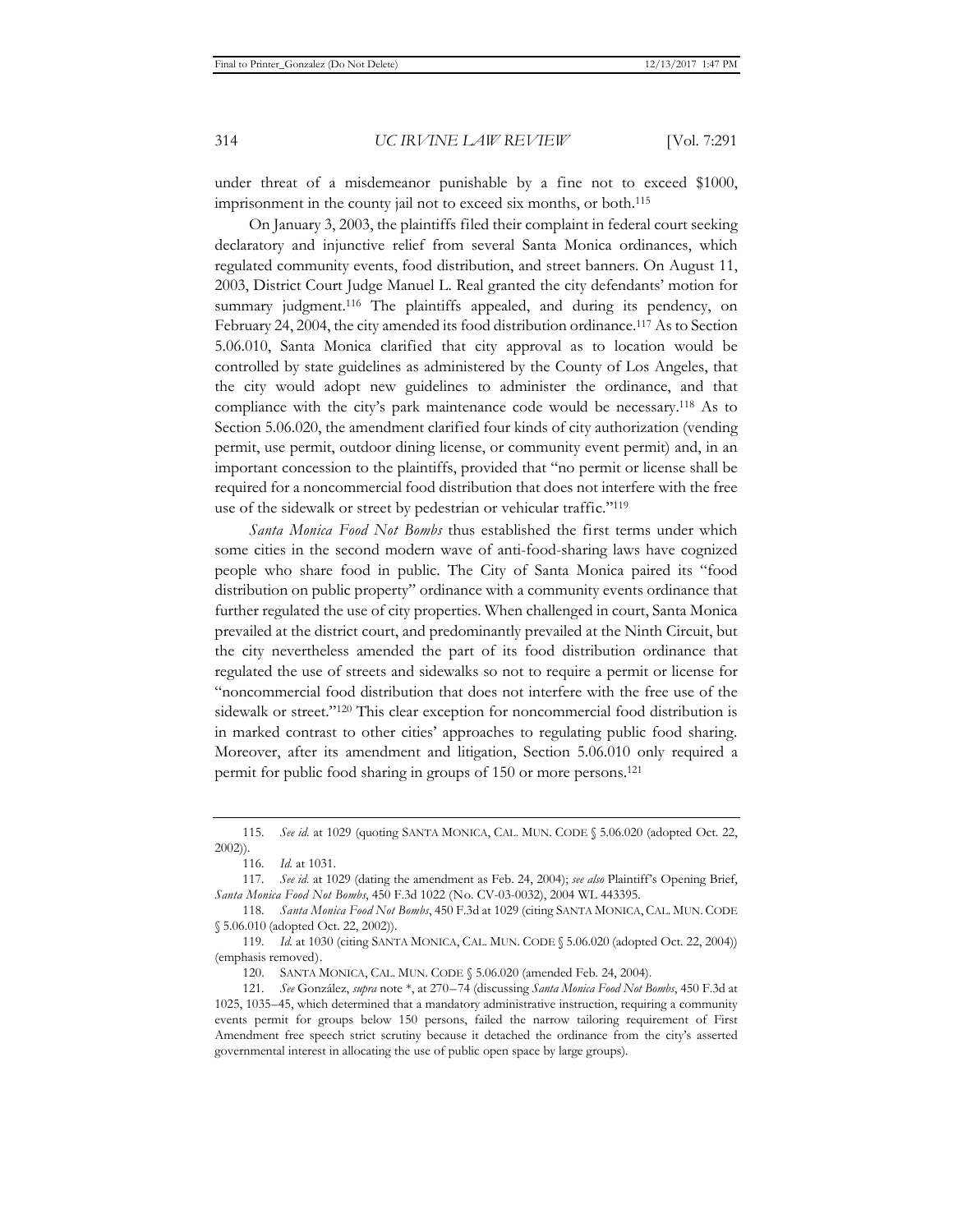# *2. Homeless or Large Group Feeding*

On June 8, 2005, Dallas enacted its "Food Establishment Ordinance," which amended the city code to regulate "food establishments, including organizations that feed the homeless."122 As noted by the court, District Judge Jorge A. Solis, "The stated purpose of the Ordinance [was] 'to safeguard public health and provide to consumers food that is safe, unadulterated, and honestly presented.'"123 At first glance, the ordinance might seem to apply only to commercial food establishments, but it expressly applied to organizations that feed the homeless when it articulated a nine-element "Homeless Feeder Defense."124 While including the Homeless Feeder Defense in the ordinance might suggest that Dallas intended to provide a reasonable exception to its food establishment ordinance, after six years of litigation, on March 28, 2013, Judge Solis permanently enjoined the City of Dallas from enforcing the ordinance against the two organizational plaintiffs and one individual plaintiff.125

Orlando, Florida, evidenced a third approach to regulating food sharing in public. On July 24, 2006, its city council enacted an ordinance to amend Chapter 18A (Parks and Outdoor Public Assemblies) of its city code by adding and defining the terms "large group feeding" and "Greater Orlando Park District (GDPD)" and by creating a new section to regulate large group feeding in parks and park facilities owned or controlled by the city and within the GDPD.126 As I have discussed the

<sup>122.</sup> Findings of Fact and Conclusions of Law, *Big Hart Ministries Ass'n*, *supra* note 44, at 11 (citing and quoting DALL. CITY CODE § 17-1.1; TEX. ADMIN. CODE § 229.161 *et seq*.; *Minutes of the Dallas City Council Wed., Jun. 8, 2005*, DALL. CITY HALL (approved June 22, 2005), http:// citysecretary.dallascityhall.com/pdf/CC2005/cc060805.pdf [https://perma.cc/ZM47-YCF2]).

<sup>123.</sup> Findings of Fact and Conclusions of Law, *Big Hart Ministries Ass'n*, *supra* note 44, at 11.

<sup>124.</sup> Id. at 11-12 (citing DALL. CITY CODE § 17-1.6 (5), "known as the 'Homeless Feeder Defense,' [which] provides that an organization serving food to the homeless need not comply with the Ordinance if it meets other criteria, such as: (1) obtaining location approval from the City; (2) providing restroom facilities; (3) having equipment and procedures for disposing of waste and wastewater; (4) making available handwashing equipment and facilities, including a five-gallon container with a spigot and a catch[,] bucket, soap, and individual paper towels; (5) registering with the City; (6) obtaining written approval from the property owner; (7) having a person present at all times who has completed the City's food safety training course; (8) complying with food storage and transport[ation] requirements; and (9) ensuring the feeding site is left in a clean, waste-free condition").

<sup>125.</sup> Final Judgment at 1, *Big Hart Ministries Ass'n*, No. 3:07-CV-0216-P (N.D. Tex. Mar. 28, 2013). Judge Solis ultimately found that the Homeless Feeder Defense substantially burdened the plaintiffs' rights to freely exercise their religion without the compelling justification required by the Texas Religious Freedom Restoration Act of 1999 (TRFRA). Findings of Fact and Conclusions of Law, *Big Hart Ministries Ass'n*, *supra* note 44, at 39 (citation omitted). TRFRA provides that, "a government agency may not substantially burden a person's free exercise of religion" unless the agency, "demonstrates that the application of the burden to the person: (1) is in furtherance of a compelling governmental interest; and (2) is the least restrictive means of furthering that interest." TEX. CIV. PRAC. & REM. CODE ANN. § 110.003 (West 2017).

<sup>126.</sup> ORLANDO CITY COUNCIL, CITY OF ORLANDO COUNCIL MINUTES, at 18–19 (Fla. July 24, 2006); *see also First Vagabonds Church of God IV*, 610 F.3d at 1292–93 (reproducing relevant parts of the ordinance); González, *supra* note \*, at 267–68 (discussing the ordinance).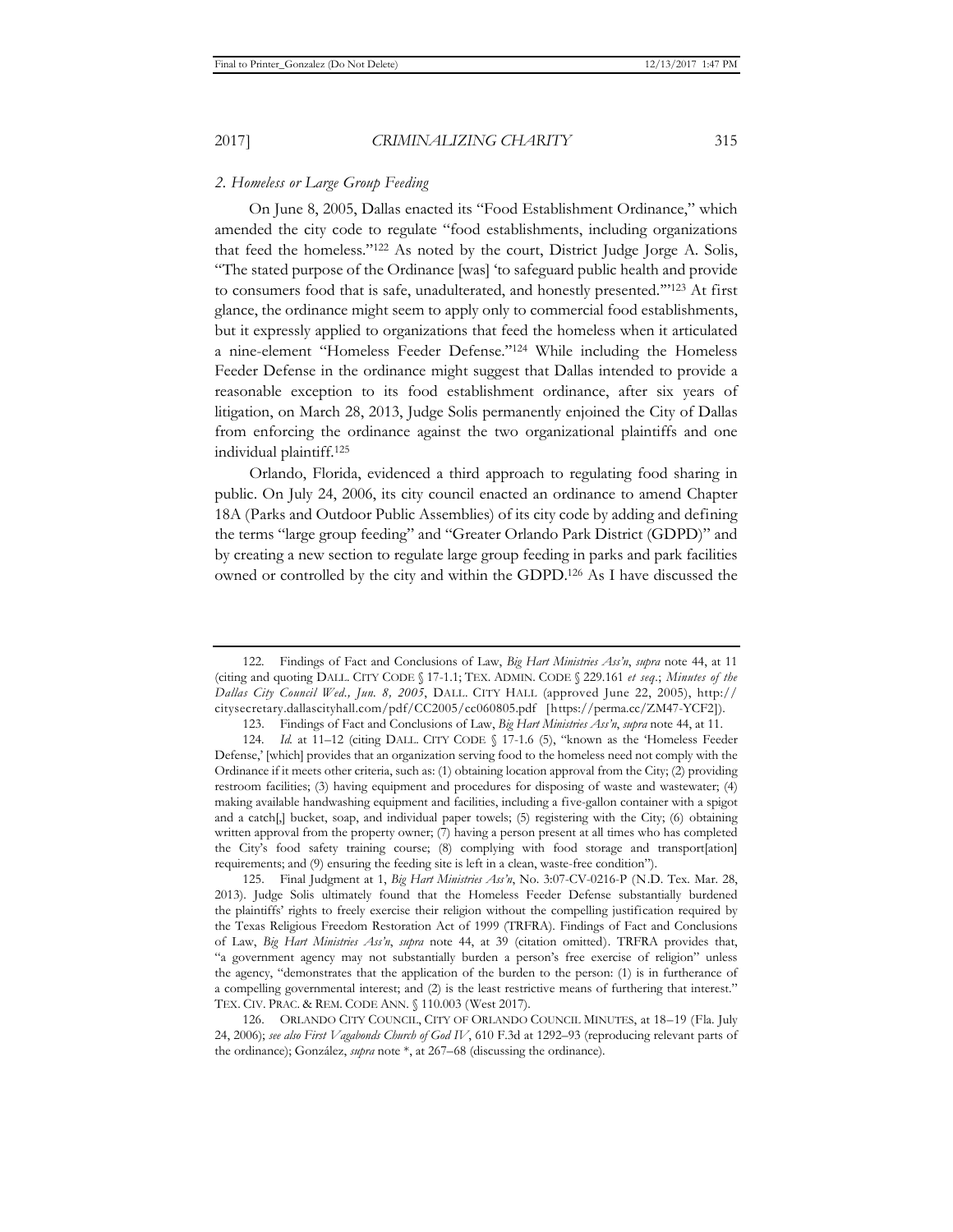political history of the ordinance's enactment at length elsewhere,<sup>127</sup> here I make five brief points. First, Orlando defined a "large group feeding" as:

[A]n event intended to attract, attracting, or likely to attract twenty-five (25) or more people, including distributors and servers, in a park or park facility owned or controlled by the City, including adjacent sidewalks and rights-of-way in the GDPD, for the delivery or service of food. Excluded from this definition are activities of City licensed or contracted concessionaires, lessees, or licensees.128

Second, Orlando defined its new GDPD "as an area within the limits of the City of Orlando, Florida, extending out a two (2) mile radius in all directions from City Hall and including all of the parks and park facilities owned or controlled by the City touched by that radius, in their entirety."129 Third, within the GDPD, which included "approximately forty-two public parks,"130 the ordinance made it "unlawful to knowingly sponsor, conduct, or participate in the distribution or service of food at a large group feeding at a park or park facility . . . without a Large Group Feeding Permit."131 Fourth, the ordinance provided that "[n]ot more than two (2) Large Group Feeding Permits shall be issued to the same person, group, or organization  $\dots$  for the same park in the GDPD in a twelve (12) consecutive month period."132 Finally, violation of the ordinance was punishable by "a fine not to exceed \$500.00" or "a definite term of imprisonment not to exceed sixty (60) days, or by both such fine and imprisonment."133

Thus, in 2006 the city of Orlando defined a large group feeding as amounting to twenty-five people, including "distributors and servers," and it created a twomile radius downtown park district, centered on city hall, within which any person or organization seeking to share food in public must obtain a permit, with such person or organization unable to obtain more than two such permits in any twelve consecutive months for any particular park.134 From Santa Monica, California, in 2002, to Dallas, Texas, in 2005, to Orlando, Florida, in 2006, we thus see how cities cognized public food sharing in terms of food distribution, food establishment and homeless feeding, and large group feeding, respectively. Such terms are far from the emic meanings expressed by food-sharing activists motivated by religious belief (charity, ministry, and works of faith) or political principle (solidarity and mutual aid), and the municipal terms are striking for their facial neutrality. (Only Dallas's ordinance expressly regulated homeless people in an affirmative defense to its food

<sup>127.</sup> González, *supra* note \*, at 263–70.

<sup>128.</sup> ORLANDO, FLA. CODE OF ORDINANCES tit. II, § 18A.01(24) (2016), https:// www.municode.com/library/fl/orlando/codes/code\_of\_ordinances?nodeId=TITIICICO\_ CH18APAOUPUAS\_S18A.01DE [https://perma.cc/6TH4-6RMX].

<sup>129</sup>*. Id.* § 18A.01(25).

<sup>130.</sup> *First Vagabonds Church of God I*, 2008 WL 899029, at \*1.

<sup>131.</sup> ORLANDO, FLA., CODE OF ORDINANCES tit. II § 18A.09-2(a) (1999).

<sup>132</sup>*. Id.* § 18A.09-2(c).

<sup>133</sup>*. Id.* §§ 1.08(3), 18A.24(4) ("Any person violating the provisions of any section of this chapter shall be subject to arrest and punishment as provided in Section 1.08 of this Code.").

<sup>134</sup>*. Id.* §§ 18A.01(24)–(25), 18A.09-2(c).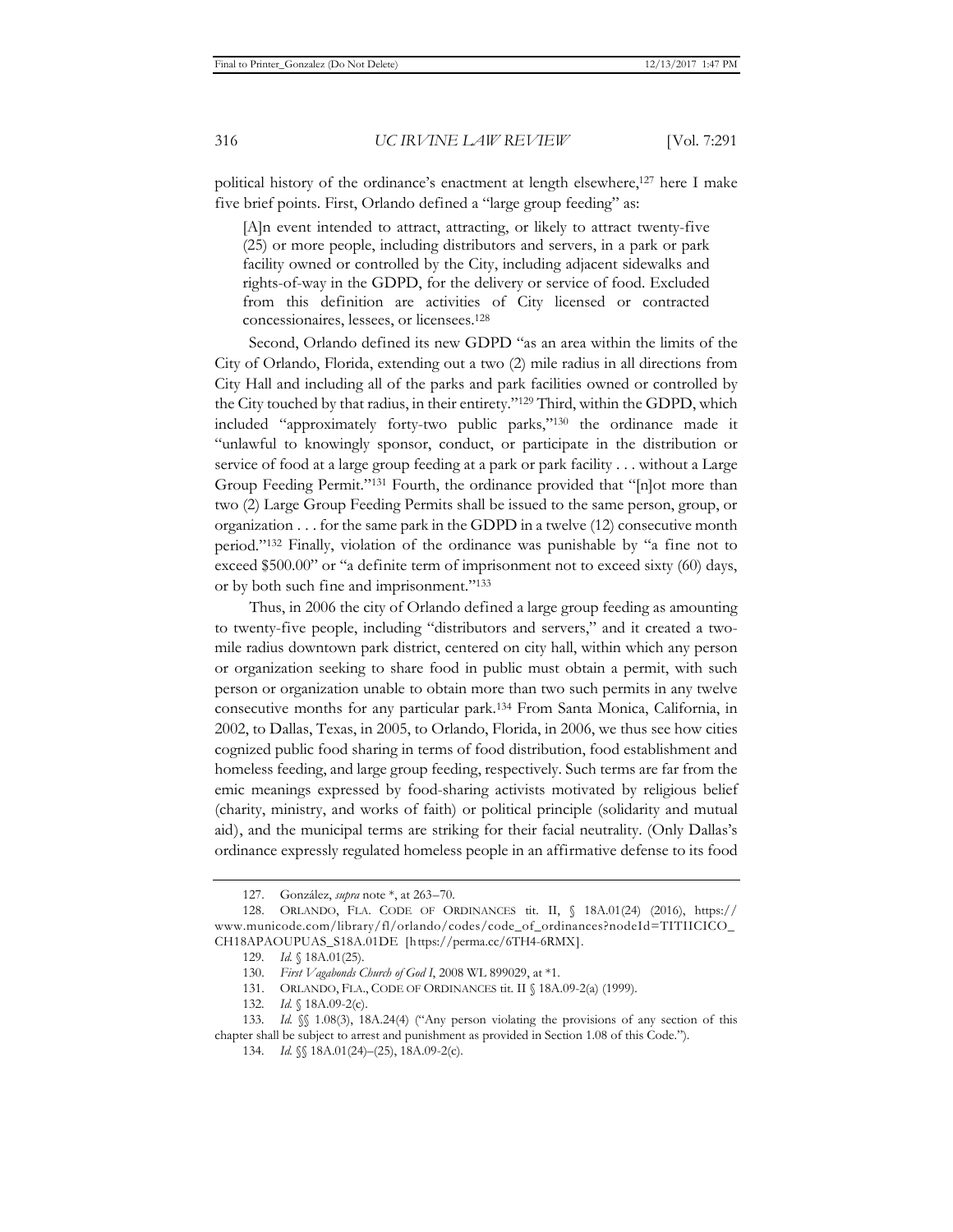establishment ordinance.)135 Beyond the advice of counsel, however, the municipal terms also evidence how particular city councils understood the socio-legal activity that they sought to regulate. Indeed, reflecting on the municipal terms raises questions regarding the implicit meanings of "distributing" (or serving) food,136 versus "feeding" people who are homeless or otherwise hungry.

As above explained, I have adopted the phrase food sharing and believe that it accurately labels the various emic meanings that food-sharing activists ascribe to themselves. Cities that enacted anti-food-sharing laws, however, seem relatively unconcerned with activists' emic meanings and instead focus on governmental interests that are facially neutral and perhaps putatively objective. Distributing, feeding, sharing, and serving are different, yet related, ways to describe the patterned phenomena that I call public food sharing. These labels matter because they tend to play out differently under different First Amendment doctrines (e.g., protected expression versus unprotected conduct, content based discrimination versus content neutral regulation, exercise of religion or not, and substantial burden versus mere inconvenience).137 Before turning to Part II, however, I briefly discuss the municipal term "social services facility," which is at issue in the latest anti-foodsharing law to be litigated in federal court.

# *3. Social Service Facilities and Outdoor Food Distribution Centers*

On October 22, 2014, the City of Fort Lauderdale enacted an ordinance to regulate "social service facilities."138 Ordinance No. C-14-42 substantially amended "Section 47-18.31, Social service facility (SSF), of the Unified Land Development Regulations (hereinafter referred to as 'ULDR')."139 From being a single brief paragraph, the ordinance expanded section 47-18.31 to fifteen pages of new purpose, definitions, development standards, table of allowable uses by zoning district, level of review, and lists of permitted and conditional uses.140 The ordinance redefined "social services" to mean "[a]ny service provided to the public to address

<sup>135.</sup> DALL., TEX. CODE OF ORDINANCES vol. 1, § 17-1.6 (2015).

<sup>136</sup>*. Cf. Chosen 300 Ministries, Inc.*, 2012 WL 3235317, at \*27 n.11 (discussing Philadelphia's anti-food-sharing law, which provided, "No person, group, or organization shall engage in Outdoor Public Serving of Food . . . [which] means the distribution of food free of charge to members of the public, in groups of three or more people, on any public highway, on any public sidewalk, or in any outdoor public place.").

<sup>137</sup>*. See infra* Part II.B.2 (discussing exercise of religion and substantial burden versus mere inconvenience).

<sup>138.</sup> FORT LAUDERDALE, FLA., ORDINANCE AMENDING THE UNIFIED LAND DEVELOPMENT REGULATIONS, No. C-14-42, at 1, 15 (adopted Oct. 22, 2014), http:// www.fortlauderdale.gov/home/showdocument?id=6404 [https://perma.cc/P2LC-CRHN]; *see also* Larry Barszewski, *Fort Lauderdale Commissioners Pull All-Nighter and Approve Homeless Feeding Restrictions*, SUNSENTINEL (Oct. 22, 2014), http://www.sun-sentinel.com/local/broward/fortlauderdale/fl-lauderdale-homeless-feeding-sites-20141021-story.html [https://perma.cc/FXX4- 5D6H].

<sup>139.</sup> FORT LAUDERDALE, FLA, ORDINANCE No. C-14-42, at 2.

<sup>140</sup>*. Id.* at *passim*.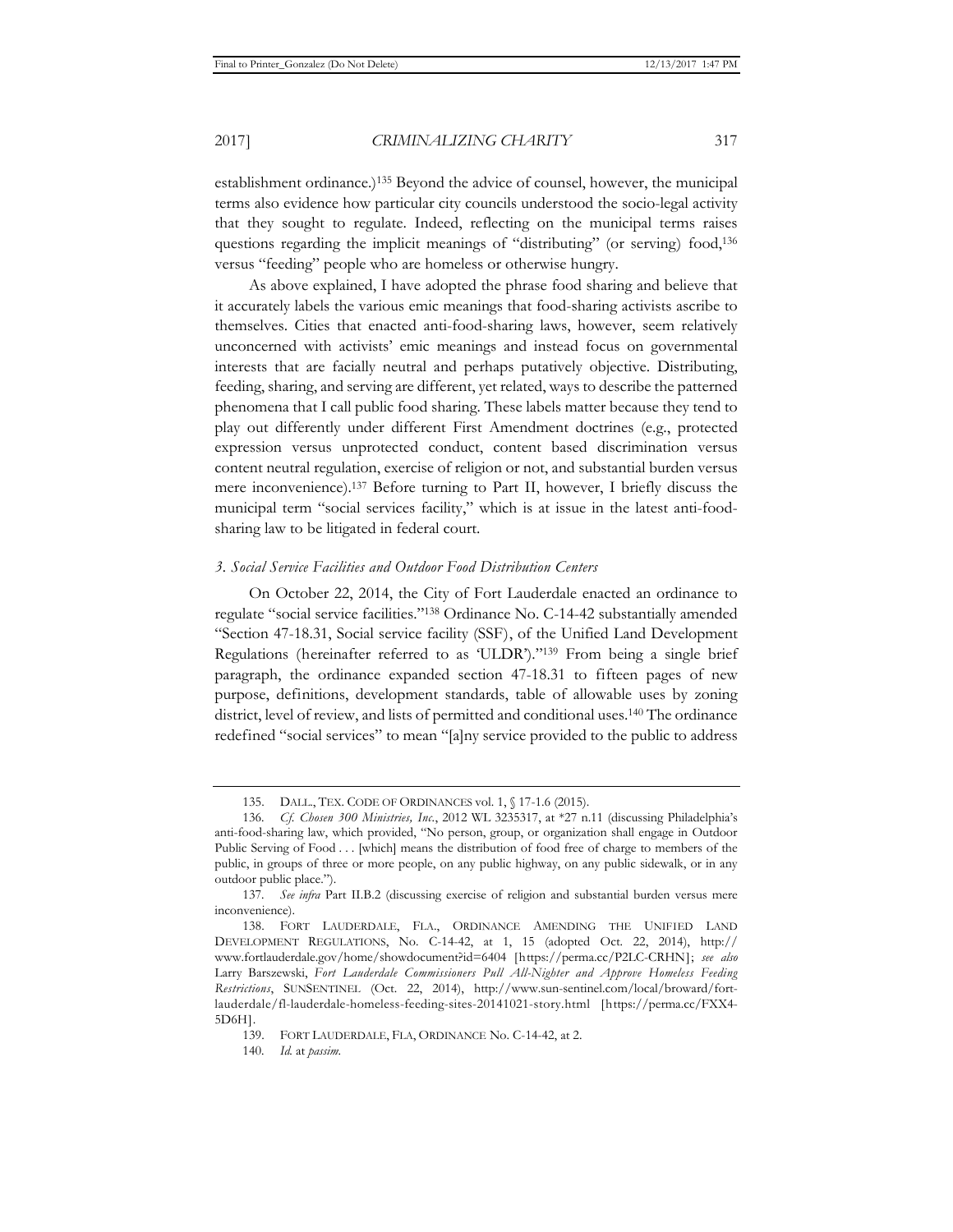public welfare and health such as, but not limited to, the provision of food."141 The ordinance defined what it termed "Outdoor Food Distribution Centers" as:

Any location or site temporarily used to furnish meals to members of the public without cost or at a very low cost as a social service as defined herein . . . and is generally providing food distribution services exterior to a building or structure without permanent facilities on a property.142

The ordinance mandated thirteen specific development standards for Outdoor Food Distribution Centers, which included, *inter alia*, meeting all state, county, and city requirements for food service establishments; not being closer than 500 feet from another food distribution center or any residential property; providing restroom facilities and equipment for hand washing and the lawful disposal of waste and wastewater; having written consent from the owner of the property on which the outdoor food distribution occurs; ensuring that one onsite person has received state food manager certification; requiring adequate food storage at prescribed temperatures and clean food transportation; mandating food service within four hours of its preparation; etc.<sup>143</sup> Further, the ordinance categorized Outdoor Food Distribution Centers as a "permitted use" in only one kind of zoning district, Heavy Commercial/Light Industrial.144 In Community Facility (including House of Worship) and Regional Activity Center zoning districts, Outdoor Food Distribution Centers became a "conditional use," which therefore required "site plan level III approval" with newly created review criteria that included "compatibility with the character of the area."145 In Park, Residential, and myriad other zoning districts, Outdoor Food Distribution Centers became a "prohibited use."146 Additionally, the Fort Lauderdale Parks and Recreation rules and regulations expressly prohibited using parks for "business or social service purposes unless authorized pursuant to a written agreement with [the] City."<sup>147</sup>

In other words, Fort Lauderdale's 2014 ordinance deployed the police power delegated to it by the State of Florida to define the practice of publicly sharing food as a "social service," and to require this ostensible social service to comport with

<sup>141.</sup> Id. at 3 (amending Fort Lauderdale, Fla., Unified Land Dev. Code § 47-18.31(B)(6)).

<sup>142</sup>*. Id.* (amending Fort Lauderdale, Fla. Unified Land Dev. Code § 47-18.31(B)(4)).

<sup>143.</sup> Id. at 6–7 (amending Fort Lauderdale, Fla. Unified Land Dev. Code § 47-18.31(C)(2)(c)).

<sup>144</sup>*. Id*. at 7–9, 11 (amending Fort Lauderdale, Fla. Unified Land Dev. Code §§ 47-6.13, 47-  $18.31(D)$ ).

<sup>145</sup>*. Id.* at 8–14 (amending Fort Lauderdale, Fla. Unified Land Dev. Code §§ 47-8.10–47-8.13, 47-13.10, 47-18.31(D)). Site plan level III approval requires approval from the Planning and Zoning Board after an opportunity for public participation, City of Fort Lauderdale, Fla., *Development Review Committee*, FORTLAUDERDALE.GOV, http://www.fortlauderdale.gov/departments/sustainabledevelopment/urban-design-and-planning/development-applications-boards-and-committees/ development-review-committee [https://perma.cc/B3FN-YEXQ] (last visited July 15, 2016).

<sup>146.</sup> FORT LAUDERDALE, FLA, ORDINANCE No. C-14-42, at 8–9 (amending Fort Lauderdale, Fla. Unified Land Dev. Code § 47-18.31(D)).

<sup>147.</sup> City of Fort Lauderdale, Fla., *Parks and Recreation—Rules and Regulations* (Rule 2.2. Social Services), FORTLAUDERDALE.GOV [hereinafter *Fort Lauderdale Parks and Recreation—Rules and Regulations*], http://www.fortlauderdale.gov/home/showdocument?id=2908 [https://perma.cc/ QJV5-47PF] (last visited Sept. 12, 2016).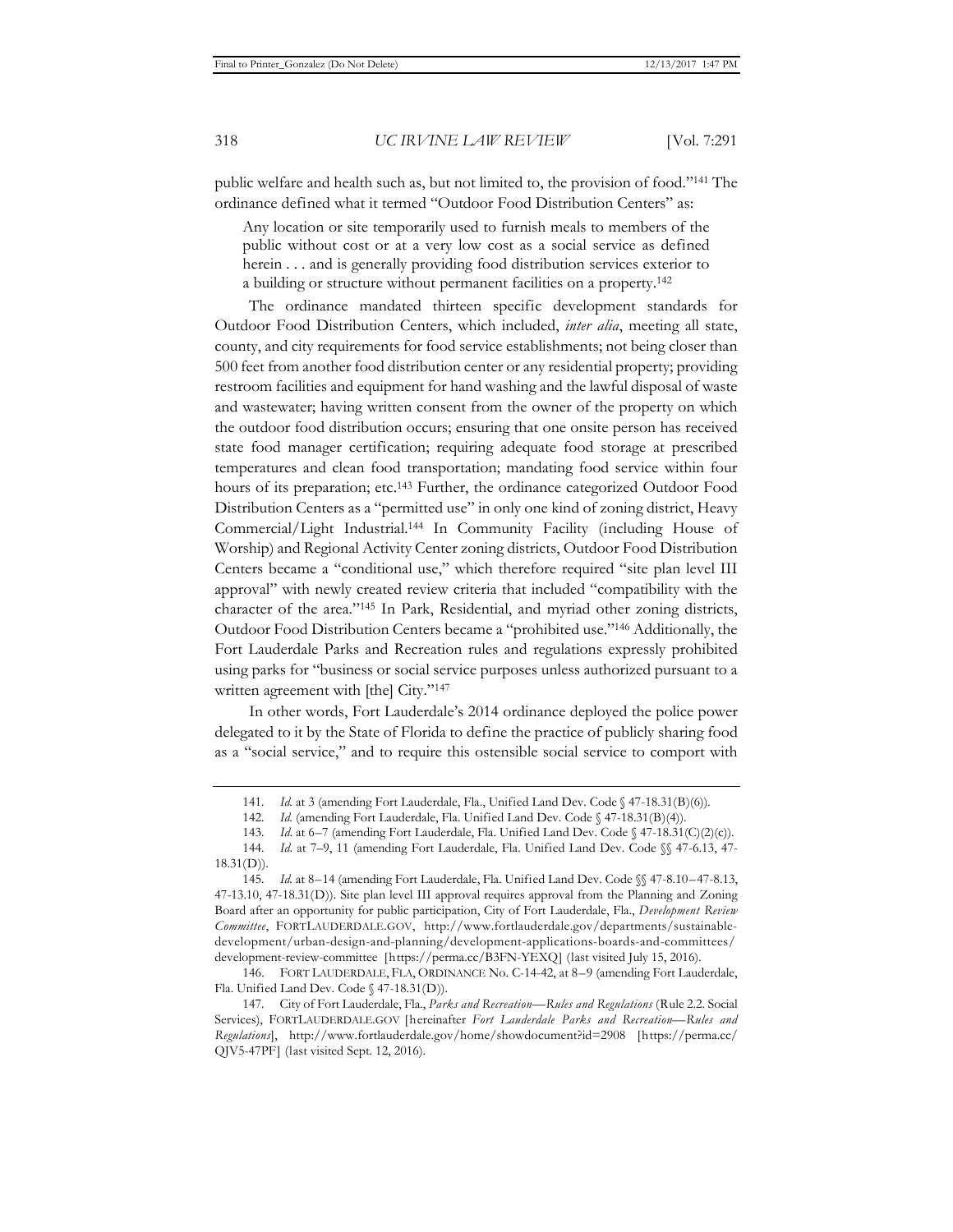the city's zoning laws and park rules. Under the former, an "Outdoor Food Distribution Center" was a permitted use only in Heavy Commercial/Light Industrial districts located no closer than 500 feet from any other food distribution center or residential property; a conditional use (requiring approval from the planning and zoning board) in community facility, house of worship, and regional activity center districts; and a prohibited use in city parks. Consequently, under the terms of its new ordinance, public food sharing or an "Outdoor Food Distribution Center" would henceforth be relegated to a small number of locations within the city of Fort Lauderdale, not including any city parks and only possibly including a house of worship if it obtained permission for such a conditional use.

Instantiating Mark Twain's aphorism that "[t]ruth is stranger than fiction,"148 one of the first four people whom Fort Lauderdale police arrested under the ordinance was a ninety-year-old World War II veteran.149 Arnold Abbot had just served the fourth plate of food when police ordered him to "Drop that plate right now," and then cited and released him and three other food-sharing volunteers.150 Abbott had been publicly sharing food in Fort Lauderdale, often at its beachside parks, since 1991 through the nonprofit Love Thy Neighbor Fund, Inc., which he established to commemorate his deceased wife.151 A few days later, police again arrested, cited, and released Abbott, along with several other food-sharing volunteers.152 Adding to the strangeness, Abbott was arrested thirteen years after he successfully sued the City of Fort Lauderdale for violating his rights under the

<sup>148.</sup> MARK TWAIN, FOLLOWING THE EQUATOR: A JOURNEY AROUND THE WORLD 155 (Olivia L. Clemens ed., Harper & Bros. Publishers 1899) ("Truth is stranger than fiction, but it is because Fiction is obliged to stick to possibilities; Truth isn't.").

<sup>149.</sup> Mike Clary, *Police Shut Down Stranahan Park Homeless Feeding Site, Cite Activists for Breaking New Law*, SUNSENTINEL (Nov. 2, 2014, 4:50 PM), http://www.sun-sentinel.com/ local/broward/fort-lauderdale/fl-homeless-feeding-citations-20141102-story.html [https:// web.archive.org/web/20171026185759/http://www.sun-sentinel.com/g00/local/broward/fortlauderdale/fl-homeless-feeding-citations-20141102-story.html]; Jeff Weinberger, *Video: A 90-Year-Old and Two Clergymen Cited, Face Possible Jail Time, for Feeding the Homeless in Fort Lauderdale*, NEW TIMES BROWARD-PALM BEACH (Nov. 3, 2014, 9:30 AM), http://www.browardpalmbeach.com/ news/video-a-90-year-old-and-two-clergymen-cited-face-possible-jail-time-for-feeding-the-homelessin-fort-lauderdale-updated-6471412 [https://perma.cc/QUJ9-Z4B5].

<sup>150.</sup> Weinberger, *supra* note 149.

<sup>151.</sup> Stefan Kamph, *At the Beach with Arnold Abbott, Fort Lauderdale's Homeless-Feeding Advocate*, NEW TIMES BROWARD-PALM BEACH (Sept. 22, 2011, 9:05 AM), http:// www.browardpalmbeach.com/news/at-the-beach-with-arnold-abbott-fort-lauderdales-homelessfeeding-advocate-6472058 [https://perma.cc/HB3Q-GUFA]; *see also* LOVE THY NEIGHBOR, http:// lovethyneighbor.org [https://perma.cc/WSF7-58PP] (last visited July 15, 2016) ("Love Thy Neighbor is an all volunteer organization embracing the vision and passion of one woman, Maureen Abbott, who devoted her life to caring for as many poor, hungry, and homeless as she could reach.").

<sup>152.</sup> Mike Clary, *Activist, 90, Cited Again for Feeding Fort Lauderdale Homeless*, SUNSENTINEL (Nov. 6, 2014, 5:12 AM), http://www.sun-sentinel.com/local/broward/fort-lauderdale/fl-homelessfeeding-citations-folo-20141105-story.html [https://web.archive.org/save/http://www.sunsentinel.com/g00/local/broward/fort-lauderdale/fl-homeless-feeding-citations-folo-20141105 story.html].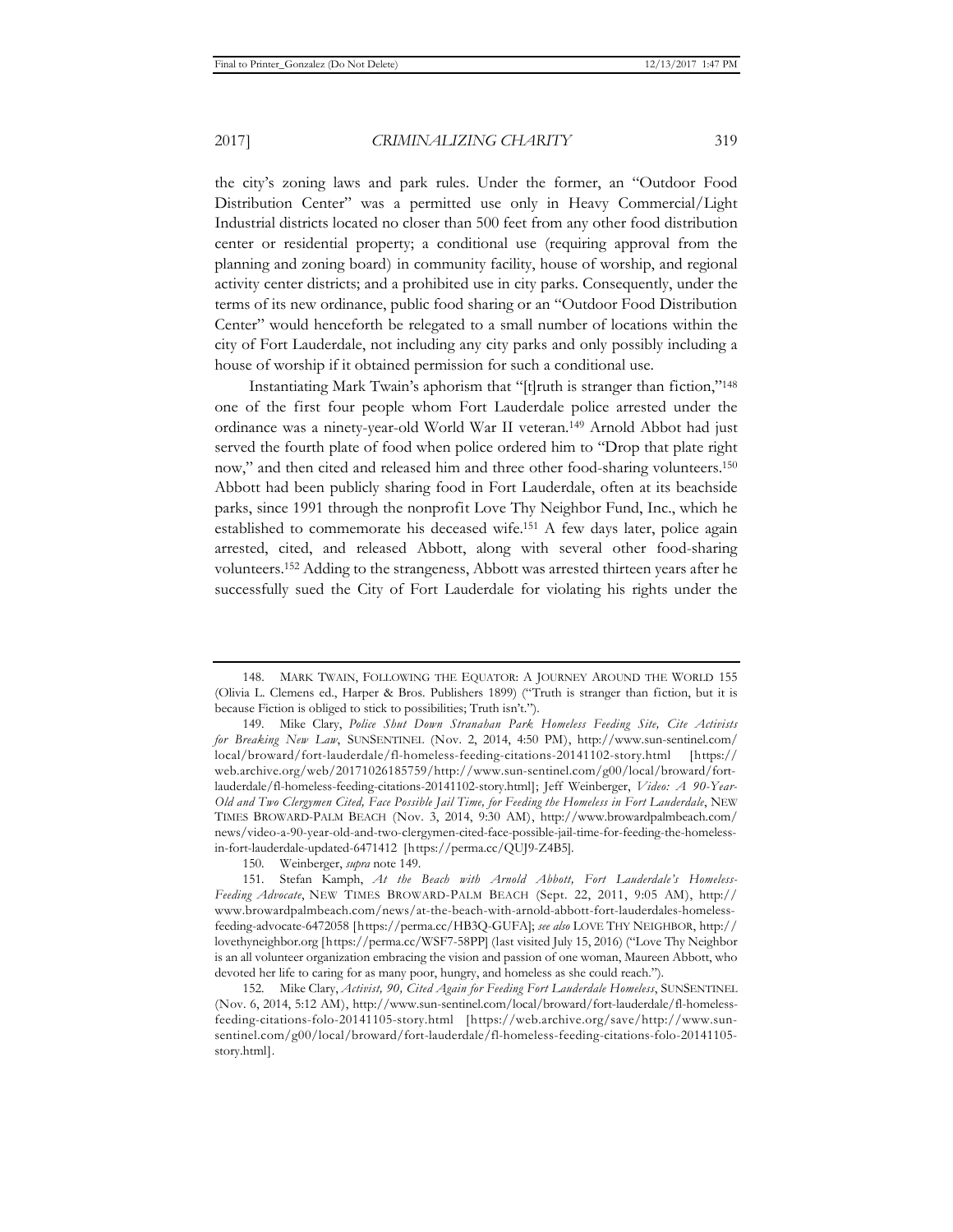Florida Religious Freedom Restoration Act.153 His state court lawsuit, upheld on appeal, won an injunction against enforcement of the city park rules unless the city provided a suitable alternative site, which it repeatedly failed to do.154 In a final absurdity, which Kafka might have appreciated, when asked about the new ordinance, Fort Lauderdale City Manager Lee Feldman was quoted as saying, "the new rules will 'bring the city into full compliance' with a 2000 court order in a case brought by Abbott."155

## II. PUBLICLY SHARING FOOD AS A FREE EXERCISE OF RELIGION

Congress shall make no law respecting an establishment of religion, or prohibiting the free exercise thereof; or abridging the freedom of speech, or of the press; or the right of the people peaceably to assemble, and to petition the government for a redress of grievances.156

Courts have adjudicated most of the food-sharing cases under the First Amendment. Therefore, this Part discusses how different courts have applied the Free Exercise Clause and related statutes, including the federal Religious Freedom Restoration Act of 1993 (RFRA),<sup>157</sup> various state religious freedom restoration acts ("state RFRAs"),158 and the Religious Land Use and Institutionalized Persons Act of 2000 ("RLUIPA").159 While a detailed history of the Supreme Court jurisprudence that led Congress to enact RFRA and RLUIPA is beyond the scope of this Article, such history is relevant to the food-sharing cases because several of the earliest food-sharing cases were litigated after Congress enacted RFRA but

156. U.S. CONST. amend. I.

157. Religious Freedom Restoration Act of 1993, Pub. L. No. 103-141, 107 Stat. 1488 (Nov. 16, 1993), *codified at* 42 U.S.C. § 2000bb *et seq.*

<sup>153.</sup> *Abbott II*, 783 So. 2d at 1214–15 (affirming the trial court's injunction and remanding for its determination of whether the city's proposed alternate location complied with the trial court's order and the plaintiff's rights under the Florida Religious Freedom Restoration Act, FLA. STAT. ANN. § 761.03 (West 2016)).

<sup>154</sup>*. Abbott II*, 783 So. 2d at 1215; Order on Plaintiff's Renewed Motion for Contempt and/or to Enforce Injunction, Abbott v. City of Fort Lauderdale (*Abbott I*), No. CACE 99-003583(05) (Fla. Cir. Ct. June 14, 2000), *rev'd & remanded*, *Abbott II*, 783 So. 2d 1213 (finding the city's proposed alternate location not minimally suitable and including the trial court's June 14, 2000 Final Judgment and Order).

<sup>155.</sup> Larry Barszewski, *Feed the Poor—Only Where Permitted, Fort Lauderdale Says*, SUNSENTINEL (Oct. 6, 2014, 3:55 PM), http://www.sun-sentinel.com/local/broward/fl-lauderdalehomeless-feeding-rules-20141006-story.html [https://web.archive.org/save/http://www.sunsentinel.com/g00/local/broward/fl-lauderdale-homeless-feeding-rules-20141006-story.html]; *accord*  CITY OF FORT LAUDERDALE, FLA., CITY COMM'N, REGULAR MEETING AGENDA MEMO, #14-0889, at 1 (2014) ("The revisions also bring the City into full compliance with the Court's Final Judgment of June 14th, 2000 in the case of Abbott v. City of Fort Lauderdale, 783 So. 2d 1213 (Fla. Dist. Ct. App. 2001), and thereby permitting the resumption of the enforcement of Park Rule 2.2.") (footnote omitted).

<sup>158</sup>*. E.g.*, Pennsylvania Religious Freedom Protection Act, 71 PA. STAT. AND CONS. STAT. ANN. §§ 2401 *et seq.* (West 2012); Texas Religious Freedom Restoration Act, TEX. CIV. PRAC. & REM. CODE ANN. § 110.003 (West 2017); Florida Religious Freedom Restoration Act, FLA. STAT. ANN. § 761.01 *et seq.* (West 2016).

<sup>159.</sup> Religious Land Use and Institutionalized Persons Act of 2000, Pub. L. No. 106-274, 114 Stat. 803 (Sept. 22, 2000), *codified at* 42 U.S.C. § 2000cc *et seq.*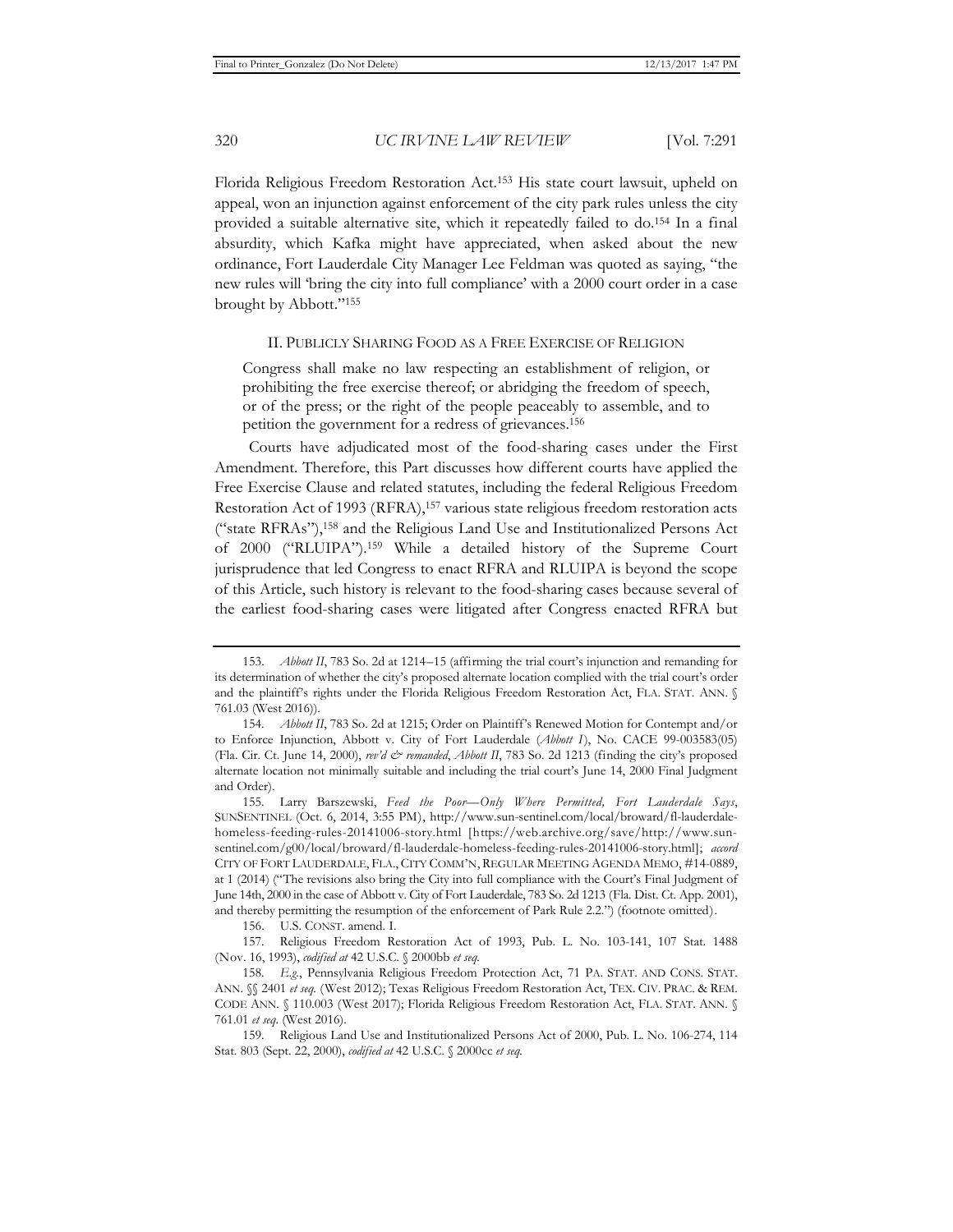before the Court held that it could not constitutionally apply to state and local governments.160 Also, in the wake of *City of Boerne*, numerous states adopted their own religious freedom restoration acts, and these state RFRAs have featured in several recent religious food-sharing cases.161 Finally, RLUIPA, which by its terms applies to the states, $162$  and which the Court has upheld against an establishment clause challenge,163 has featured in at least one food-sharing case.164 The religious food-sharing cases thus provide a window into the Court's changing constitutional and statutory jurisprudence on the free exercise of religion. Below I briefly trace that doctrinal history and discuss its application in several of the food sharing cases.

# *A. The Free Exercise Clause*

In 1940, the Supreme Court first applied the Free Exercise Clause of the First Amendment to state and local governments through the Due Process Clause of the Fourteenth Amendment.165 From 1963 to 1990, the Court's protection of the free exercise of religion nominally followed the strict scrutiny test that was established in *Sherbert v. Verner*. 166 Under that view, government laws that substantially burdened a person's free exercise of religion required a compelling state interest and narrow tailoring to advance that interest.167 In 1990, however, in *Employment Division v. Smith*, the Court held "that the right of free exercise does not relieve an individual of the obligation to comply with a 'valid and neutral law of general applicability.'"168 Thereafter, neutral laws of general applicability that only incidentally infringed on a person's religion were merely subject to rational basis review.169 In contrast, strict scrutiny would apply if the objective of a law was to infringe upon or restrict a religious practice (i.e., if it was not a neutral law of general applicability).170

165. Cantwell v. Conn., 310 U.S. 296 (1940), *discussed in* ERWIN CHEMERINSKY, CONSTITUTIONAL LAW: PRINCIPLES AND POLICIES 1248, 1319–20 (5th ed. 2015).

166. Sherbert v. Verner, 374 U.S. 398, 399, 403 (1963) (applying strict scrutiny to reverse the denial of unemployment benefits to a Seventh-day Adventist who quit her job rather than work on her Saturday Sabbath); *see also* Wisconsin v. Yoder, 406 U.S. 205 (1972) (applying free exercise strict scrutiny to exempt fourteen- and fifteen-year-old students of Amish parents from a state compulsory education law). Erwin Chemerinsky notes that although *Sherbert* established strict scrutiny, in this period the Court only applied strict scrutiny to cases involving denials of unemployment benefits and compulsory education laws. CHEMERINSKY, *supra* note 165, at 1321–26.

168. Emp't Div., Dep't of Human Res. of Or. v. Smith, 494 U.S. 872, 879 (1990) (citations omitted).

<sup>160.</sup> City of Boerne v. Flores, 521 U.S. 507 (1997).

<sup>161</sup>*. See infra* Part II.B.

<sup>162</sup>*. See* 42 U.S.C. § 2000cc–5(4)(A) (defining "government" broadly).

<sup>163</sup>*. See* Cutter v. Wilkinson, 544 U.S. 709 (2005).

<sup>164</sup>*. See infra* Part II.C.

<sup>167</sup>*. Sherbert*, 374 U.S. at 406.

<sup>169.</sup> CHEMERINSKY, *supra* note 165, at 1328.

<sup>170</sup>*. See* Church of Lukumi Babalu Aye, Inc. v. City of Hialeah, 508 U.S. 520, 531, 533 (1993) ("[I]f the object of a law is to infringe upon or restrict practices because of their religious motivation, the law is not neutral . . . and it is invalid unless it is justified by a compelling interest and is narrowly tailored to advance that interest.") (citation omitted).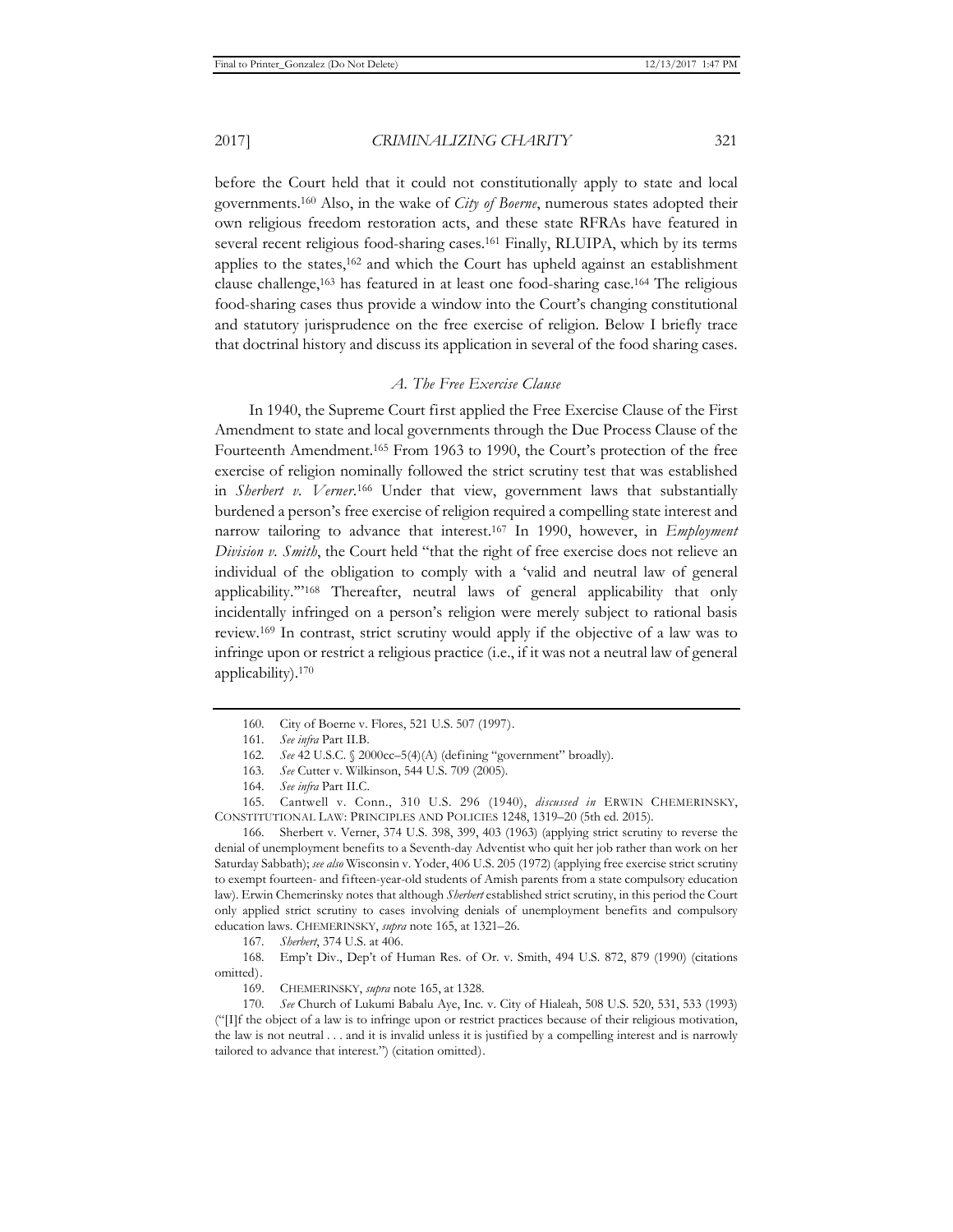*Daytona Rescue Mission, Inc. v. City of Daytona Beach* is an early food-sharing case that featured analysis of the Free Exercise Clause.171 The defendant city denied the plaintiffs' application for a permit to operate a food bank and homeless shelter, and the plaintiffs sought declaratory and injunctive relief from the city's zoning code, alleging that it violated their constitutional free exercise and statutory RFRA rights.172 In April 1992, the plaintiff pastor contacted city officials to discuss his intent to establish a rescue mission, and over the course of a year he pursued numerous possible sites and made offers on two of them.173 In May 1993, however, the city adopted a Land Development Code, which permitted churches in the relevant zoning district but "provided that homeless shelters and food bank programs are not accessory uses."174 In June 1993, the plaintiff pastor obtained a contract for sale for one site and immediately applied for a "semi-public use" permit for his intended "Church-Mission."175 His application specified his intent to use the "site as a facility for worship services, daily housing of a limited number of homeless men, and daily feeding of homeless men, including those who would not be sheltered at the facility."176 The City Planning Board heard the request the following month and denied it in August 1993, and in October 1993, the City Commission voted unanimously to deny the permit.177 In such a posture, the plaintiffs sued in federal court, and the court, District Judge G. Kendall Sharp, granted the municipal defendants' motion for summary judgment in May 1995.178

Curiously, although the court noted that RFRA had been held to be retroactive, its analysis did not stop with the statutory interpretation and application but also reached the constitutional question.179 It then applied two analyses of the Free Exercise Clause—"both the Supreme Court analysis and the *Grosz* three-part tests in [the Eleventh Circuit's] opinion in *First Assembly*."180 Focusing on the Supreme Court analysis, Judge Sharp found "that the City code is neutral and of general applicability."181 Although he acknowledged that the city's land development code changed the definition of a church or religious institution after the plaintiff had applied for the permit, Judge Sharp concluded that the law was neutral and of general applicability because competent evidence showed that the definitional change reduced an established policy into writing, and because the

180*. Daytona Rescue Mission, Inc*., 885 F. Supp. at 1557–58 (citing First Assembly of God of Naples, Fla., Inc. v. Collier Cty., Fla. (*First Assembly of God of Naples I*), 20 F.3d 419 (11th Cir. 1994), *opinion modified on denial of reh'g*, 27 F.3d 526 (11th Cir. 1994); Grosz v. City of Miami Beach, Fla., 721 F.2d 729 (11th Cir. 1983)).

181*. Daytona Rescue Mission, Inc.*, 885 F. Supp. at 1558.

<sup>171. 885</sup> F. Supp. 1554 (M.D. Fla. 1994).

<sup>172</sup>*. Id.* at 1554–55.

<sup>173</sup>*. Id.* at 1556.

<sup>174</sup>*. Id.*

<sup>175</sup>*. Id.*

<sup>176</sup>*. Id.*

<sup>177</sup>*. See id.*

<sup>178</sup>*. Id.* at 1555.

<sup>179</sup>*. Id.* at 1558 (citing Lawson v. Dugger, 844 F. Supp. 1538 (S.D. Fla. 1994)).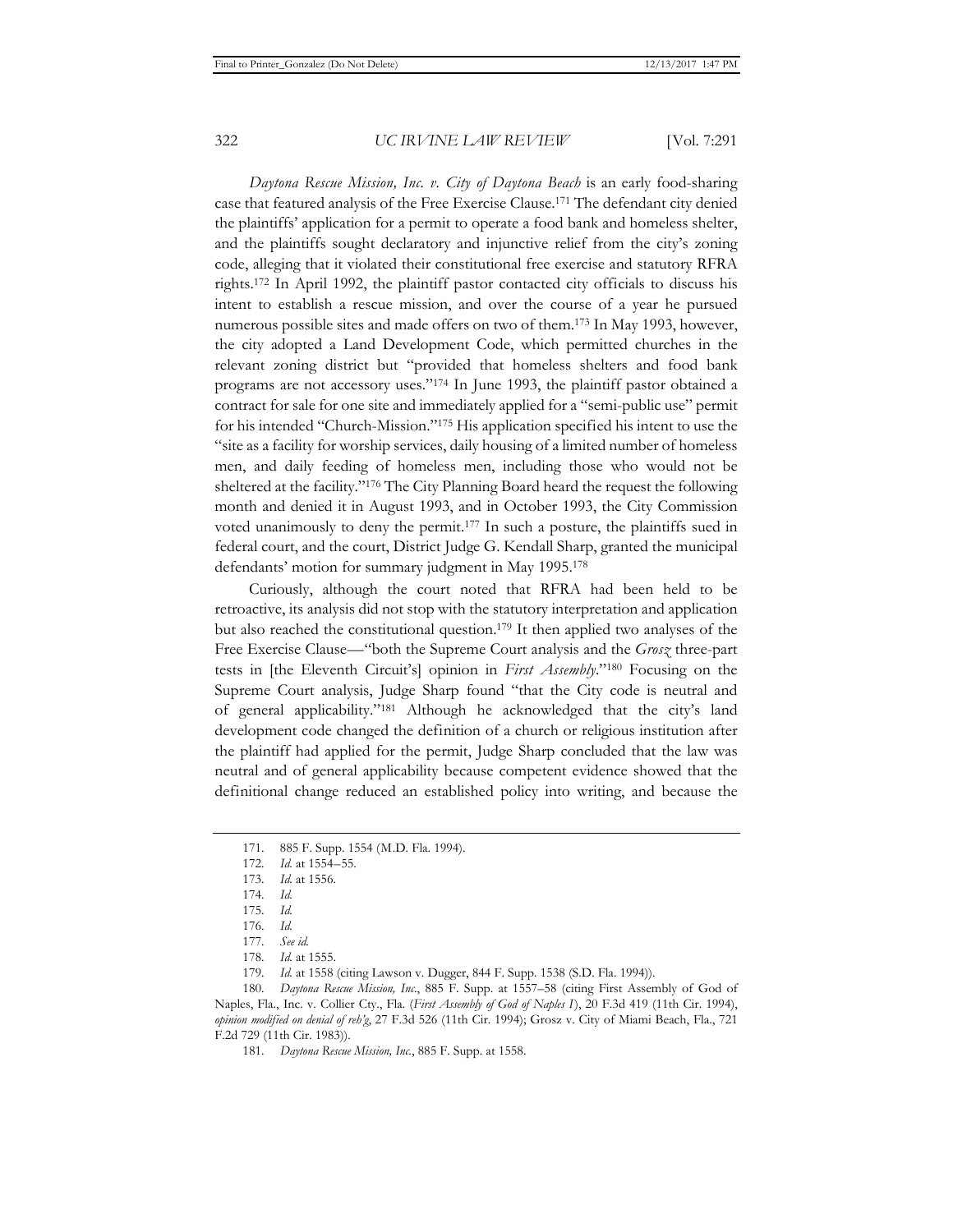initial city official with whom the plaintiff met in 1992 said that the homeless shelter and food bank would be treated as a special use.182 Therefore, the court found no violation of the Free Exercise Clause.183 (I discuss the court's application of RFRA in Part II.B, *infra*.)

*Daytona Rescue Mission* thus shows one approach to claims brought under the Free Exercise Clause and is relevant for states without a state RFRA in situations where RLUIPA does not apply. Unless a plaintiff in such a situation can persuade the court that the law is not neutral and of general applicability but instead has the objective to infringe upon or restrict a religious practice, the court will apply rational basis review, and given the government's significant interest in regulating zoning, it is likely that no constitutional violation will be found.184

### *B. The Religious Freedom Restoration Act (RFRA)*

In contrast, under the Religious Freedom Restoration Action of 1993, even neutral laws of general applicability are subject to strict scrutiny so long as they substantially burden the free exercise of religion.185 Before the Court held in 1997 that RFRA was not a proper exercise of Congress's Fourteenth Amendment, Section Five enforcement power over the states,<sup>186</sup> several courts applied RFRA to state laws. Thereafter, RFRA was applicable only to the federal government, but several states quickly adopted their own RFRAs, and they have featured in several recent food-sharing cases. Below, I discuss both sorts of cases.

### *1. Federal RFRA*

Reviewing how courts have applied RFRA to religious food-sharing cases is warranted for at least two reasons. First, courts adjudicated several of the early religious food-sharing cases before the Court held that RFRA could not constitutionally apply to state and local law.187 Second, one of those cases arose in the Federal District of Columbia,188 and RFRA remains applicable to federal law.189 Thus, elucidating courts' past applications of RFRA in several past food-sharing cases can still inform strategies for future litigation.

<sup>182</sup>*. Id.*

<sup>183</sup>*. Id.* at 1561.

<sup>184</sup>*. See, e.g.*, *id*. at 1558 (citing First Assembly of God of Naples, Fla. v. Collier Cty., Fla. (*First Assembly of God of Naples II*), 775 F. Supp. at 386 (M.D. Fla. 1991)).

<sup>185.</sup> Religious Freedom Restoration Act of 1993 (RFRA), Pub. L. No. 103-141, 107 Stat. 1488 (1993) (codified at 42 U.S.C. § 2000bb *et seq.* (2012)).

<sup>186</sup>*. Boerne*, 521 U.S. 507.

<sup>187</sup>*. Compare Boerne*, 521 U.S. 507, *with Stuart Circle Par.*, 946 F. Supp. 1225; *Daytona Rescue Mission, Inc.*, 885 F. Supp. 1554 (applying RFRA but finding that the city zoning laws did not substantially burden the petitioners' free exercise of religion); *W. Presbyterian Church II*, 862 F. Supp. 538 (D.D.C. 1994).

<sup>188</sup>*. W. Presbyterian Church II*, 862 F. Supp. 538.

<sup>189.</sup> Burwell v. Hobby Lobby, 134 S. Ct. 2751 (2014); Gonzales v. O Centro Espírita Beneficente União do Vegetal, 546 U.S. 418 (2006).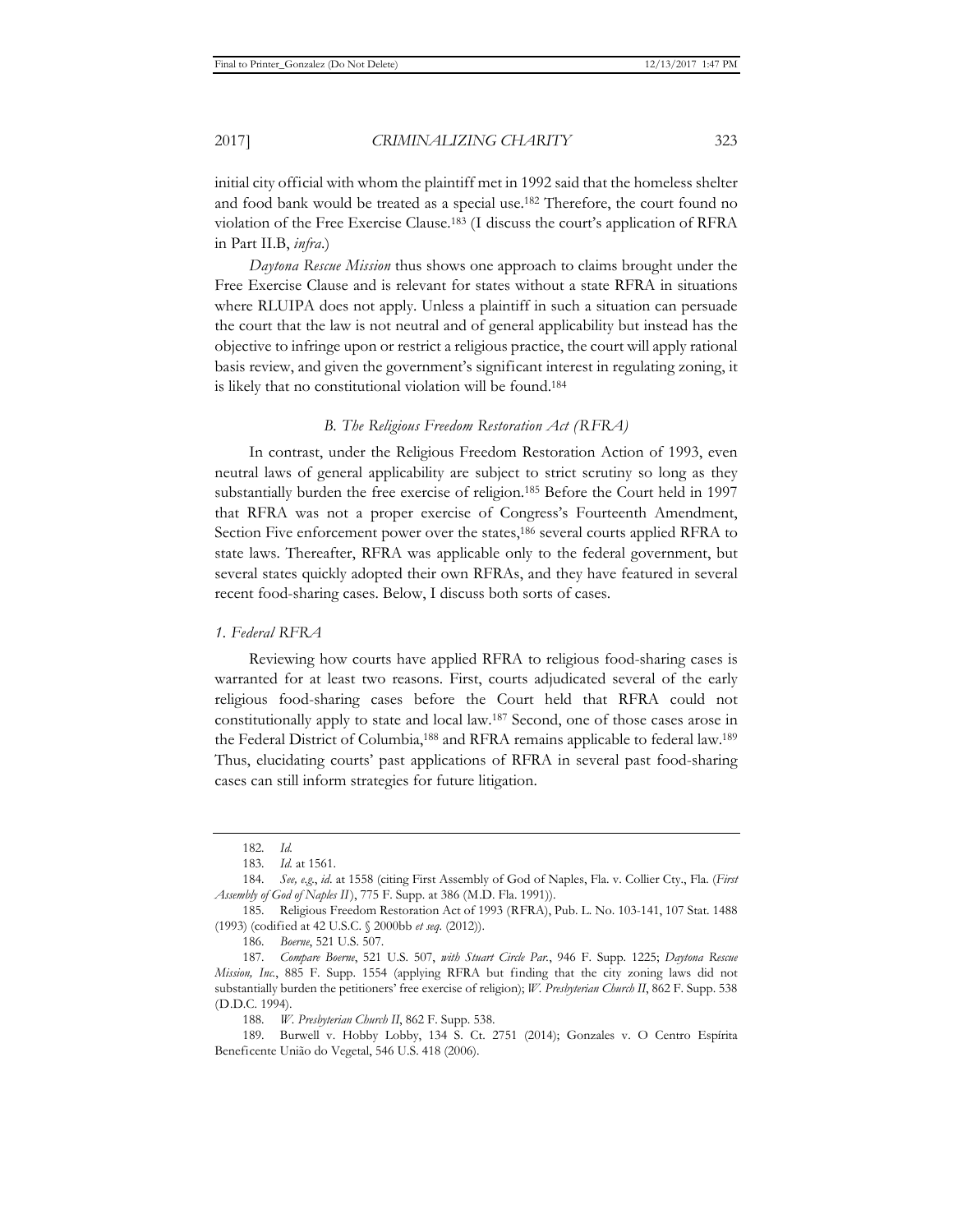In Part I.A., *supra*, I discussed the first religious food-sharing case, *Western Presbyterian Church v. Board of Zoning Adjustment of the District of Columbia*. In that case, District Judge Sporkin granted the plaintiffs' motion for summary judgment and permanently enjoined the District of Columbia from preventing the plaintiffs from ministering to the needy by charitably providing food to homeless people at the site of their new church, "so long as the feeding program is conducted in an orderly manner and does not constitute a nuisance."190 As he concluded, "The Church may use its building for prayer and other religious services as a matter of right and should be able, as a matter of right, to use the building to minister to the needy."191 He explained, "To regulate religious conduct through zoning laws, as done in this case, is a substantial burden on the free exercise of religion . . . in violation of the First Amendment and the Religious Freedom Restoration Act of 1993."192

According to RFRA, "Government shall not substantially burden a person's exercise of religion even if the burden results from a rule of general applicability, except" if the government "demonstrates that application of the burden to the person" furthers "a compelling government interest; and is the least restrictive means of furthering that compelling governmental interest."193 In *Western Presbyterian Church*, the defendants conceded that they had no compelling governmental interest in prohibiting the plaintiffs from conducting their "feeding program . . . 'so long as appropriate controls are in place'"194 Therefore, the defendants disputed whether the District of Columbia zoning regulations, as applied, substantially burdened the plaintiffs' free exercise of religion.195 As discussed in Part I.A., *supra*, the court took seriously the emic views ascribed by the plaintiffs to their practice of providing food to hungry people.196 The plaintiffs justified their practice in terms of religious charity, ministry, spiritual redemption, and works of faith, and Judge Sporkin found ample textual support in the Bible, the constitution of the Presbyterian Church (USA), and the church's bylaws.197 He therefore found that "the Church's feeding program in every respect is a religious activity and a form of worship."198 He noted, "It also happens to provide, at no cost to the city, a sorely needed social service."199 As Judge Sporkin explained, "The secular benefits inure to the needy persons who partake of the free breakfasts; the members of the Church benefit spiritually by providing the service."200 Consequently, he found that the defendants' application of the District of Columbia

<sup>190</sup>*. W. Presbyterian Church II*, 862 F. Supp. at 547.

<sup>191</sup>*. Id.*

<sup>192</sup>*. Id.*

<sup>193. 42</sup> U.S.C. § 2000bb-1, *discussed in W. Presbyterian Church II*, 862 F. Supp. at 545–46.

<sup>194</sup>*. W. Presbyterian Church II*, 862 F. Supp. at 545 (citation omitted).

<sup>195</sup>*. Id.*

<sup>196</sup>*. See supra* notes 47–62 and accompanying text.

<sup>197</sup>*. W. Presbyterian Church II*, 862 F. Supp. at 544.

<sup>198</sup>*. Id.* at 546.

<sup>199</sup>*. Id.*

<sup>200</sup>*. Id.*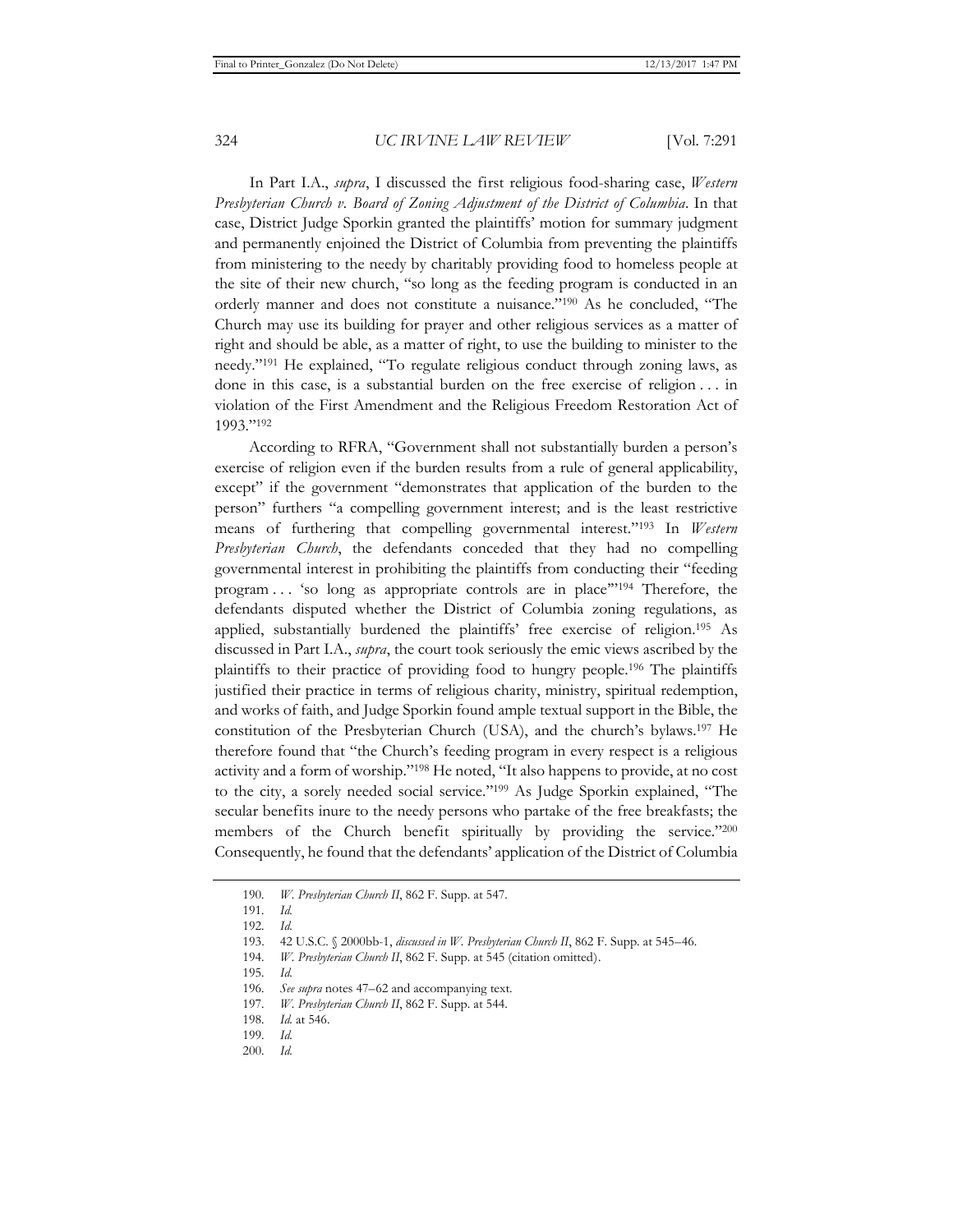zoning laws substantially burdened the plaintiffs' free exercise of religion in violation of RFRA.201

The court in *Daytona Rescue Mission, Inc. v. City of Daytona Beach*, District Judge G. Kendall Sharp, took the opposite view.202 As discussed in Part II.A., *supra*, Judge Sharp analyzed the case under the Free Exercise Clause and RFRA. As to the former, he found that the city zoning law was neutral and of general applicability.203 As to the latter, he found that it did not substantially burden the plaintiffs' free exercise of religion.204 Judge Sharp acknowledged the contrary finding in *Western Presbyterian Church*, but he found that the *Daytona Rescue Mission* plaintiffs had failed to show that the City code prevented them from running a homeless shelter and food program "anywhere in Daytona Beach."205 Although he acknowledged that the defendants' denial of the plaintiffs' application for "semi-public use" prevented them "from engaging in such conduct," Judge Sharp credited the defendants for presenting evidence that other homeless shelters existed in the city and faulted the plaintiffs for "pursu[ing] only two sites and applying for semi-public use at only one site."206 Moreover, perhaps to reduce the risk of an appellate court reversal, he found that if the defendants had substantially burdened the plaintiffs' free exercise of religion, then the defendants' "interest in regulating homeless shelters and food banks is a compelling interest and that the code furthers that interest in the least restrictive means."207

On one view, *Daytona Rescue Mission* simply stands in contrast to *Western Presbyterian Church*. Different district courts found different facts and concluded differently on the law. In my view, however, Judge Sharp was wrong to rule at summary judgment that Daytona Beach's zoning laws did not substantially burden the plaintiffs' free exercise of religion. Because in that pre-1997 era courts understood that RFRA applied to state and local law, strict scrutiny applied.208 That the zoning laws were "generally applicable" was irrelevant. While the plaintiffs bore the evidentiary burden to show that the zoning laws substantially burdened their free exercise of religion,<sup>209</sup> I believe that they clearly met their burden.

Judge Sharp obtained the standard for "substantial burden" from a recent Ninth Circuit case.210 Under that standard, plaintiffs had to show that the governmental action pressured them either "to commit an act forbidden by the

209*. See Daytona Rescue Mission, Inc.*, 885 F. Supp. at 1559.

210*. Id.* at 1560 (citing Vernon v. City of Los Angeles, 27 F.3d 1385, 1393 (9th Cir. 1994) (citations omitted)).

<sup>201</sup>*. Id.* at 547.

<sup>202</sup>*. See Daytona Rescue Mission, Inc.*, 885 F. Supp. at 1560.

<sup>203</sup>*. Id.* at 1558.

<sup>204</sup>*. Id.* at 1560.

<sup>205</sup>*. Id.*

<sup>206</sup>*. Id.*

<sup>207</sup>*. Id.*

<sup>208</sup>*. Id.* at 1559 ("As stated in the statute, the purpose of RFRA is to restore the compelling interest test, as set forth in *Sherbert v. Verner* . . . and *Wisconsin v. Yoder* . . . in cases where the free exercise of religion is substantially burdened.") (citations omitted).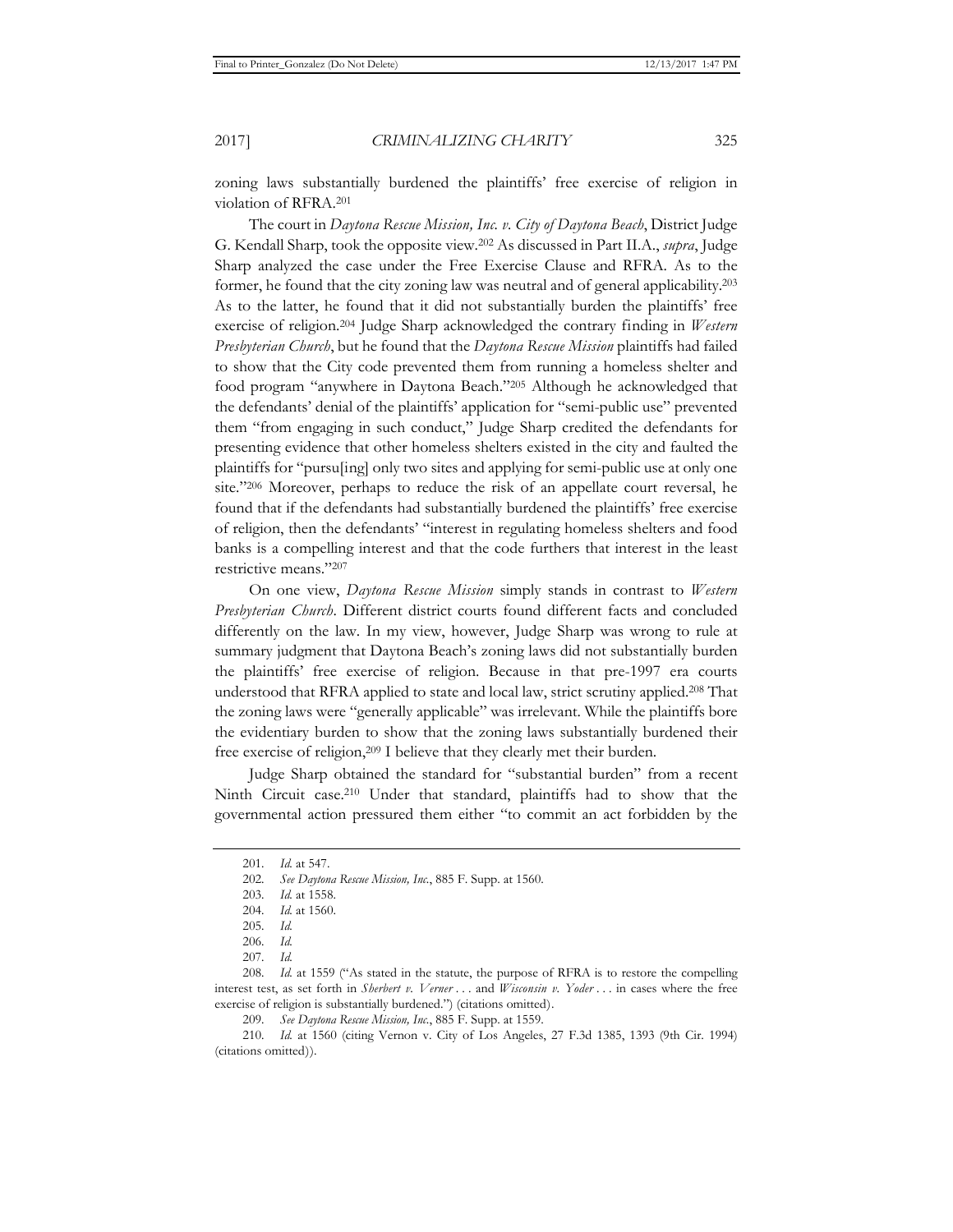religion or" prevented them "from engaging in conduct or having a religious experience which the faith mandates."211 Further, "[t]his interference must be more than an inconvenience; the burden must be substantial and an interference with a tenet or belief that is central to religious doctrine."212 Under the facts of the case, Daytona Beach's zoning laws prevented the plaintiffs from "engaging in conduct or having a religious experience which the faith mandates," and this interference was more than an inconvenience but rather went to tenets or beliefs that were central to their religious doctrine. Consider first that Judge Sharp noted that the pastor plaintiff diligently "looked at numerous sites" before making offers to purchase on two of them.213 One of the offers was refused but the pastor timely applied for the "semi-public use" of "Church-Mission" for the property that he ultimately purchased, which was "zoned M-1 (Local Industry)," a zoning district in which churches were permitted uses.214 Also, consider that the plaintiff who pursued this endeavor had been "the pastor of the Milwaukee Rescue Mission from 1978 to 1992."215 Upon moving to the city of Daytona Beach, he immediately consulted with the City Director of Planning and Redevelopment (in April 1992) and then spent over a year looking at numerous potential sites for the rescue mission before ultimately obtaining a purchase agreement in June 1993.216 He then timely applied for a permit for "semi-public use," but during the process encountered city officials who "were concerned about the issue of safety and security."217

Comparing Judge Sharp's opinion in *Daytona Rescue Mission* with Judge Sporkin's opinion in *Western Presbyterian Church*, the judges' different treatment of the emic meanings ascribed to the ministry of providing food (and shelter) looms large. Where Judge Sporkin accepted the plaintiffs' explanations of providing food to hungry people in terms of religious charity, ministry, spiritual redemption, and works of faith, which their foundational religious texts amply supported, Judge Sharp glossed over the *Daytona Rescue Mission* plaintiffs' substantial efforts to purchase and permit a place for their rescue mission. Had the plaintiffs purchased without attempting to comply with the zoning laws, and then challenged those laws as violating their free exercise of religion rights, then it would have been proper to disregard their claim for want of a substantial burden because a mere inconvenience (i.e., not wanting to apply for a zoning permit). Here, however, the plaintiffs conducted their due diligence and complied with the zoning laws.218 Their attempt to create a rescue mission was frustrated when local officials denied their application, citing "safety and security" concerns, but such concerns are only relevant to whether the law furthered a compelling governmental interest, not to

<sup>211</sup>*. Id.* at 1559–60 (citing *Vernon*, 27 F.3d at 1393 (citations omitted)).

<sup>212</sup>*. Id.*

<sup>213</sup>*. Id.* at 1556.

<sup>214</sup>*. Id.*

<sup>215</sup>*. Id.*

<sup>216</sup>*. Id.* 217*. Id.* at 1556, 1559.

<sup>218</sup>*. Id.* at 1556.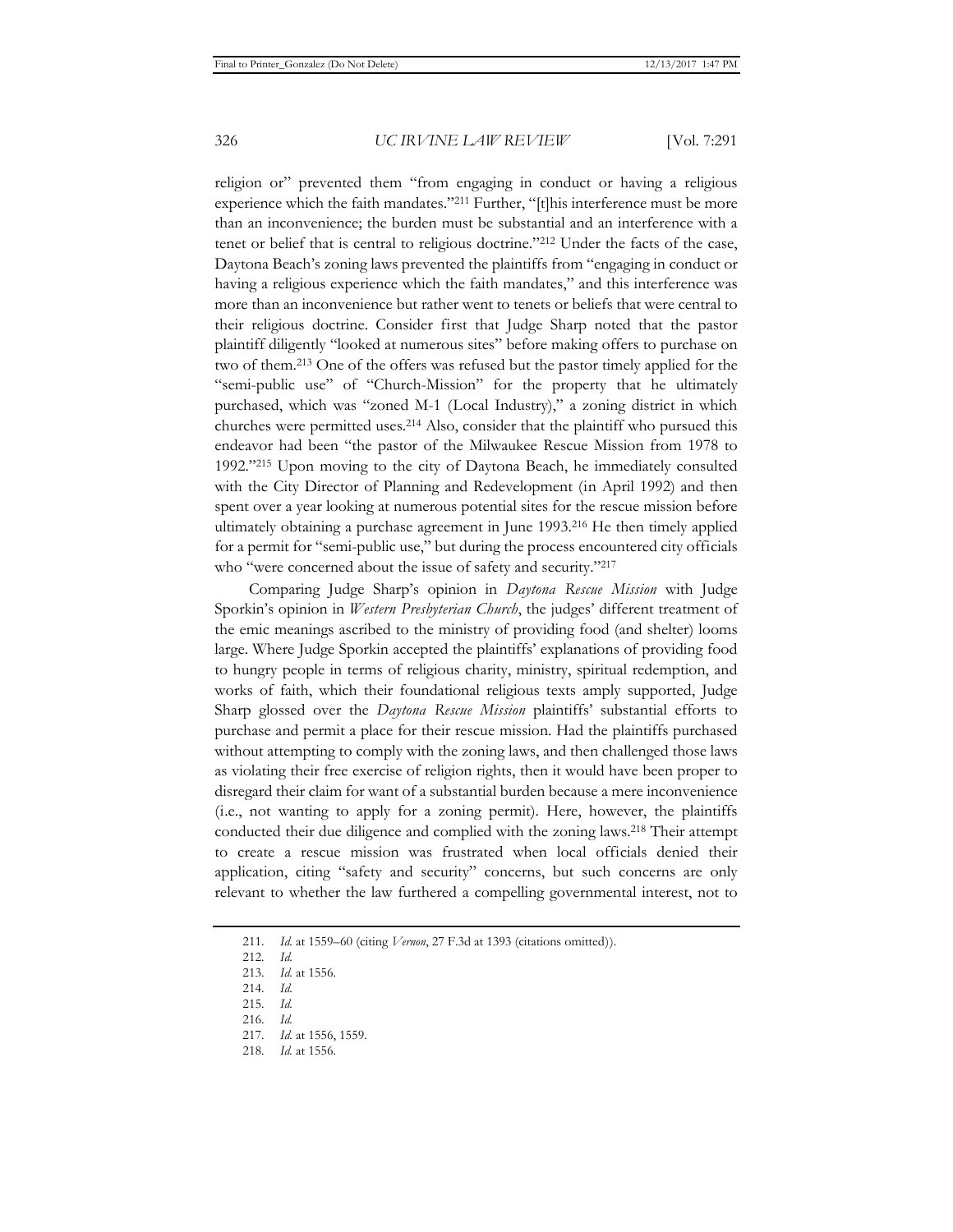whether the law substantially burdened the plaintiffs' free exercise of religion. Similarly, to require the plaintiffs to apply for a permit for "semi-public use" prior to owning an interest in the subject property seems unreasonable and itself a substantial burden on the free exercise of religion. While a sophisticated purchaser could make the purchase agreement contingent on obtaining city approval of the "semi-public use," such a contingency would likely make the buyer less attractive because of the additional time and uncertainty that the contingency would insert into the transaction. Moreover, the religious use sought for the particular location was permissible under the zoning laws of the zoning districts at issue. City officials, however, had recently amended those laws to redefine churches and religious institutions as "buildings used for the sole purpose of worship and customarily related activities" and expressly excluded homeless shelters and food banks from being "customarily related activities."219

Notwithstanding those facts, Judge Sharp found the application of the zoning laws not to impose a substantial burden and thus neatly disposed of the plaintiffs' claim, leaving them the owners of real property that they were entitled to use as a church "for the sole purpose of worship and customarily related activities" so long as those activities did not include the food and shelter ministries that were essential to the rescue mission. Perhaps the problem was evidentiary? If the plaintiffs had made a stronger showing of the centrality of food and shelter ministries to their religion, perhaps the court would have denied the defendants' motion for summary judgment and allowed the case to proceed to a trial? Other courts in this era, when RFRA applied to state and local law, had found that, "Plaintiffs have made a strong showing that feeding the poor constitutes a central tenet of [their] religion."220 In the alternative, perhaps the Ninth Circuit standard that Judge Sharp adopted was too narrow? The standard for "substantial burden" in this era was in dispute: some circuits of the U.S. Courts of Appeals defined it narrowly, as requiring state compulsion to do religiously forbidden activity or state coercion to refrain from religiously mandated activity, and other circuits defined it more broadly to include state laws that compel, constrain, or inhibit religious conduct or expression.221 Ultimately, however, even under a narrow interpretation of "substantial burden," I believe that Judge Sharp misunderstood, or rejected, the emic meanings that the plaintiffs ascribed to their particular exercise of religion. Under his ruling, the City of Daytona Beach's decision to redefine the food and shelter ministries that

<sup>219</sup>*. Id.*

<sup>220</sup>*. Stuart Circle Par.*, 946 F. Supp. at 1236.

<sup>221</sup>*. Id.* at 1237–38 (discussing, *inter alia*, Mack v. O'Leary, 80 F.3d 1175, 1178–79 (7th Cir. 1996) (discussing the inter-circuit split and interpreting the term broadly); Goodall by Goodall v. Stafford Cty. Sch. Bd., 60 F.3d 168, 171 (4th Cir. 1995), *cert. denied*, 516 U.S. 1046 (1996) (defining the term more narrowly)); *see also* Jonathan Knapp, *Making Snow in the Desert: Defining Substantial Burden under RFRA*, 36 ECOLOGY L.Q. 259, 281–82, 285–87 (2009) (distinguishing between two tests of substantial burden, "coercion" and "substantial impact," and discussing the inter-circuit split over the meaning of substantial burden).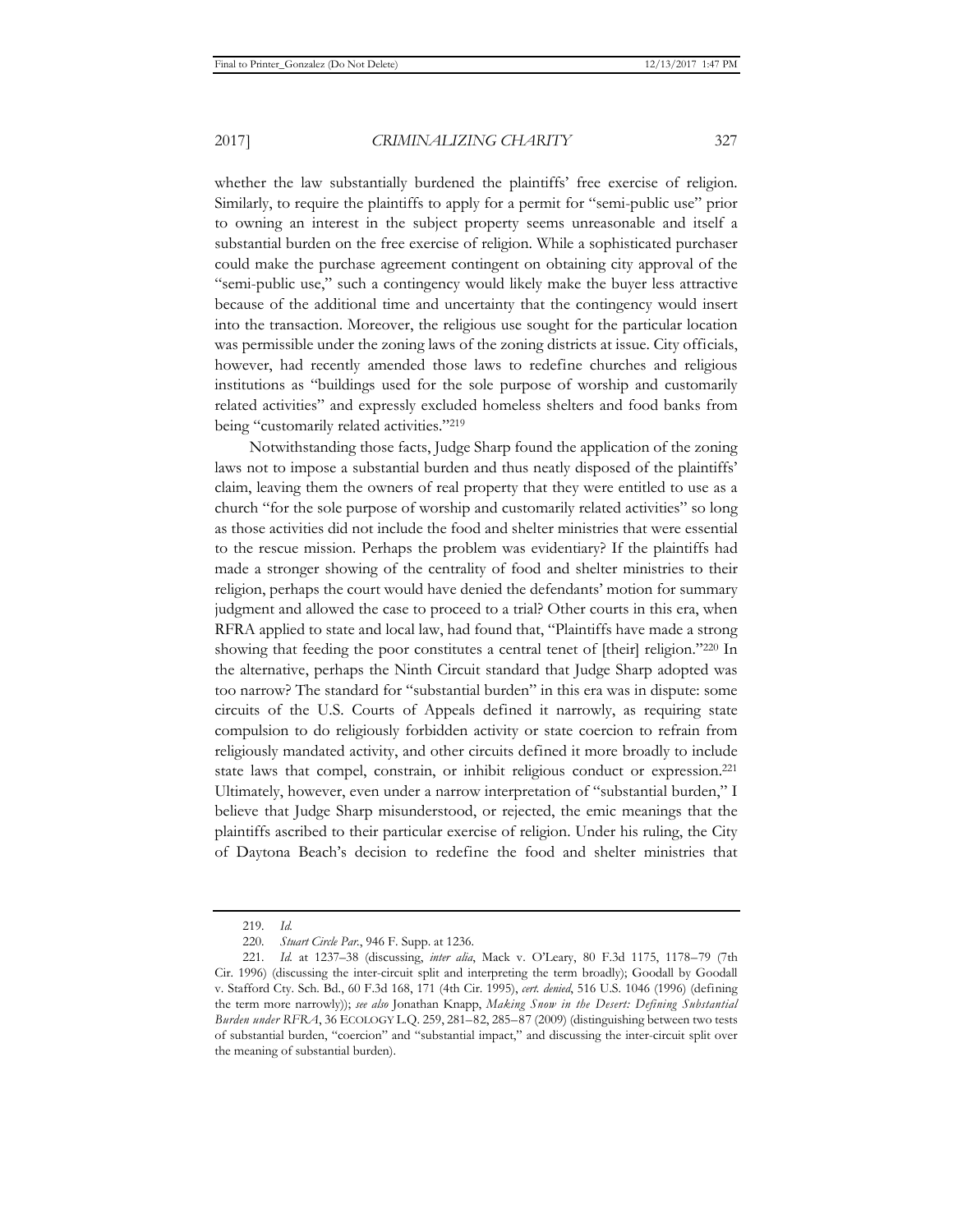constituted the essential purpose of the plaintiffs' rescue mission was constitutional and survived strict scrutiny.

In my view, *Daytona Rescue Mission* was wrongly decided, and it contrasts markedly with its contemporaries, *Western Presbyterian Church* and *Stuart Circle Parish*. Nevertheless, it remains instructive for how a court could find no violation of RFRA, or a state RFRA, in a claim brought by people who publicly share food as an exercise of their religion.

# *2. State RFRAs*

In the second modern wave of the food-sharing cases, state RFRAs have provided the most consistent way by which courts have disposed of anti-foodsharing laws.222 Despite the differences between particular state RFRAs, where a food-sharing case features such a law, only one court has not found a violation of state statutory rights to the free exercise of religion.223 This Section thus reviews two food-sharing cases that featured state RFRA claims, drawing out the differences in treatment between cases arising from Fort Lauderdale and Orlando, Florida.224

### *a. Florida RFRA*

Florida enacted its Religious Freedom Restoration Act in 1998 (Florida RFRA).225 It mandates that:

The government shall not substantially burden a person's exercise of religion, even if the burden results from a rule of general applicability, except that government may substantially burden a person's exercise of religion only if it demonstrates that application of the burden to the person: (a) Is in furtherance of a compelling governmental interest; and (b) Is the least restrictive means of furthering that compelling governmental interest.226

Also, the Florida RFRA defines "exercise of religion" as "an act or refusal to act that is substantially motivated by a religious belief, whether or not the religious exercise is compulsory or central to a larger system of religious belief."227

As earlier discussed,<sup>228</sup> in 2001, Arnold Abbott, and his nonprofit Love Thy Neighbor Fund, successfully sued the City of Fort Lauderdale for violating their

<sup>222</sup>*. See, e.g.*, *Abbott II*, 783 So. 2d 1213; *Chosen 300 Ministries, Inc.*, 2012 WL 3235317; Findings of Fact and Conclusions of Law, *Big Hart Ministries Ass'n*, *supra* note 44.

<sup>223</sup>*. See First Vagabonds Church of God I*, 2008 WL 899029.

<sup>224.</sup> For the sake of brevity, I forego discussing two recent food-sharing cases that featured state RFRAs in Pennsylvania and Texas. *See Chosen 300 Ministries, Inc.*, 2012 WL 3235317; Findings of Fact and Conclusions of Law, *Big Hart Ministries Ass'n*, *supra* note 44.

<sup>225.</sup> FLA. STAT. ANN. § 761.03 *et seq.* (West 2016).

<sup>226</sup>*. Id.* § 761.03(1).

<sup>227</sup>*. Id.* § 761.02(3).

<sup>228</sup>*. See supra* notes 151–55 and accompanying text.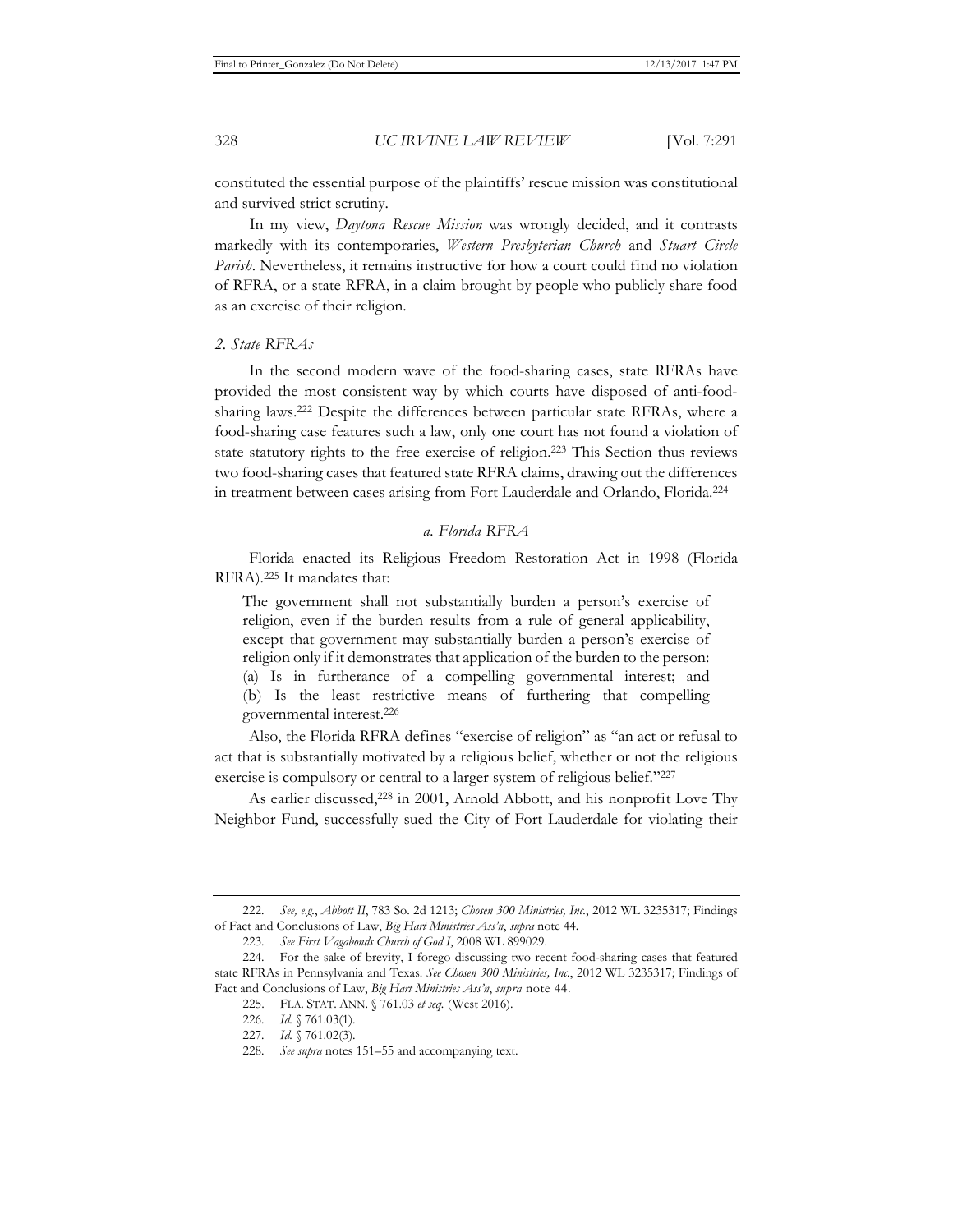rights under Florida RFRA.229 His state court lawsuit, upheld on appeal by Florida District Court of Appeal Judge W. Matthew Stevenson, won an injunction against enforcement of city park rules unless the city provided a suitable alternative site, which it repeatedly failed to do.230 According to the trial court, Circuit Judge Estella May Moriarty noted that Abbott founded Love Thy Neighbor in 1991 as "a memorial to his late wife and to provide a vehicle to follow his religious conviction that God is served by feeding the poor and homeless."231 From then until November 1997, Abbott and the other Love Thy Neighbor volunteers conducted their public food sharing without censure at several locations within the city, including public parks and beaches during a period in which Fort Lauderdale experimented with several "safe zones" for homeless people in the wake of *Pottinger v. City of Miami*. 232 In 1996, however, Fort Lauderdale enacted Park Rule 2.2, which declared that:

Parks shall be used for recreation and relaxation, ornament, light and air for the general public. Parks shall not be used for business or social service purposes unless authorized pursuant to a written agreement with City.

As used herein, social services shall include, but not be limited to, the provision of food, clothing, shelter or medical care to persons in order to meet their physical needs.233

The following year, in November 1997, the city manager, police commander, and head of the local "Hotel-Motel Association" met with Abbott to discuss their concerns regarding the food sharing that he conducted at the beach and their perceptions of its effect on tourism.234 Shortly thereafter, in January 1998, "a notice was posted that social services were prohibited at the beach but were approved at the downtown 'safe zone.'"235 Although the city had no procedure for requesting a permit, the city told Abbott that he had to apply for a permit to continue sharing food at the beach.236 He filed an "Outdoor Event Application" in March 1998, but the city did not respond until February 1999. In its response, the city manager

<sup>229</sup>*. See Abbott II*, 783 So. 2d at 1214–15 (affirming the trial court's injunction and remanding for its determination of whether the city's proposed alternate location complied with the trial court's order and the plaintiff's rights under FLA. STAT. ANN. § 761.03 (West 2016)).

<sup>230</sup>*. See id.* at 1215; *see also* Order on Plaintiff's Renewed Motion for Contempt and/or to Enforce Injunction at 15, *Abbott I*, No. 99-003583(05) (Fla. Cir. Ct. June 14, 2000) (finding the city's proposed alternate location not minimally suitable and including the trial court's June 14, 2000 Final Judgment and Order) (on file with author).

<sup>231.</sup> Final Judgment at 8, *Abbott I*, No. 99-003583(05) ( June 14, 2000) [hereinafter Final Judgment, *Abbott I*]; *accord* Kamph, *supra* note 151; LOVE THY NEIGHBOR, *supra* note 151.

<sup>232</sup>*. See id.*; *see also* Pottinger v. City of Miami, 720 F. Supp. 955 (S.D. Fla. 1992), *aff'd*, 40 F.3d 1155 (11th Cir. 1994) (establishing "safe zones" where the city's police could not arrest homeless people performing harmless life sustaining acts).

<sup>233.</sup> Final Judgment, *Abbott I*, *supra* note 231, at 8; *accord* Complaint For Declaratory and Injunctive Relief and Damages at 9–10, *Fort Lauderdale Food Not Bombs I*, 2016 WL 5942528 (citing *Fort Lauderdale Parks and Recreation—Rules and Regulations*, *supra* note 147, at Rule 2.2. Social Services.

<sup>234.</sup> Final Judgment, *Abbott I*, *supra* note 231, at 8.

<sup>235</sup>*. Id.*

<sup>236</sup>*. Id.* at 2–3.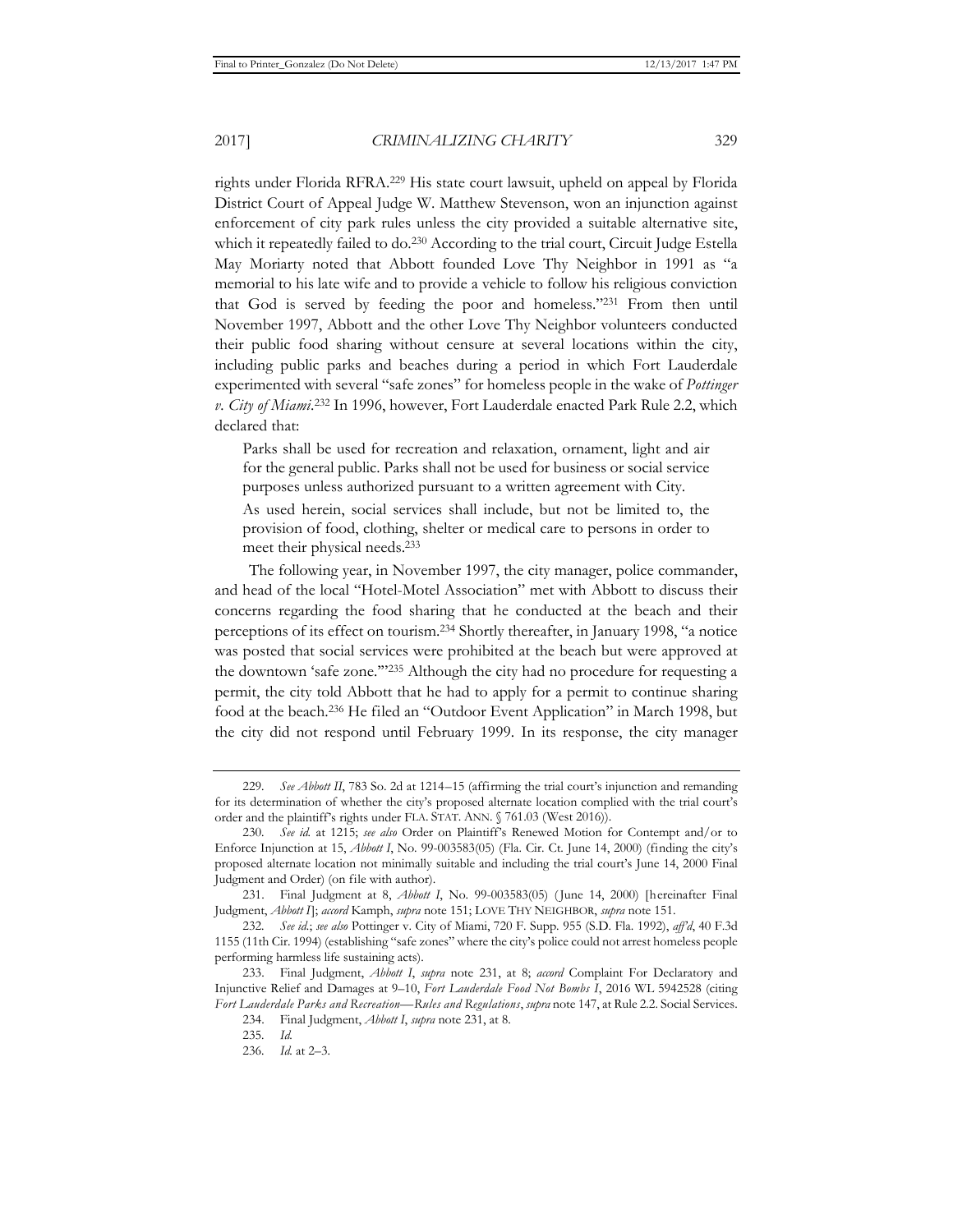denied the request, writing that the application had been deferred because of an emergency lack of shelter beds, which the city had just remedied by opening a new shelter, and that "the Zoning code permitted the regular provision of feeding only in a building and only as a conditional use in designated zoning districts."237 The city manager's notice concluded that city staff would start enforcing violations the following month. Abbott and the other plaintiffs subsequently filed suit.<sup>238</sup>

While the *Abbott* plaintiffs argued that Park Rule 2.2 violated Florida RFRA, the Civil Rights Act of 1964, and the First and Fifth Amendments of the U.S. Constitution, the trial court only found a violation of Florida RFRA.239 Judge Moriarty found, and the appellate court affirmed, that the plaintiffs were "substantially motivated by a religious belief" and that "the zoning code prevents the plaintiffs from engaging in feeding operations anywhere in the city except as a conditional use granted after as many as five public hearings."240 In other words, the court found the park rule was a substantial burden on the exercise of religion. The court concluded, however, that "the Rule serves a significant government interest in providing recreation and promoting tourism."241 It then considered whether the city had complied with the "least restrictive means" requirement of Florida RFRA.242

Judge Moriarty noted that the city had closed the "safe zone" that it once provided for such services, that many code sections permitted restaurants but disapproved "feeding of the homeless except as a conditional use," and that churches "also must apply for a conditional use permit to operate a feeding program."243 Thus, the plaintiffs had no place where "they could practice their faith as a matter of right."244 Citing *Western Presbyterian Church* and *Stuart Circle Parish* (but not *Daytona Rescue Mission*), Judge Moriarty concluded that the defendant city had failed to use the least restrictive means to further its governmental interest in "providing recreation and promoting tourism," and she enjoined the city from enforcing its park rule.245 In her order, she enjoined the city of Fort Lauderdale from prohibiting:

Plaintiffs' feeding of the homeless at the picnic area of the public beach until such time as the city either designates an alternative site on public property or amends its zoning code to provide locations where Plaintiffs [sic] activities are permitted as of right rather than as a conditional use, or

<sup>237</sup>*. Id.* at 3.

<sup>238</sup>*. Id.*

<sup>239</sup>*. Id.* at 1, 4–5.

<sup>240</sup>*. Id.* at 5.

<sup>241</sup>*. Id.* at 4 (citations omitted).

<sup>242</sup>*. Id.* (citation omitted).

<sup>243</sup>*. Id.*

<sup>244</sup>*. Id.*

<sup>245</sup>*. Id.* at 4–5.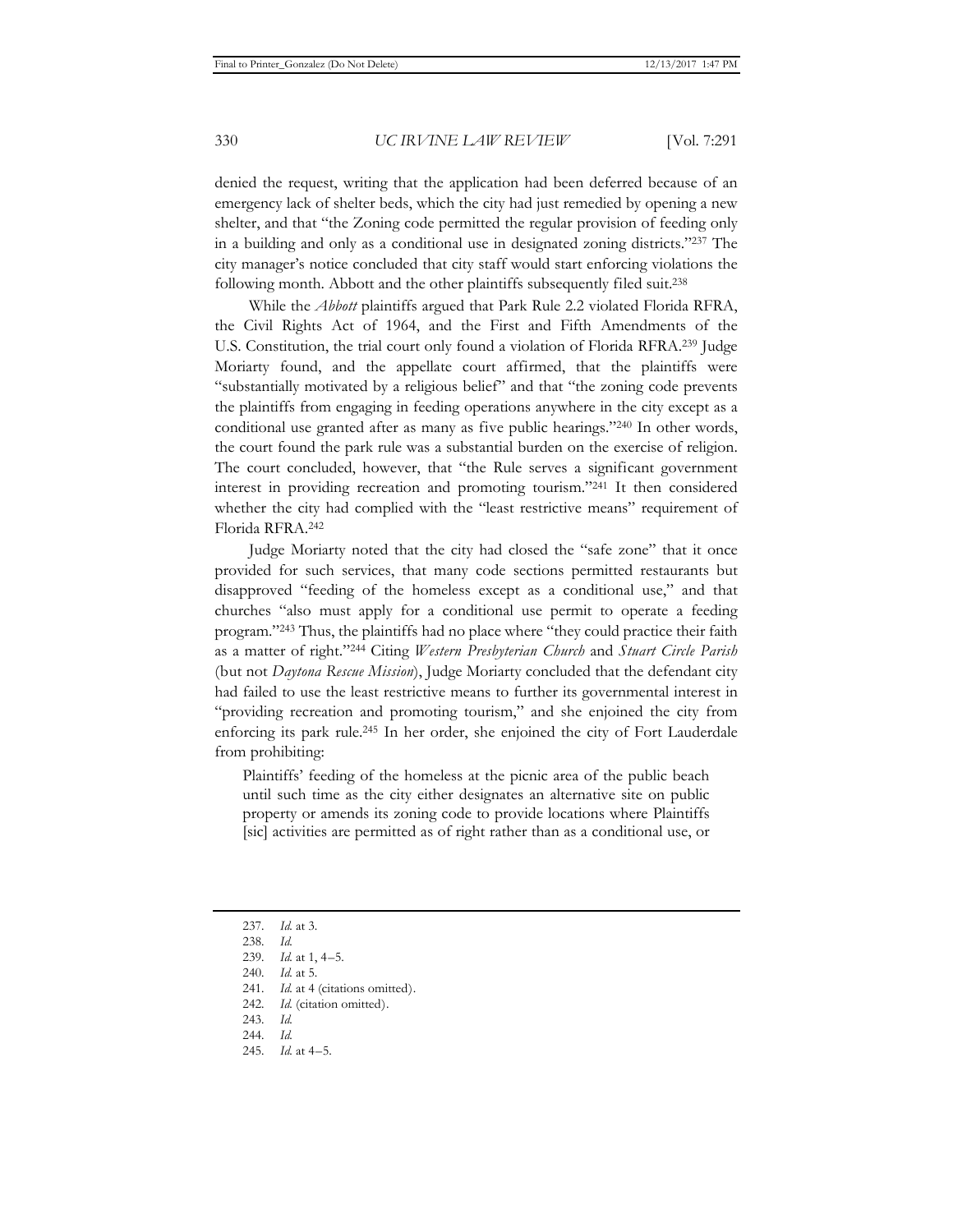specifies with particularity the objective criteria that must be met to allow a conditional use.246

*Abbott v. City of Fort Lauderdale* is thus the first of the food-sharing cases in which a court adjudicated the plaintiffs' claim under a state RFRA, and in this first case, the plaintiffs prevailed. A decade later, different plaintiffs would achieve similar success in Pennsylvania and Texas,<sup>247</sup> but curiously a subsequent case in Florida would dispose of the Florida RFRA claim and resolve the constitutional matters in the municipal defendant's favor.<sup>248</sup> Before turning to the second Florida RFRA case, however, I highlight that *Abbott* cuts against my argument regarding the importance of emic and etic meanings: where cases like *Western Presbyterian Church* and *Stuart Circle Parish* seem to show a positive correlation between courts that adopt plaintiffs' emic terms and favorable plaintiff results, and cases like the *McHenry* cases, *Daytona Rescue Mission*, and *First Vagabonds Church of God* seem to show a positive correlation between courts that disregard or reject plaintiffs' emic terms and results that favor the defendants, *Abbott* provides a counterpoint.

In *Abbott*, neither trial judge Moriarty nor appellate judge Stevenson adopted the plaintiffs' emic religious terms. Instead, they uniformly utilized etic phrases like "feeding the poor and homeless," "feeding of the homeless," "feeding operations," and "feeding program." To me, these terms seem far from those evoked by the name of Abbott's nonprofit, Love Thy Neighbor, which derives from the New Testament of the Bible.249 Nevertheless, the *Abbott* courts resolved the case in the plaintiffs' favor. Whether commentators should regard this as an exception that proves the rule, evidence that disproves the emic/etic null hypothesis, evidence that suggests multivariate causality, or something else, I leave to future discourse on the matter, in particular after I study the attitudinal model of judging and its critiques.250

Returning to the Florida RFRA narrative, seven years after Florida courts decided *Abbott*, the Middle District of Florida, District Judge Gregory A. Presnell, found that religious food-sharing plaintiffs in Orlando failed to prove that the defendant city's Large Group Feeding Ordinance violated Florida RFRA.251 After the bench trial in *First Vagabonds Church of God v. City of Orlando*, during which the defendant orally moved for a judgment on partial findings, Judge Presnell concluded that, "Clearly the ordinance places a *significant* burden on FVCG's

<sup>246</sup>*. Id.* at 5–6.

<sup>247.</sup> *Chosen 300 Ministries, Inc.*, 2012 WL 3235317; Findings of Fact and Conclusions of Law, *Big Hart Ministries Ass'n*, *supra* note 44.

<sup>248</sup>*. First Vagabonds Church of God II*, 2008 WL 2646603.

<sup>249</sup>*. See, e.g.*, *Mark* 12:31 (New Am.) ("The second [greatest commandment] is this: 'You shall love your neighbor as yourself.' There is no other commandment greater than these.").

<sup>250</sup>*. See, e.g.*, Helen Hershkoff & Stephen Loffredo, *State Courts and Constitutional Socio-Economic Rights: Exploring the Underutilization Thesis*, 115 PENN ST. L. REV. 923, 963–68 (2011) (discussing the literature regarding strategic decision making, the attitudinal model, and agency costs as to state courts). *See generally* JEFFREY A. SEGAL & HAROLD J. SPAETH, THE SUPREME COURT AND THE ATTITUDINAL MODEL (1993). I thank Francisco Valdes for encouraging me to consider the attitudinal model.

<sup>251</sup>*. First Vagabonds Church of God II*, 2008 WL 2646603, at \*2.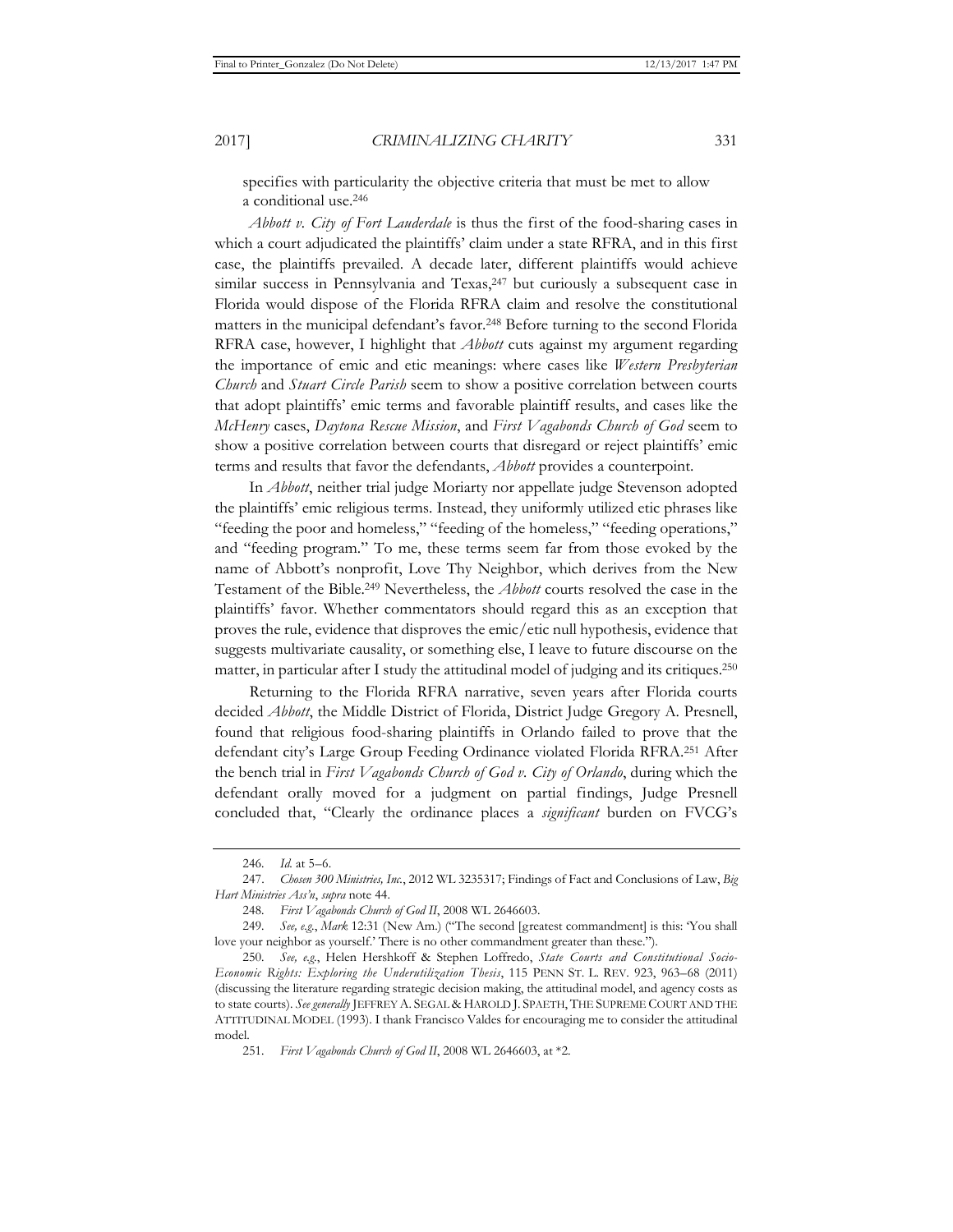services. However, it does not rise to the level of a *substantial* burden as defined by FRFRA."252 What explains this odd distinction between a "significant" and "substantial" burden? Between *Abbott* and Judge Presnell's ruling and order in *First Vagabonds Church of God*, the Supreme Court of Florida, Justice Peggy A. Quince, determined *Warner v. City of Boca Raton*, a case that considered squarely the requirements of Florida RFRA, including its definition of "substantial burden."253

In *Warner*, the Eleventh Circuit certified two questions to the Florida Supreme Court. Answering the first one, Justice Quince explained the following about the Florida RFRA:

[T]he RFRA expands the scope of religious protection beyond the conduct considered protected by cases from the United States Supreme Court. We also hold under the Act, any law, even a neutral law of general applicability, is subject to the strict scrutiny standard where the law substantially burdens the free exercise of religion.254

As to the meaning of Florida RFRA's "substantial burden" phrase, Justice Quince specifically considered and rejected "the middle and broad definitions of 'substantial burden'" adopted by the Sixth (middle), and Eighth and Tenth (broad), Circuits of the U.S. Courts of Appeals.255 Instead, she explained:

Accordingly, we conclude that the narrow definition of substantial burden adopted by the Fourth, Ninth, and Eleventh Circuits is most consistent with the language and intent of the FRFRA. Thus, we hold that a substantial burden on the free exercise of religion is one that either compels the religious adherent to engage in conduct that his religion forbids or forbids him to engage in conduct that his religion requires.256

Addressing the second question certified to it, the court rephrased it into, "Whether the City of Boca Raton Ordinance at issue in this case violates the Florida [RFRA]?"257 The court answered in the negative and agreed with the underlying federal district court's finding that the city's "regulation did not substantially burden appellants' free exercise of religion."258 The municipal law in question was a 1982 "regulation prohibiting vertical grave markers, memorials, monuments, and structures on cemetery plots" in the city-owned cemetery.259 The regulation instead allowed for stone or bronze markers that were level with the ground.260 Despite the regulation, however, people, including the appellants, continued to decorate their familial graves with vertical decorations, and the city did not attempt enforce the regulation until 1991, when it sent notices to plot owners that noncomplying

<sup>252.</sup> Id. (emphasis added).

<sup>253.</sup> Warner v. City of Boca Raton, 887 So. 2d 1023, 1031–33 (Fla. 2004).

<sup>254</sup>*. Id.* at 1035–36.

<sup>255</sup>*. Id.* at 1033.

<sup>256</sup>*. Id.* (citation omitted).

<sup>257</sup>*. Id.* at 1034.

<sup>258</sup>*. Id.* at 1035 (citation omitted).

<sup>259</sup>*. Id.* at 1025.

<sup>260</sup>*. Id.*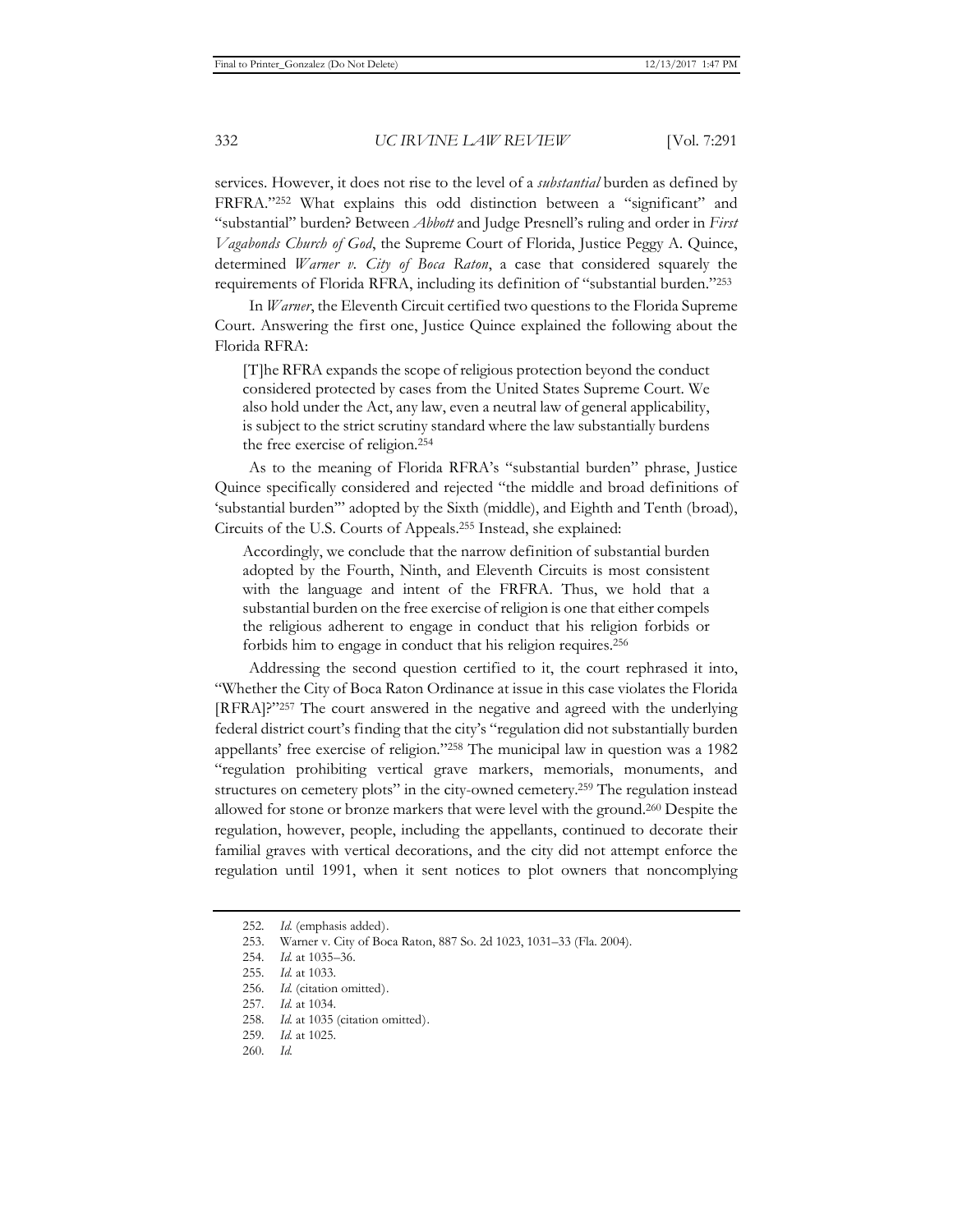structures would be removed, followed by a second notice in 1992.261 When some plot owners continued to defy the regulation, the city agreed to postpone removal pending further study.262 It then amended the regulations in 1996 to permit vertical grave decorations for up to sixty days from the date of burial and on certain holidays.<sup>263</sup> The following year, after its survey determined that most plot owners approved of the amended regulations, the city council announced that it would begin enforcing them in January 1998, and litigation ensued.264

This was the context in which the Florida Supreme Court agreed with the district court finding that the regulation did not substantially burden the plaintiffs' exercise of religion. As the district court explained, the regulations did "not prohibit the plaintiffs from marking graves and decorating them with religious symbols. Rather, the regulations permit only horizontal grave markers."265 Further, the amended regulations permitted vertical grave decorations for limited times.<sup>266</sup> Thus, the district court found that the amended regulations "merely inconvenience the plaintiffs' practice of marking graves and decorating them with religious symbols."267 As a mere inconvenience, the regulations were not a substantial burden on the plaintiffs' exercise of religion.

*Warner* narrowly defined the Florida RFRA's definition of substantial burden. In my view, however, *Warner* does not warrant Judge Presnell's conclusion in *First Vagabonds Church of God*. Rather, I believe that he wrongly concluded that the "significant burden," which he found Orlando's "Large Group Feeding" ordinance had imposed on the plaintiffs' exercise of religion, did "not rise to the level of a substantial burden as defined by FRFRA."268 Judge Presnell's conclusion was wrong for at least three reasons. First, he impermissibly created the notion of a "significant burden," which has no place in Florida RFRA's statutory scheme.269 Under Florida RFRA, Judge Presnell could either find a substantial burden (using *Warner*'s narrow definition), or he could find no substantial burden (and possibly characterize it as a mere inconvenience). Instead, he found a significant burden, which by its terms is

268*. First Vagabonds Church of God II*, 2008 WL 2646603, at \*2 (emphasis added). Judge Presnell's conclusion is particularly perplexing because earlier in the litigation, he had denied the defendant's motion for summary judgment and specifically noted that the religious plaintiffs had argued that the ordinance would preclude them from conducting their religious services and that their evidence had shown, "that, given the limited means of communication and transportation available to them, there is at least a possibility that these limitations would prevent a substantial portion of the FVCG congregation from learning of and traveling to these services, making the ordinance more than a mere inconvenience." *First Vagabonds Church of God I*, 2008 WL 899029 at \*3 (granting in part and denying in part defendant's motion for summary judgment). Nevertheless, Judge Presnell ultimately concluded that these were not substantial burdens. *First Vagabonds Church of God II*, 2008 WL 2646603, at \*2.

<sup>261</sup>*. Id.*

<sup>262</sup>*. Id.*

<sup>263</sup>*. Id.* at 1035.

<sup>264</sup>*. Id.*

<sup>265</sup>*. Id.* (citation and internal quotation marks omitted).

<sup>266</sup>*. See id.*

<sup>267</sup>*. Id.* (citation omitted and internal quotation marks omitted).

<sup>269.</sup> FLA. STAT. ANN. § 761.01 *et seq.* (West 2016).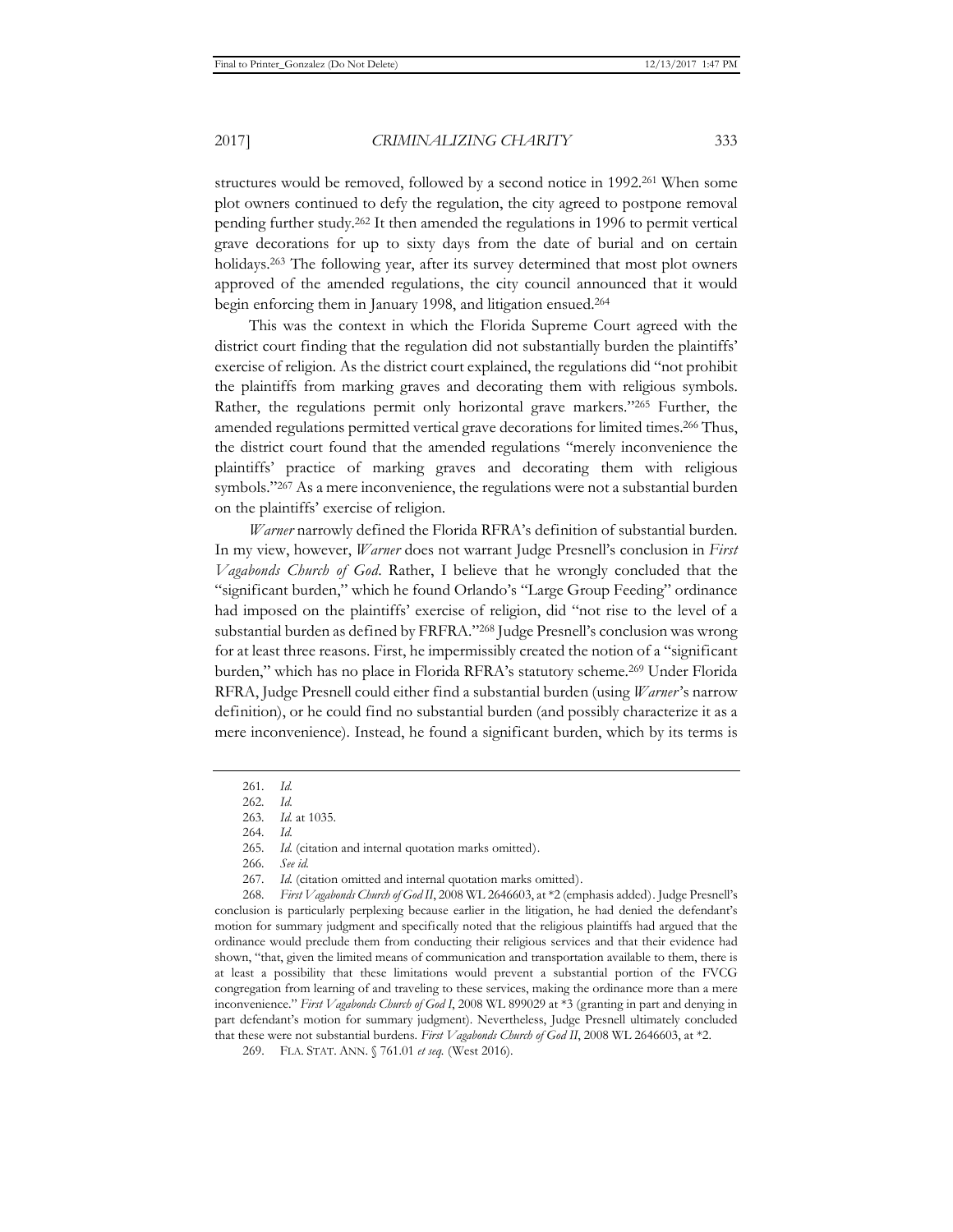more burdensome than a mere inconvenience or other *de minimis* infringement, but declared, without a persuasive explanation, that it did not amount to a substantial burden.270 Second, beyond Judge Presnell's self-contradictory terms, I believe that he misapplied *Warner* because Justice Quince's opinion specifically approved the Florida District Court of Appeal's opinion in *Abbott v. City of Fort Lauderdale* and specifically disapproved the approach of a different Florida appellate court.<sup>271</sup>

Third, and perhaps most importantly, I believe that the facts of *Warner* are distinguishable from the facts of *First Vagabonds Church of God*. As earlier discussed,272 Orlando's Large Group Feeding ordinance created a two mile radius around city hall in which any person who sought to share food in a public park, including those who did so to exercise religion, was required to obtain a permit and was limited to obtaining only two such permits in any consecutive twelve months for any particular park. In *Warner*, the regulation, as amended, allowed cemetery plot owners to memorialize the interred with horizontal grave markers and to use vertical grave decorations for two months after burial and during specified holidays. No evidence reached the Supreme Court of Florida that any plot owner had installed a permanent vertical grave marker prior to the city cemetery regulations; thus, both the district court's and the Florida Supreme Court's conclusions that the regulations' burden on the plaintiffs' exercise of religion amounted to a mere inconvenience seem warranted. In contrast, for reasons explained at length in Part I.A, *supra*, the public sharing of food for religious reasons is an active practice of charity, ministry, and worship. This was true for the plaintiffs in *Abbott* and no less so for the religious plaintiffs in *First Vagabonds Church of God*. 273

Circuit Judge Moriarty found that Fort Lauderdale's park rule imposed a substantial burden on the *Abbott* plaintiffs, in part because it prevented them "from engaging in feeding operations anywhere in the city except as a conditional use

<sup>270.</sup> After finding no substantial burden on the religious plaintiffs' exercise of religion, which was necessary for their claim under Florida RFRA, in a subsequent opinion, Judge Presnell reached the First Amendment Free Exercise Clause claim and found the ordinance violated the plaintiffs' constitutional rights because it lacked a rational basis. *See First Vagabonds Church of God III*, 578 F. Supp. 2d at 1361–62. This too seems a clearly reversible error, for how could a law pass the strict scrutiny required by Florida RFRA yet fail the rational basis review required of a neutral law of general applicability under the Free Exercise Clause after *Smith*?

<sup>271</sup>*. Warner*, 887 So. 2d at 1036 n.11 (approving *Abbott II*, 783 So. 3d 1213, and disapproving First Baptist Church of Perrine v. Miami-Dade Cty., 768 So. 2d 1114 (Fla. Dist. Ct. App. 2000)).

<sup>272</sup>*. Cf. supra* notes 126–34 (discussing *First Vagabonds Church of God IV*, 610 F.3d 756, and the Greater Orlando Park District (GDPD)).

<sup>273</sup>*. Compare supra* notes 228–49 and accompanying text (discussing the Final Judgment and Order in *Abbott I*, No. 99-003583(05)), *with First Vagabonds Church of God II*, 2008 WL 2646603, at \*1 ("Pastor Brian Nichols . . . was ordained as a Christian minister in 2004 . . . . In 2005 he formed his congregation, the First Vagabonds Church of God . . . in Orlando. Nichols, having been homeless himself for a time, sought to minister to homeless Christians in downtown Orlando . . . . Currently, his congregation has approximately forty members and holds services every Sunday . . . in Langford Park, which is located within the GDPD. The services consist of songs, prayer, Bible readings and food sharing. The breaking of bread amongst the members of his congregation is a Christian tradition and an integral part of Nichols' ministry.")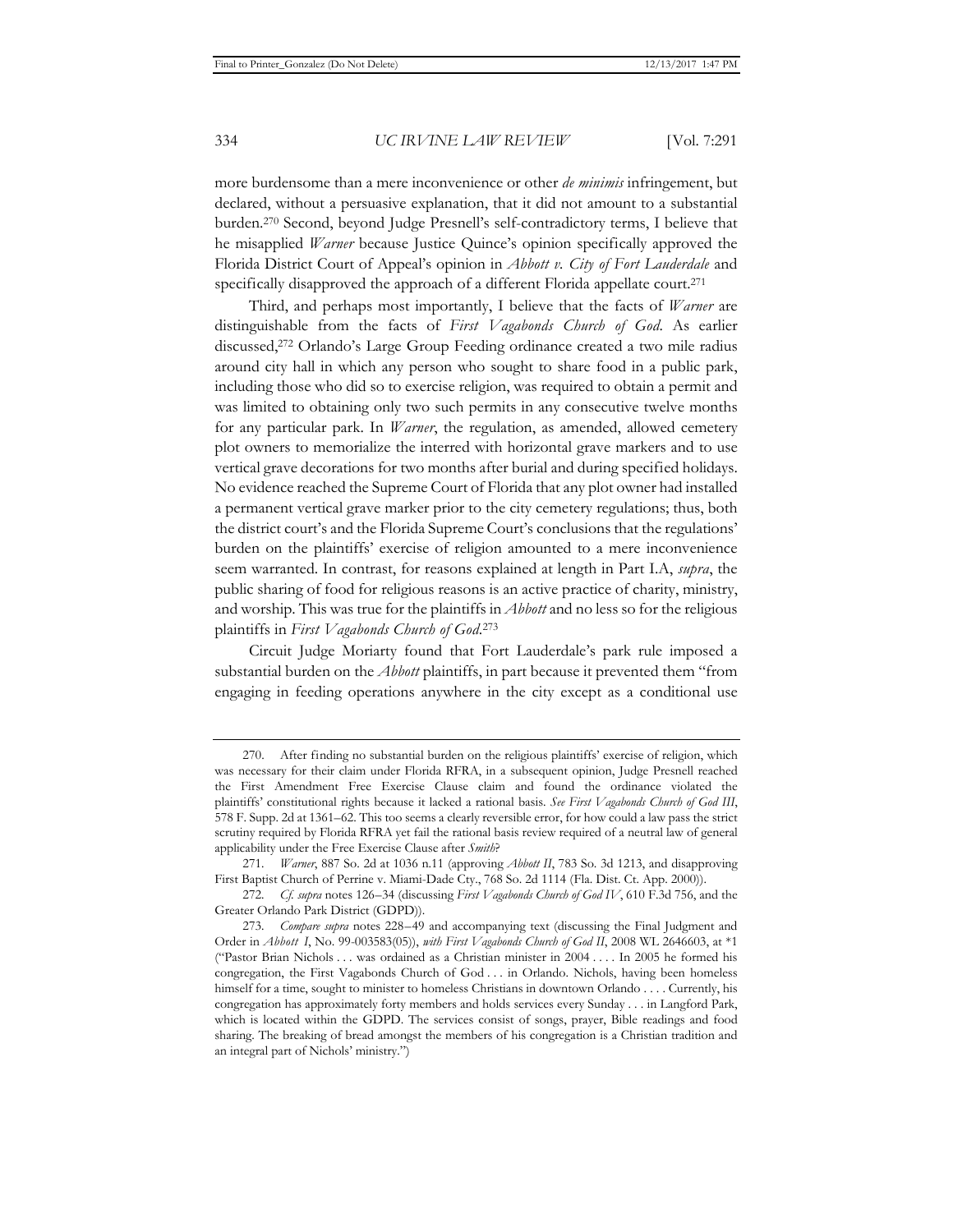granted after as many as five public hearings."274 Similarly, Orlando's Large Group Feeding ordinance required the religious plaintiffs in *First Vagabonds Church of God* to limit their religious food sharing to no more than twice within a consecutive twelve month period at the park where they had practiced their ministry prior to the city's enactment of its anti-food-sharing law. To exercise their religion under the anti-food-sharing law, the religious plaintiffs would have to shift from park to park within the GDPD, using any particular park, after obtaining a permit, no more than twice within twelve consecutive months, or they would have to relocate outside of the GDPD. In other words, Orlando's Large Group Feeding ordinance promised to make the First Vagabonds Church of God, and the other religious plaintiffs, vagabond from park to park within the GDPD, or to exercise their religion away from the city center, wherein their impoverished and homeless congregants tended to be.275 Even under the narrow interpretation of Florida RFRA's definition of substantial burden, Judge Presnell should have found a substantial burden on the plaintiffs' exercise of religion because the ordinance forbid them from engaging in conduct that their religion required. Under Florida RFRA, he should have determined whether the city defendant had a compelling governmental interest and whether the Large Group Feeding ordinance was the least restrictive means of furthering it.

Reflecting on these applications of Florida RFRA to two different foodsharing cases provides insights into the threshold question of when a state or local law may constitute a substantial burden on the exercise of religion. I believe that the courts correctly decided *Abbott* but incorrectly found no substantial, but only a significant, burden on religion in *First Vagabonds Church of God*. Since *First Vagabonds Church of God*, two other courts have found violations of two different state RFRAs.276 In the interests of brevity, however, I now turn to discuss another statute that has proven important in protecting people who publicly share food in the exercise of their religion.

## *C. The Religious Land Use and Institutionalized Persons Act (RLUIPA)*

In 1997, the Court held that RFRA could not constitutionally apply to state and local governments.277 In 2000, Congress responded by enacting the Religious Land Use and Institutionalized Persons Act (RLUIPA).278 Grounded in

<sup>274.</sup> Final Judgment and Order at 5, *Abbott I*, No. 99-003583(05) ( June 14, 2000).

<sup>275</sup>*. See First Vagabonds Church of God III*, 578 F. Supp. 2d at 1358; *First Vagabonds Church of God II*, 2008 WL 2646603, at \*1–2.

<sup>276.</sup> *Chosen 300 Ministries, Inc.*, 2012 WL 3235317; Findings of Fact and Conclusions of Law, *Big Hart Ministries Ass'n*, *supra* note 44.

<sup>277.</sup> *Boerne*, 521 U.S. 507.

<sup>278.</sup> Religious Land Use and Institutionalized Persons Act of 2000 ("RLUIPA"), Pub. L. No. 106-274, 114 Stat. 803 (Sept. 22, 2000), *codified at* 42 U.S.C. § 2000cc *et seq*; *see also* Holt v. Hobbs, 135 S. Ct. 853, 860 (2015) (discussing the origins of RLUIPA). I thank Audrey McFarlane and Sarah Schindler for encouraging me to discuss the impact of RLUIPA on the food sharing cases.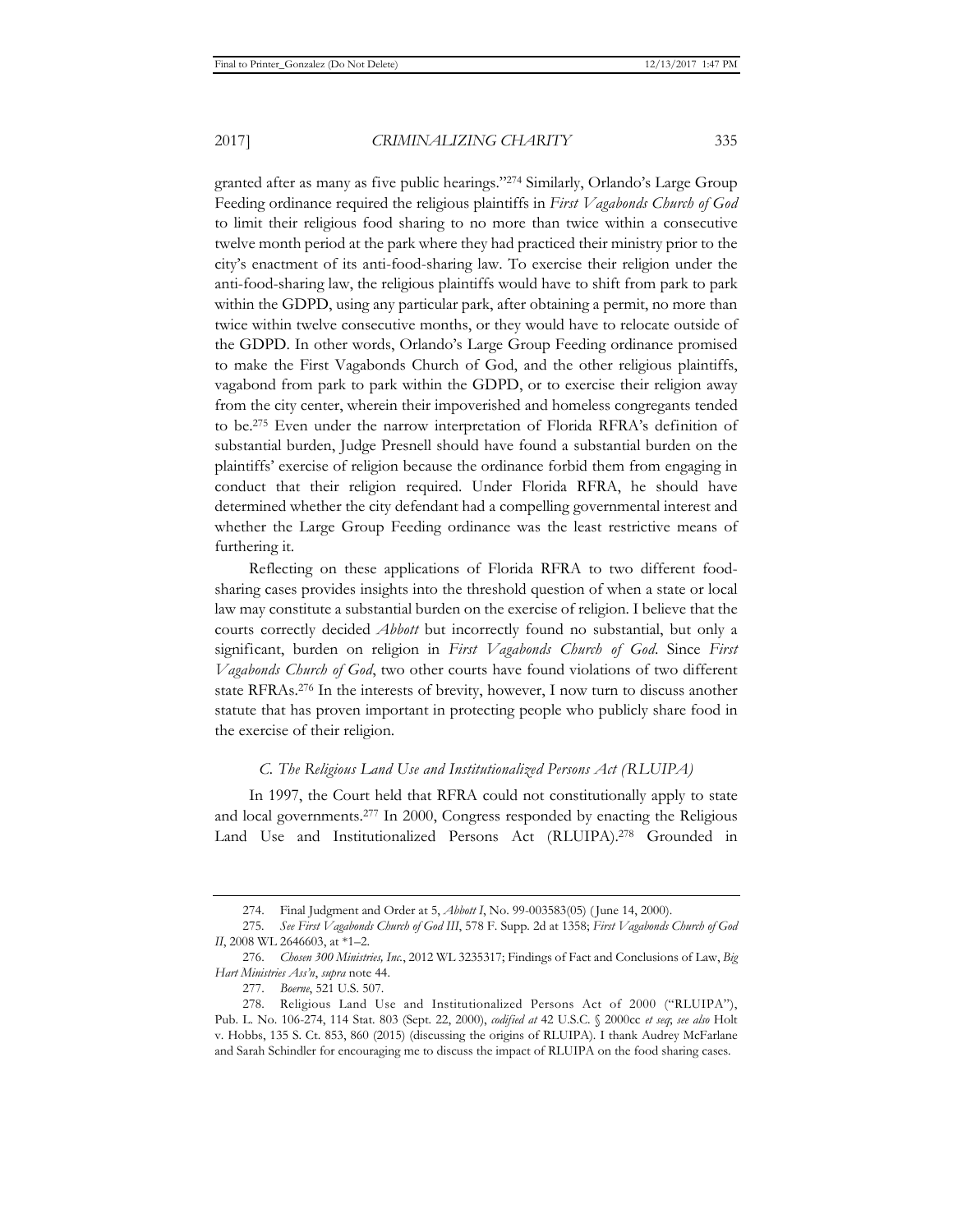Congressional authority derived from the Spending and Commerce clauses,<sup>279</sup> the Court upheld RLUIPA as constitutional against an Establishment Clause challenge in 2005.280 As its title indicates, RLUIPA provides rights in "two areas of government activity. Section 2 governs land-use regulation,"281 and is the relevant section for the food-sharing cases. In language that substantially follows RFRA, Section 2 provides:

No government shall impose or implement a land use regulation in a manner that imposes a substantial burden on the religious exercise of a person, including a religious assembly or institution, unless the government demonstrates that imposition of the burden on that person, assembly, or institution—(A) is in furtherance of a compelling governmental interest; and (B) is the least restrictive means of furthering that compelling governmental interest.282

In other words, RLUIPA requires strict scrutiny of any land use regulation, such as a zoning law, and it expansively defines "land use regulation" to include "formal or informal procedures or practices that permit the government to make individualized assessments of the proposed uses for the property involved."283 Also, RLUIPA changed RFRA's definition of "exercise of religion."284 Where RFRA's original definition of the exercise of religion expressly referred to "the exercise of religion under the First Amendment," RLUIPA redefined it to mean "any exercise of religion, whether or not compelled by, or central to, a system of religious belief."285

At a glance, it would seem that RLUIPA offers a powerful protection to people who would publicly share food as an exercise of their religion, provided that they sought to do so at a real property in which they owned an interest. To date, however, the food-sharing cases have not seen much action under RLUIPA. While the National Law Center on Homelessness and Poverty counts three food-sharing cases that feature RLUIPA,286 a close reading of them shows that only one pertains to food sharing.287 The other two cases instead feature socio-legal conflict over churches that sought to provide "a homeless ministry (including a shelter) in its

<sup>279</sup>*. Holt*, 135 S. Ct. at 860 (citing 42 U.S.C. § 2000cc–1(b)).

<sup>280</sup>*. Cutter*, 544 U.S. at 719–20 ("In accord with the majority of Courts of Appeals that have ruled on the question . . . we hold that § 3 of RLUIPA fits within the corridor between the Religion Clauses: On its face, the Act qualifies as a permissible legislative accommodation of religion that is not barred by the Establishment Clause.").

<sup>281</sup>*. Holt*, 135 S. Ct. at 860 (citing 42 U.S.C. § 2000cc).

<sup>282. 42</sup> U.S.C. § 2000cc(a)(1).

<sup>283</sup>*. Id.* § 2000cc(a)(2)(C).

<sup>284</sup>*. Burwell*, 134 S. Ct. at 2761–62 (citing 42 U.S.C. §§ 2000bb–2(4), 2000cc–5(7)(A)).

<sup>285</sup>*. Id.* (citing 42 U.S.C. § 2000cc–5(7)(A)) (internal quotations omitted); *accord Holt*, 135 S. Ct. at 860.

<sup>286</sup>*. See* CRIMINALIZING CRISIS, *supra* note 5, at 134, 136–38 (discussing Family Life Church v. City of Elgin, 561 F. Supp. 2d 978 (N.D. Ill. 2008); *Layman Lessons*, 636 F. Supp. 2d; Order of Dismissal, *Pac. Beach United Methodist Church*, 2008 WL 7257244 (on file with author)).

<sup>287.</sup> Order of Dismissal, *Pac. Beach United Methodist Church*, 2008 WL 7257244.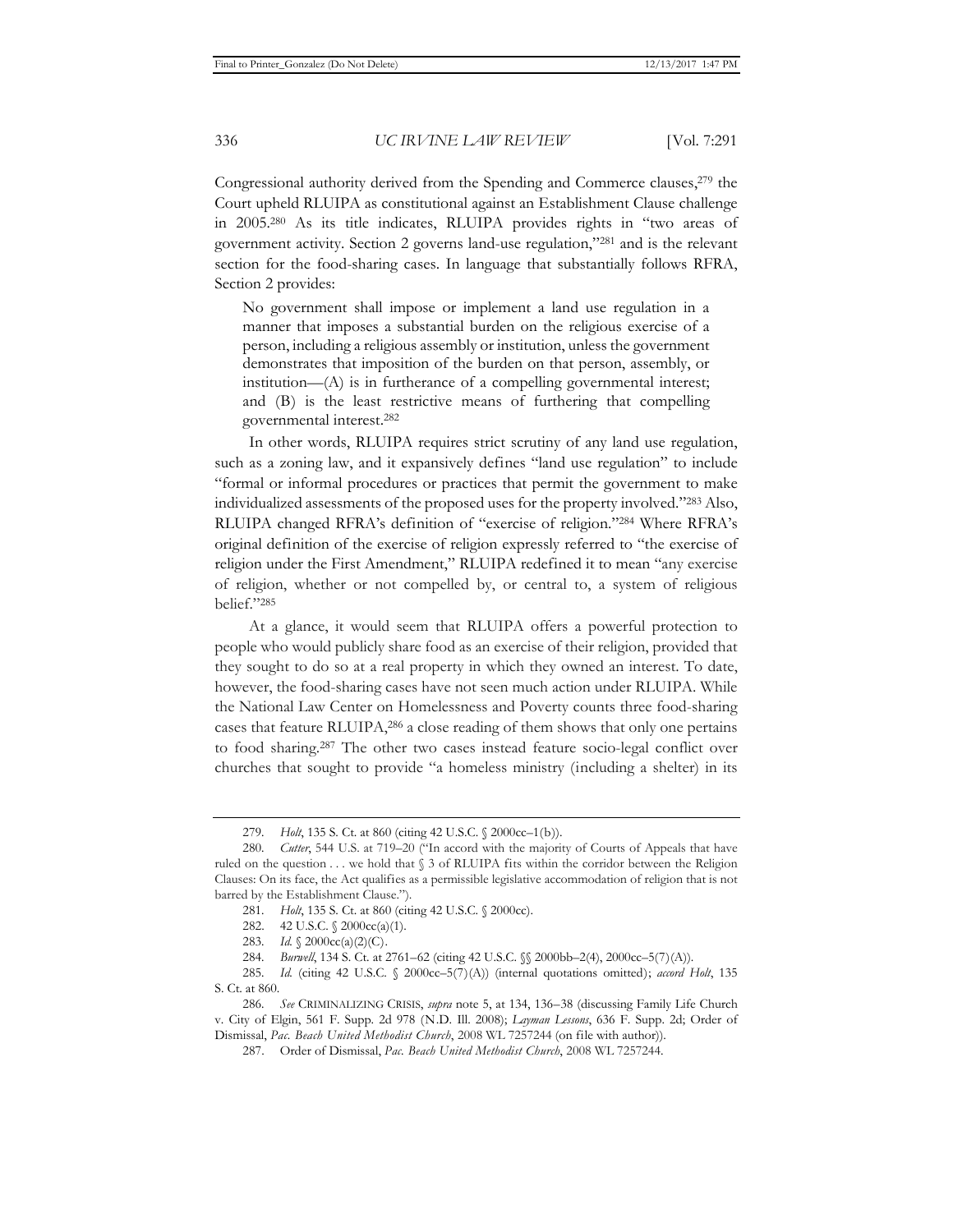church building,"288 or "a storage and distribution center for donated clothing and personal items pending distribution to the needy as well as a retail store selling donated items."289

As to the one case that did feature RLUIPA and food sharing, *Pacific Beach United Methodist Church v. City of San Diego*, the parties jointly filed a motion to dismiss, "captioned Stipulation of Settlement and Dismissal."290 Because the order contains no substantive discussion of RLUIPA, we only have the parties' arguments, which offer one important insight: in the Defendants' Joint Opposition to Plaintiffs' Motion for Preliminary Injunction, they argue that the plaintiffs failed to show that the City of San Diego had imposed a substantial burden when the city inspected the plaintiffs' church without prior notice, and a city official later repeatedly stated that a written notice of violation regarding several municipal zoning codes was being prepared.291 As with the RFRA cases discussed above, if plaintiffs fail to show a substantial burden on their exercise of religion, RLUIPA provides no protection.<sup>292</sup> In the food-sharing cases, this is a familiar point from *First Vagabonds Church of God* and *Daytona Rescue Mission*; in that context, *Pacific Beach United Methodist Church* makes clear that in litigation featuring RFRA or RLUIPA, cities will almost certainly attack the sufficiency of the plaintiffs' showing of a substantial burden on their exercise of religion. The *Pacific Beach United Methodist Church* parties settled and thereby enabled the plaintiffs to maintain their religious practice of "sharing a meal and [other] religious services with the poor, the hungry and the homeless, and others, on Wednesday nights."293 To learn how RLUIPA will feature in a more fully litigated food-sharing case, we shall have to wait.

## **CONCLUSION**

I conclude by recapitulating the Article and arguing for U.S. cities to stop criminalizing people who share food in public. In Part I, I urged readers to attend carefully to the emic and etic meanings ascribed to the practices that constitute

<sup>288</sup>*. Family Life Church*, 561 F. Supp. 2d at 982.

<sup>289</sup>*. Layman Lessons*, 636 F. Supp. 2d at 626. The *Layman Lessons* plaintiff was a nonprofit religious institution that sought "to provide food, clothing, shelter, transportation and Christian training to those in need." *Id.* The property subject to the litigated dispute however, was not intended to house and feed the homeless although the city codes administrator "had initially been confused about the type of business activity that Layman Lessons planned to conduct . . . specifically, she thought Layman Lessons intended to house and feed the homeless there." *Id.* at 627. The plaintiff clarified this point, however, so neither food, nor shelter further featured in the litigation. *See id.* at 627–28.

<sup>290.</sup> Order of Dismissal at 1, *Pac. Beach United Methodist Church*, 2008 WL 7257244 (S.D. Cal. Feb. 11, 2008).

<sup>291.</sup> Trial Motion, Memorandum and Affidavit at 11–13, *Pac. Beach United Methodist Church*, 2008 WL 7257244 (S.D. Cal. Feb. 11, 2008).

<sup>292</sup>*. Accord Holt*, 135 S. Ct. at 862–63.

<sup>293.</sup> Complaint for Declaratory and Injunctive Relief and Damages at 1, *Pac. Beach United Methodist Church*, 2008 WL 7257244 (on file with author); *see also* Ronald W. Powell, *City to Allow Foodfor-Needy Program*, SAN DIEGO UNION TRIB. (Apr. 22, 2008), http://legacy.sandiegouniontribune.com/ news/metro/20080422-9999-1m22nohome.html [https://perma.cc/K7QC-WJAB] (reporting on the settlement).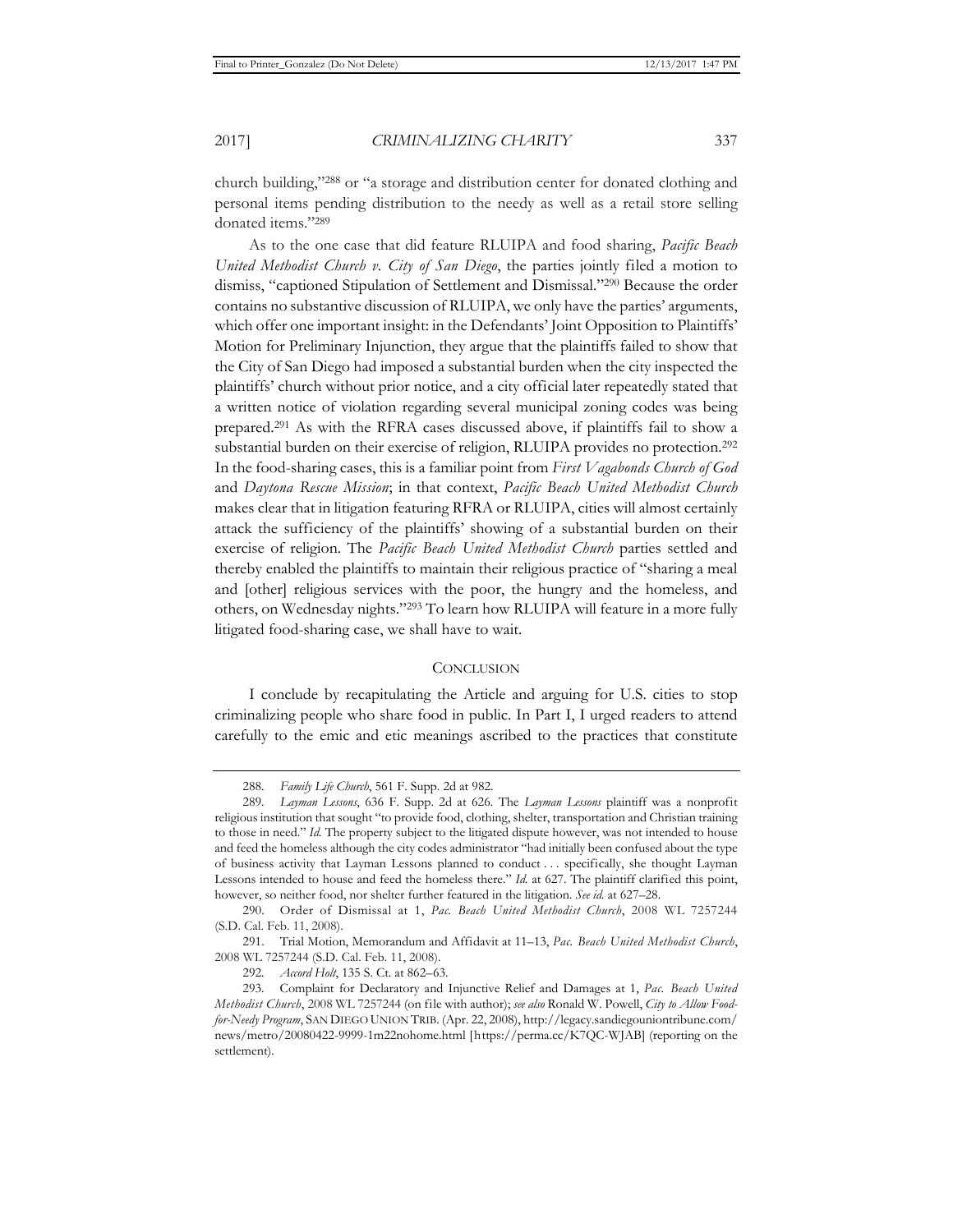public food sharing. Drawing on these concepts from the discipline of anthropology, I elucidated how religiously and politically motivated people who share food in public describe their practice and explained how the former prefer terms of charity, ministry, works of faith, or worship, while the latter tend to prefer solidarity and mutual aid. In highlighting these emic terms, I presented a partial history of public food sharing in the United States during the first and second modern waves of anti-food-sharing laws. I then turned to the terms preferred by the cities that criminalize, or otherwise regulate, people who share food in public. Discussing ordinances that use terms like food distribution, homeless feeding, large group feeding, social services, social service facilities, and outdoor food distribution centers, I argued that the relative distance between emic and etic terms correlates with how courts adjudicate food-sharing cases, showing that in most cases, where a court adopts the plaintiffs' emic terms, the resolution is in their favor. In contrast, where a court disregards or rejects the plaintiffs' emic terms and instead prefers the etic terms of a municipality or of First Amendment jurisprudence, the adjudication often favors the defendants. Finally, I argued that attending carefully to the emic and etic meanings is important not only for legal adjudication but also to legislate public food sharing in pragmatic ways that obtain cities' legitimate governmental interests while accounting for the powerful motivations of people who share food in public.

In Part II, I discussed critically how courts have applied First Amendment jurisprudence, in particular the Free Exercise Clause, and related statutes, and argued when I believe that judges applied that jurisprudence incorrectly. Elaborating my partial history of the food-sharing cases, I showed how federal courts applied RFRA in the early years before the Supreme Court repudiated its application to state and local governments and apparently disproved my "null hypothesis" (i.e., that the emic meanings ascribed to public food sharing by the religious activists who do it as an expression of charity, ministry, works of faith, and/or worship do not matter to the resolution of such cases) and proved my alternate hypothesis (i.e., that the emic meanings do matter to the judicial resolution of food-sharing cases). The foodsharing cases that implicated RFRA also showed the importance of the jurisprudential notion of a substantial burden on the free exercise of religion. Courts that adopt the emic meanings ascribed to public food sharing always ruled in the plaintiffs' favor, and courts that disregarded or rejected those terms almost always ruled in the defendants' favor. I further supported this argument by attending to different approaches that courts took to the state RFRA of Florida, arguing why the latter case's finding of a significant, but not substantial, burden on the plaintiffs' exercise of religion was wrong for being internally self-contradictory, a misapplication of the narrow definition of Florida RFRA, and distinguishable from the case in which the Florida Supreme Court interpreted Florida RFRA's narrow definition of substantial burden. I then discussed RLUIPA and the food-sharing cases briefly and concluded that food-sharing litigation involving RLUIPA will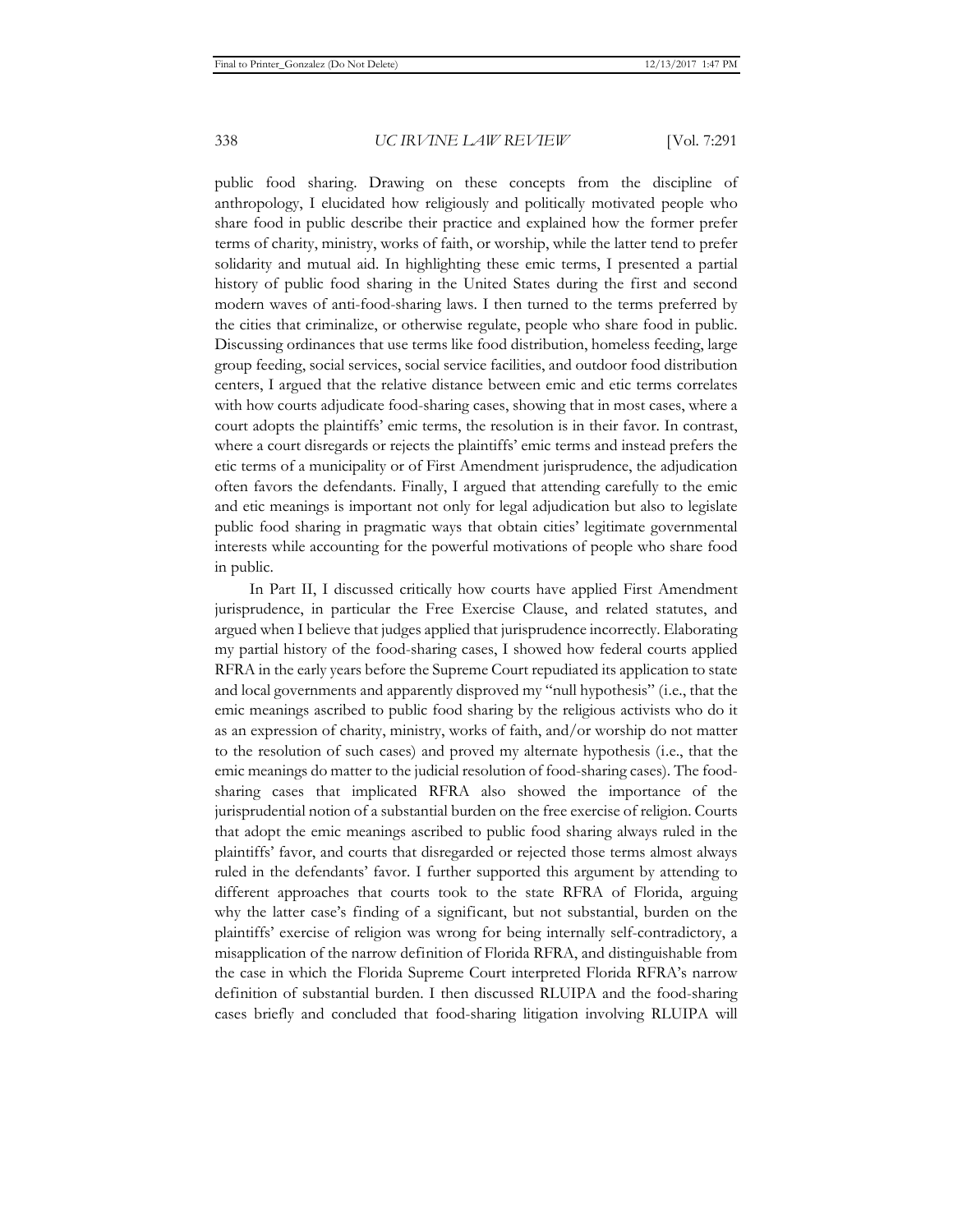similarly predictably feature contests over the threshold issue of what constitutes a substantial burden on the exercise of religion.

I now argue for U.S. cities to stop criminalizing people who share food in public and to instead cultivate charitable practices like public food sharing and similar efforts at "collective action in the urban commons."<sup>294</sup> Cultivating public food sharing with city laws will not only respect, rather than substantially burden, people who publicly share food as an exercise of religion, but it will also promote class relations of "organic solidarity." The eminent sociologist Émile Durkheim theorized organic solidarity by analogy with the human body, with each organ highly specialized to provide a specific function while working as part of a whole that was intertwined for common yet distinct goals.295 Durkheim's theorization of organic solidarity is particularly resonant for public food sharing because early commentators noted that, "Durkheim conceives of the growth of organic solidarity as a process of liberation of the individual from the social repression of mechanical solidarity."<sup>296</sup> In addition to facilitating people's liberation from social repression, cities that cultivate public food sharing will more likely than not reduce the material deprivation amongst the homeless, hungry, and otherwise impoverished people who often congregate downtown. In contrast, to criminalize public food sharing exacerbates these people's material deprivation while failing to address the underlying conditions that make homelessness, and other forms of being visibly poor, objectionable to some city legislators.297

296. Julius Stone, Book Review, *On the Division of Labour in Society*, 47 HARV. L. REV. 1448, 1450 (1934) ("Durkheim conceives of the growth of organic solidarity as a process of liberation of the individual from the social repression of mechanical solidarity.") (citation omitted).

<sup>294</sup>*. Cf.* Foster, *supra* note 30, at 58 (defining the urban commons as "local tangible and intangible resources in which [urban residents] have a common stake," ranging from "local streets and parks to public spaces to a variety of shared neighborhood amenities").

<sup>295</sup>*. See* ÉMILE DURKHEIM, THE DIVISION OF LABOUR IN SOCIETY 181 (1893, George Simpson trans., 1933); *see also* Martha R. Mahoney, *Class and Status in American Law: Race, Interest, and the Anti-Transformation Cases*, 76 S. CAL. L. REV. 799, 803, 817 (2003) ("Class-based solidarity, in contrast, creates a basis for identity that may diminish white working class attachment to race privilege or at least create openings for change . . . . In concepts of class interest that are based on group relations of economic power, antiracist solidarity is an actual or potential interest of white workers, and class awareness and activism are vital to the transformation of white attachment to privilege."); Martha R. Mahoney, *What's Left of Solidarity: Reflections on Law, Race, and Labor History*, 57 BUFF. L. REV. 1515, 1516–17 (2009) ("The term 'class' includes more than identification of the position in society of an individual or group. Class involves the work people do; the understandings they form about themselves, their lives, and the people with whom they live and work; economic and social relations between groups; and the actions they take to pursue their interests.") (citation omitted).

<sup>297.</sup> On being "visibly poor," see Rankin, *supra* note 28, at 6 ("[T]he term 'visibly poor' and related iterations encompass individuals currently experiencing homelessness, but also include individuals experiencing poverty in combination with housing instability, mental illness, or other psychological or socioeconomic challenges that deprive them of reasonable alternatives to spending all or the majority of their time in public.") (citation omitted).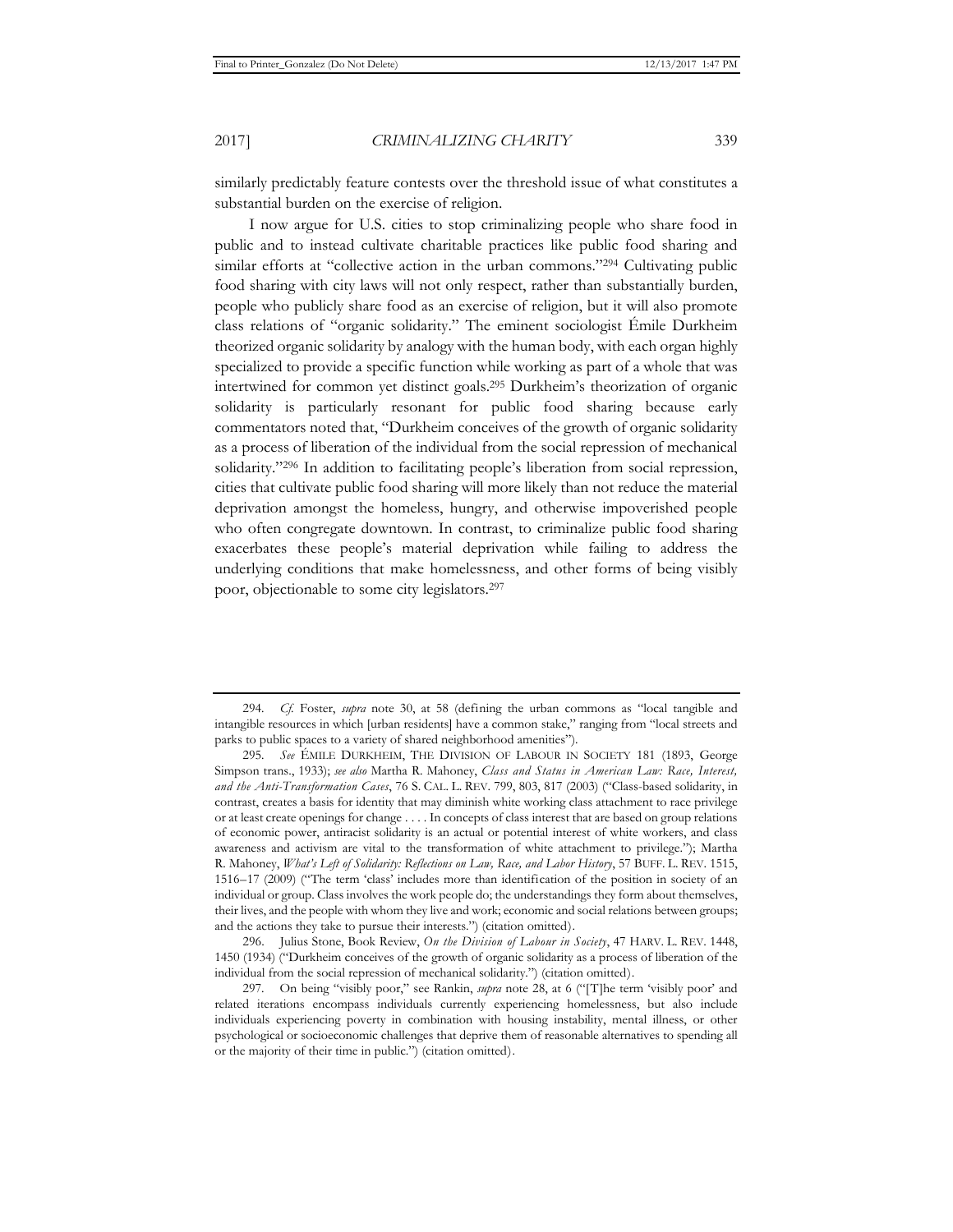In the wake of the longest recession on record since 1948,298 almost fortyseven million people in the United States live below the poverty threshold,<sup>299</sup> and over forty-eight million people suffer "food insecurity" (i.e., hunger).300 Faced with this situation, city leaders should eschew the revanchist criminalization of people who are homeless, hungry, or otherwise impoverished, as well as the criminalization of the religiously or politically motivated social activists who seek to publicly share food with them.301 City leaders should instead incentivize urban residents to act collectively across their social classes in order to improve all residents' health and nutrition. Indeed, in the current era of austerity,<sup>302</sup> and in light of the national endemic of obesity and overweight,303 U.S. cities have much to gain by cultivating cross-class relations of organic solidarity: persevering through a historical period

302*. See* THOMAS BYRNE EDSALL, THE AGE OF AUSTERITY: HOW SCARCITY WILL REMAKE AMERICAN POLITICS (2012); Zachary A. Goldfarb, *Have We Been Living in an Age of Austerity?*, WASH. POST (Feb. 21, 2014), https://www.washingtonpost.com/news/wonk/wp/2014/02/21/ have-we-been-living-in-an-age-of-austerity/ [https://perma.cc/56ZR-VFPJ].

303*. See* Ashleigh L. May et al., *Obesity—United States, 1999–2010*, *in* CENTERS FOR DISEASE CONTROL AND PREVENTION [CDC], CDC HEALTH DISPARITIES AND INEQUALITIES REPORT— UNITED STATES, 2013, MMWR 120, 120 (Nov. 22, 2013) [hereinafter May et al., CDC], http:// www.cdc.gov/mmwr/pdf/other/su6203.pdf [https://perma.cc/5FQ4-YCJW] ("Since 1960, the prevalence of adult obesity in the United States has nearly tripled, from 13% in 1960–1962 to 36% during 2009–2010 . . . . Although the prevalence of obesity is high among all U.S. population groups, substantial disparities exist among racial/ethnic minorities and vary on the basis of age, sex, and socioeconomic status.") (citations omitted); Manel Kappagoda, Samantha Graff & Shale Wong, *Public Health Crisis: Medical-Legal Approaches to Obesity Prevention*, *in* POVERTY, HEALTH AND LAW: READINGS AND CASES FOR MEDICAL-LEGAL PARTNERSHIP 601 (Elizabeth Tobin Tyler, Ellen Lawton, Kathleen Conroy, Megan Sandel & Barry Zuckerman, eds., 2012) ("Skyrocketing obesity rates in the United States over the past three decades have prompted call to action . . . . Currently two-thirds of adults and one third of children are overweight or obese . . . . As of 2008, 33.8 percent of adults and 16.9 percent of children ages 2–19 in the United States were considered obese."); *see also* Lauren Berlant, *Slow Death (Sovereignty, Obesity, Lateral Agency)*, 33 CRITICAL INQUIRY 754, 756 (2007) (arguing that poverty, hunger, and obesity are better understood as "endemic," facts of ordinary life for various vulnerable populations in the United States and other societies, rather than as exceptional or "epidemic"). For Berlant, "slow death" refers to "the physical wearing out of a targeted population" in a scene, episode, or other temporal environment that is "nearly a defining condition of their everyday experience and historical existence." *Id.* at 754. Under this approach, while the disproportionate poverty, hunger, and obesity of children, the elderly, immigrants, racialized ethnic minorities, and women may provoke feelings of outrage (that might be channeled into activism), these upsetting scenes serve vested interests with a long genealogy, namely, capitalism, or the historically particular class relations of the United States' political economy. *See id.* at 766.

<sup>298.</sup> DENAVAS-WALT & PROCTOR, *supra* note 17, at 21.

<sup>299</sup>*. Id.* at 12 ("In 2014, the official poverty rate was 14.8 percent. There were 46.7 million people in poverty.").

<sup>300.</sup> COLEMAN-JENSEN ET AL., *supra* note 4, at i, v, 6, 10.

<sup>301.</sup> On revanchism, or the politics of revenge, see NEIL SMITH, THE NEW URBAN FRONTIER: GENTRIFICATION AND THE REVANCHIST CITY, at 44–47, 211–18 (1996) (theorizing the revanchist city from the historic revanchists of late nineteenth century France and applying the concept to explain the gentrification process in New York City at the end of the twentieth century); González, *supra* note \*, at 234–36, 257–59, 279–81 (evaluating Smith's discussion of historical French revanchism and his theorization of the emergence of the revanchist city in the late twentieth century United States and explaining the emergence of anti-food-sharing laws under Smith's theory of the revanchist city).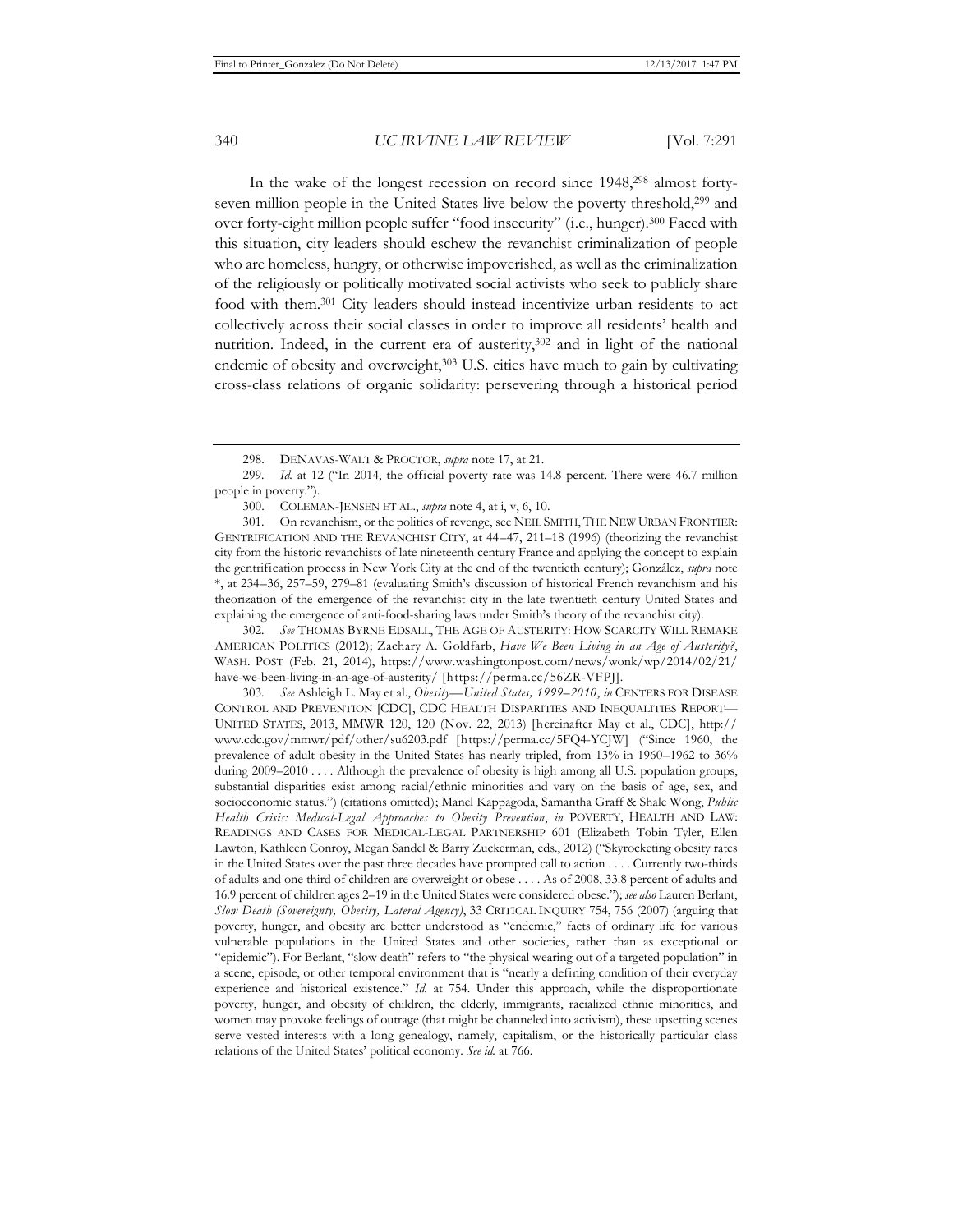marked by substantial assaults on governance and the public fisc may well require the kind of compassionate cooperation that food sharing exemplifies.

Finally, cities should stop promulgating, or repeal, anti-food-sharing ordinances and other municipal laws that criminalize people who are homeless, hungry, or otherwise impoverished, marginalized, and vulnerable because such laws are socially corrosive. Anti-food-sharing laws extend criminalization beyond their ostensible targets—impoverished, homeless, or otherwise hungry people. While homeless, hungry, or otherwise impoverished people may be subject to arrest and prosecution under an anti-food-sharing law, the typical activity criminalized by such laws is providing food to, or sharing food with, hungry people while on city-owned, ostensibly public, property. In other words, anti-food-sharing laws criminalize the religious and social activists who publicly assemble in order to provide food to hungry people. Not surprisingly, such laws sometimes deter the charity and ministry, or solidarity and mutual aid, that people practice and experience when they act together to satisfy the human need to eat. That these laws threaten organic solidarity in an historical moment when rates of impoverishment and hunger have increased significantly (i.e., before, during, and after the Great Recession) is particularly striking.304 In my view, anti-food-sharing laws ultimately evidence the spread of a socially corrosive politics, which the late critical geographer Neil Smith, termed "the revanchist city," an ideology that competes with the ebullience of gentrification and which scapegoats disfavored and marginalized social groups in order to consolidate politically reactionary power.305

Criminalizing this sort of charity feels particularly disturbing because it appears unprecedented in U.S. history to generally make a crime out of providing food to hungry people.<sup>306</sup> While the color of law sometimes justified police action against sharing food, in U.S. history this typically only occurred during intense moments of social conflict, such as a labor strike, or in an historical moment where entire classes of people were denied fundamental constitutional rights and the equal protection of the law, such as under Jim Crow regimes, the Black Codes, or the peculiar institution of slavery.307 In contrast, today, in an era that some commentators have dubbed the New Gilded Age,<sup>308</sup> increasing numbers of U.S. cities are promulgating anti-food-sharing laws in apparent disregard of superior statutory rights, constitutional rights, and international human rights.

Indeed, contextualizing the food-sharing cases in Anglo-American legal history raises other provocative comparisons, reaching beyond the poor house of the nineteenth century to the colonial outdoor relief of the eighteenth century, and

<sup>304</sup>*. Accord* González, *supra* note \*, at 232–33 (noting the increase in poverty and food insecurity from 2006 to 2012).

<sup>305</sup>*. Id.* at 234–36, 257–59, 279–81 (evaluating Smith's discussion of historical French revanchism and his theorization of the emergence of the revanchist city in the late twentieth century United States).

<sup>306</sup>*. Id.* at 235–36.

<sup>307</sup>*. See id.* at 235.

<sup>308</sup>*. See id.* at 236–57 (discussing the notion of a New Gilded Age in the United States).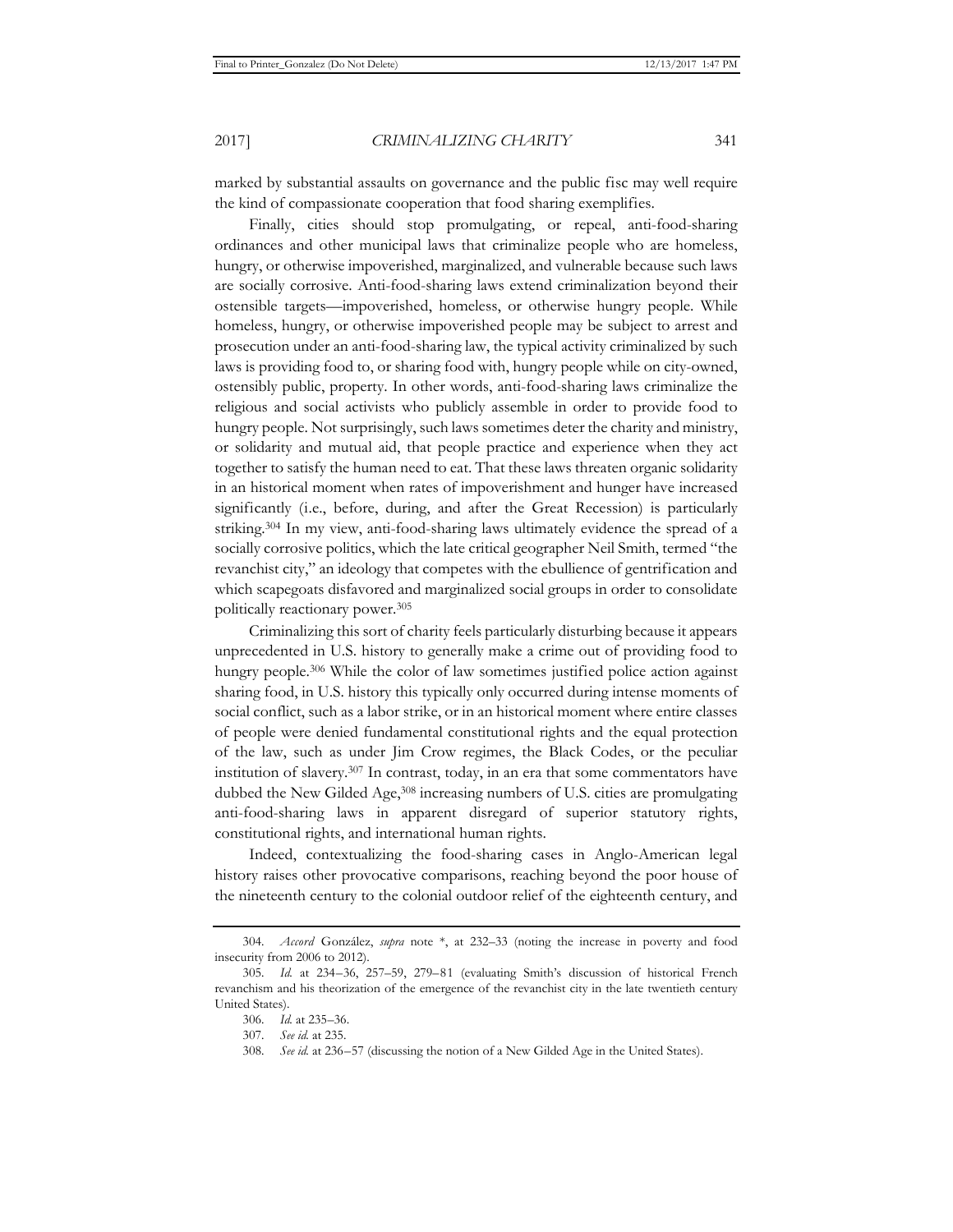even further, to the English Poor Laws of the fourteenth century, which expressly forbade charity to the able-bodied poor so that they be compelled to labor in order to live.309 In this light, the revanchist city of the twenty-first century seems particularly dystopian because the city governments that promulgate anti-foodsharing laws typically act at the behest of a handful of individuals, sometimes affiliated with a local chamber of commerce, often downtown area merchants or new residents to a city center.310 In other words, U.S. cities are criminalizing charity and deterring organic solidarity at the behest of a relatively small number of citizens who are effectively claiming the right to exclude visibly homeless, impoverished, or otherwise hungry people from their midst, as well as those individuals of ostensibly nonpoor (middle) classes who organize themselves to help hungry people not starve. This brave new reality is redolent of medieval banishment or exile and should have no place in twenty-first century law and society.<sup>311</sup>

<sup>309</sup>*. See id.* at 236 (discussing the English Statute of Laborers (1349)) (citing to JOEL F. HANDLER, THE POVERTY OF WELFARE REFORM 10 (1995); William P. Quigley, *Backwards into the Future: How Welfare Changes in the Millennium Resemble English Poor Law of the Middle Ages*, 9 STAN. L. & POL'Y REV. 101, 102–03 (1998)); *see also* Stefan A. Riesenfeld, *The Formative Era of American Public Assistance Law*, 43 CAL. L. REV. 175, 188–89 (1955).

<sup>310</sup>*. See, e.g.*, González, *supra* note \*, at 269 (discussing Orlando Mayor Buddy Dyer's reference to the Orlando Chamber of Commerce in the process that enacted the city's Large Group Feeding Ordinance); *see also supra* note 234 and accompanying text (discussing how the city manager, police commander, and head of the local Hotel-Motel Association met with Arnold Abbott to discuss their concerns regarding the food sharing that he conducted at the beach and their perceptions of its effect on tourism).

<sup>311</sup>*. See generally* BECKETT & HERBERT, *supra* note 28; Amster, *supra* note 28; Rankin, *supra* note 28; Riesenfeld, *supra* note 309, at 189; Simon, *supra* note 28.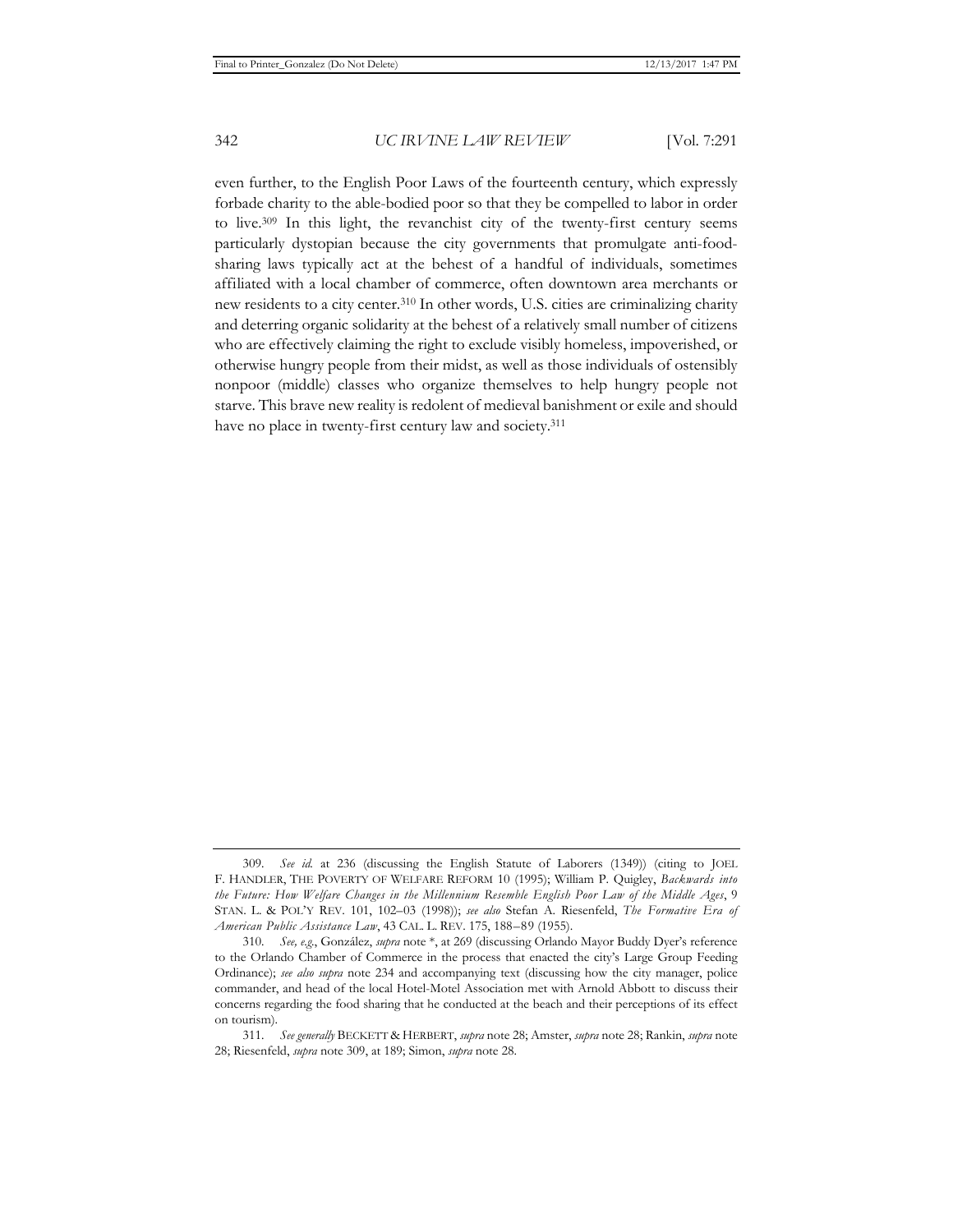|    | <b>Appendix 1.</b> The Linguida Pood-Shannig Cases (fisted chronologically). <sup>312</sup> |                 |              |                            |  |  |
|----|---------------------------------------------------------------------------------------------|-----------------|--------------|----------------------------|--|--|
|    | Case Name                                                                                   | Date of Opinion | Jurisdiction | Citation                   |  |  |
| 1. | Armory Park Neighborhood                                                                    |                 |              |                            |  |  |
|    | Ass'n v. Episcopal Cmty. Servs.                                                             | Aug. 29, 1985   | Ariz.        | 712 P.2d 914 (Ariz. 1985)  |  |  |
|    |                                                                                             |                 |              |                            |  |  |
| 2. |                                                                                             |                 |              | 574 So. 2d 403             |  |  |
|    |                                                                                             |                 |              | (La. Ct. App. 4 Cir.       |  |  |
|    | Wilkinson v. Lafranz                                                                        | Jan. 11, 1991   | La.          | 1991)                      |  |  |
|    |                                                                                             |                 |              |                            |  |  |
| 3. |                                                                                             |                 |              | 983 F.2d 1076              |  |  |
|    |                                                                                             |                 |              | (unpublished table         |  |  |
|    | McHenry v. Agnos (McHenry I)                                                                | Jan. 19, 1993   | 9th Cir.     | decision)                  |  |  |
|    |                                                                                             |                 |              | 81 F.3d 169                |  |  |
|    | McHenry v. Jordan                                                                           |                 |              | (unpublished table         |  |  |
|    | (McHenry II)                                                                                | May 30, 1996    | 9th Cir.     | decision)                  |  |  |
|    |                                                                                             |                 |              |                            |  |  |
| 4. | W. Presbyterian Church v.                                                                   |                 |              |                            |  |  |
|    | Bd. of Zoning Adjustment                                                                    |                 |              |                            |  |  |
|    | of D.C.                                                                                     |                 |              |                            |  |  |
|    | (W. Presbyterian Church I)                                                                  | Apr. 15, 1994   | D.D.C.       | 849 F. Supp. 77            |  |  |
|    | W. Presbyterian Church II                                                                   | Sept. 8, 1994   | D.D.C.       | 862 F. Supp. 538           |  |  |
|    |                                                                                             |                 |              |                            |  |  |
| 5. | Daytona Rescue Mission, Inc.                                                                |                 |              |                            |  |  |
|    | v. City of Daytona Beach                                                                    | May 12, 1995    | M.D. Fla.    | 885 F. Supp. 1554          |  |  |
|    |                                                                                             |                 |              |                            |  |  |
| 6. | Stuart Circle Par. v. Bd. of                                                                |                 |              |                            |  |  |
|    | Zoning Appeals of Richmond                                                                  | Nov. 26, 1996   | E.D. Va.     | 946 F. Supp. 1225          |  |  |
|    |                                                                                             |                 |              |                            |  |  |
| 7. |                                                                                             |                 |              | No. CACE99-                |  |  |
|    |                                                                                             |                 |              | 003583(05)                 |  |  |
|    | Abbott v. City of Fort                                                                      |                 |              | (Fla. Cir. Ct.             |  |  |
|    | Lauderdale (Abbott I)                                                                       | June 14, 2000   | Fla.         | June 14, 2000)             |  |  |
|    |                                                                                             |                 |              | 783 So. 2d 1213            |  |  |
|    | Abbott II                                                                                   | May 2, 2001     | Fla.         | (Fla. Dist. Ct. App. 2001) |  |  |
|    |                                                                                             |                 |              |                            |  |  |
|    |                                                                                             |                 |              |                            |  |  |

**Appendix 1**: The Litigated Food-Sharing Cases (listed chronologically).312

<sup>312.</sup> App. 1. The Litigated Food-Sharing Cases (listed chronologically) derives from CRIMINALIZING CRISIS, *supra* note 5, at 62–63, 132–42 (listing twelve federal court cases, including four appellate opinions, and one state (Florida) court case), plus additional research conducted by the author and his research team that identified further proceedings in those cases, additional published and unpublished cases, and emerging controversies that had yet to be litigated. The author plans to update this table online at http://foodsharinglaw.net [https://perma.cc/E6BC-YAA5].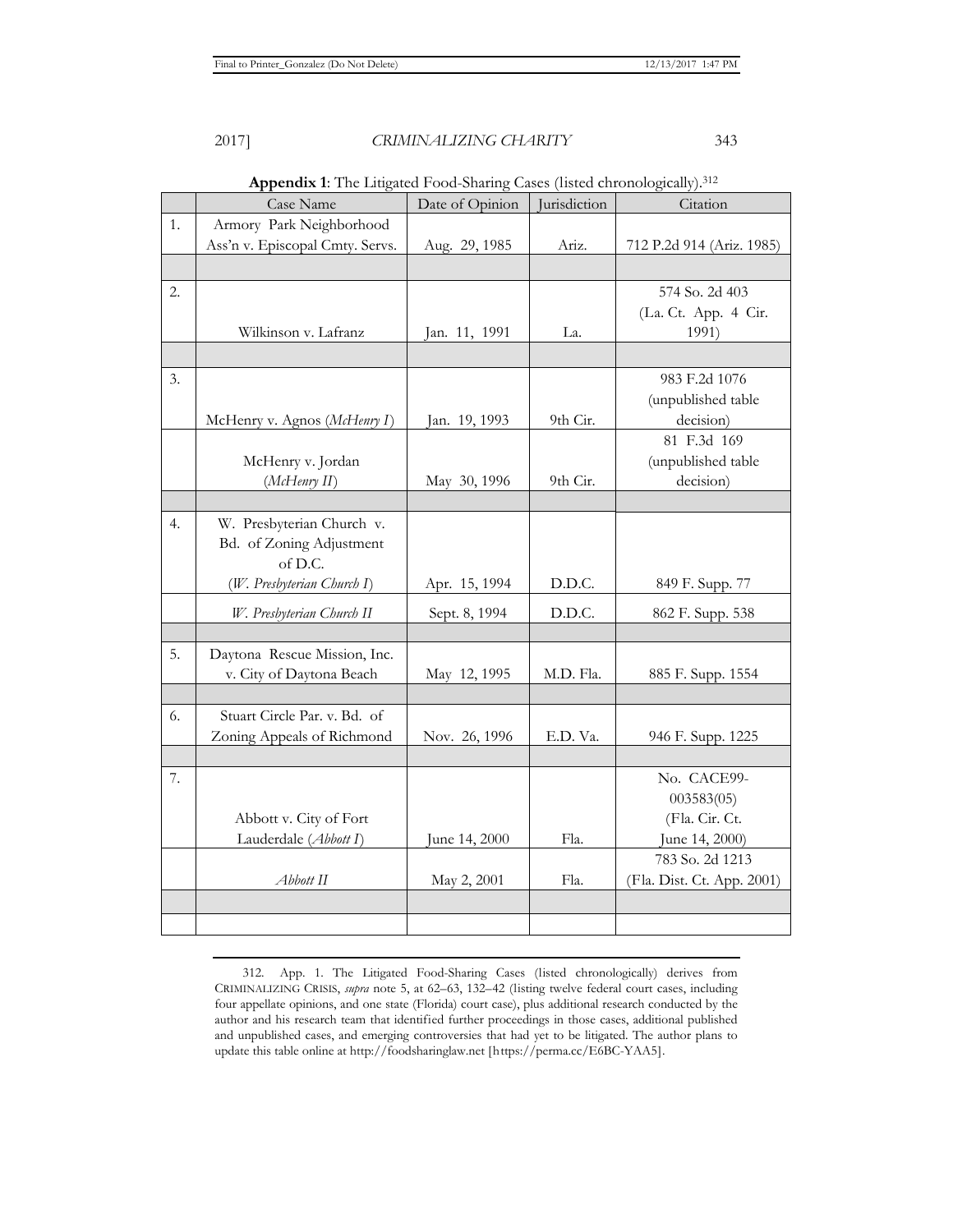| 8.  | Santa Monica Food Not Bombs       |                |           |                         |
|-----|-----------------------------------|----------------|-----------|-------------------------|
|     | v. City of Santa Monica           | June 16, 2006  | 9th Cir.  | 450 F.3d 1022           |
|     |                                   |                |           |                         |
| 9.  | Sacco v. City of Las Vegas        | Aug. 20, 2007  | D. Nev.   | 2007 WL 2429151         |
|     |                                   |                |           |                         |
| 10. | Pac. Beach United Methodist       |                |           | 07-CV-2305-LAB-PCL      |
|     | Church v. City of San Diego       | Apr. 18, 2008  | S.D. Cal. | Order of Dismissal      |
|     |                                   |                |           |                         |
| 11. | First Vagabonds Church of         |                |           |                         |
|     | God v. City of Orlando            |                |           |                         |
|     | (First Vagabonds                  |                |           |                         |
|     | Church of God I)                  | Mar. 31, 2008  | M.D. Fla. | 2008 WL 899029          |
|     | First Vagabonds Church of God II  | June 26, 2008  | M.D. Fla. | 2008 WL 2646603         |
|     | First Vagabonds Church of God III | Sept. 26, 2008 | M.D. Fla. | 578 F. Supp. 2d 1353    |
|     | First Vagabonds                   |                |           |                         |
|     | Church of God IV                  | July 6, 2010   | 11th Cir. | 610 F.3d 1274           |
|     | First Vagabonds Church of God V   | Apr. 12, 2011  | 11th Cir. | 638 F.3d 756            |
|     |                                   |                |           |                         |
| 12. | Big Hart Ministries Ass'n, Inc.   |                |           |                         |
|     | v. City of Dall.                  |                |           |                         |
|     | (Big Hart Ministries Ass'n)       | Nov. 4, 2011   | N.D. Tex. | 2011 WL 5346109         |
|     |                                   |                |           | 3:07-CV-0216-P Findings |
|     |                                   |                |           | of Fact and Conclusions |
|     | Big Hart Ministries Ass'n         | Mar. 25, 2013  | N.D. Tex. | of Law                  |
|     |                                   |                |           | 3:07-CV-0216-P Final    |
|     | Big Hart Ministries Ass'n         | Mar. 28, 2013  | N.D. Tex. | Judgment                |
|     |                                   |                |           |                         |
| 13. |                                   |                |           | 2012 WL 3235317         |
|     | Chosen 300 Ministries, Inc. v.    |                |           | Findings of Fact and    |
|     | City of Phila.                    | Aug. 9, 2012   | E.D. Pa.  | Conclusions of Law      |
|     |                                   |                |           |                         |
| 14. | Fort Lauderdale Food Not          |                |           |                         |
|     | Bombs v. City of Fort             |                |           |                         |
|     | Lauderdale                        |                |           | 15-60185-CIV-ZLOCH      |
|     | (Fort Lauderdale                  |                |           | Order on Motions for    |
|     | Food Not Bombs I)                 | Sept. 30, 2016 | S.D. Fla. | Summary Judgment        |
|     | (Fort Lauderdale                  |                |           |                         |
|     | Food Not Bombs II)                | Jan. 18, 2017  | 11th Cir. | 2017 WL 1076817         |
|     |                                   |                |           |                         |
|     |                                   |                |           |                         |